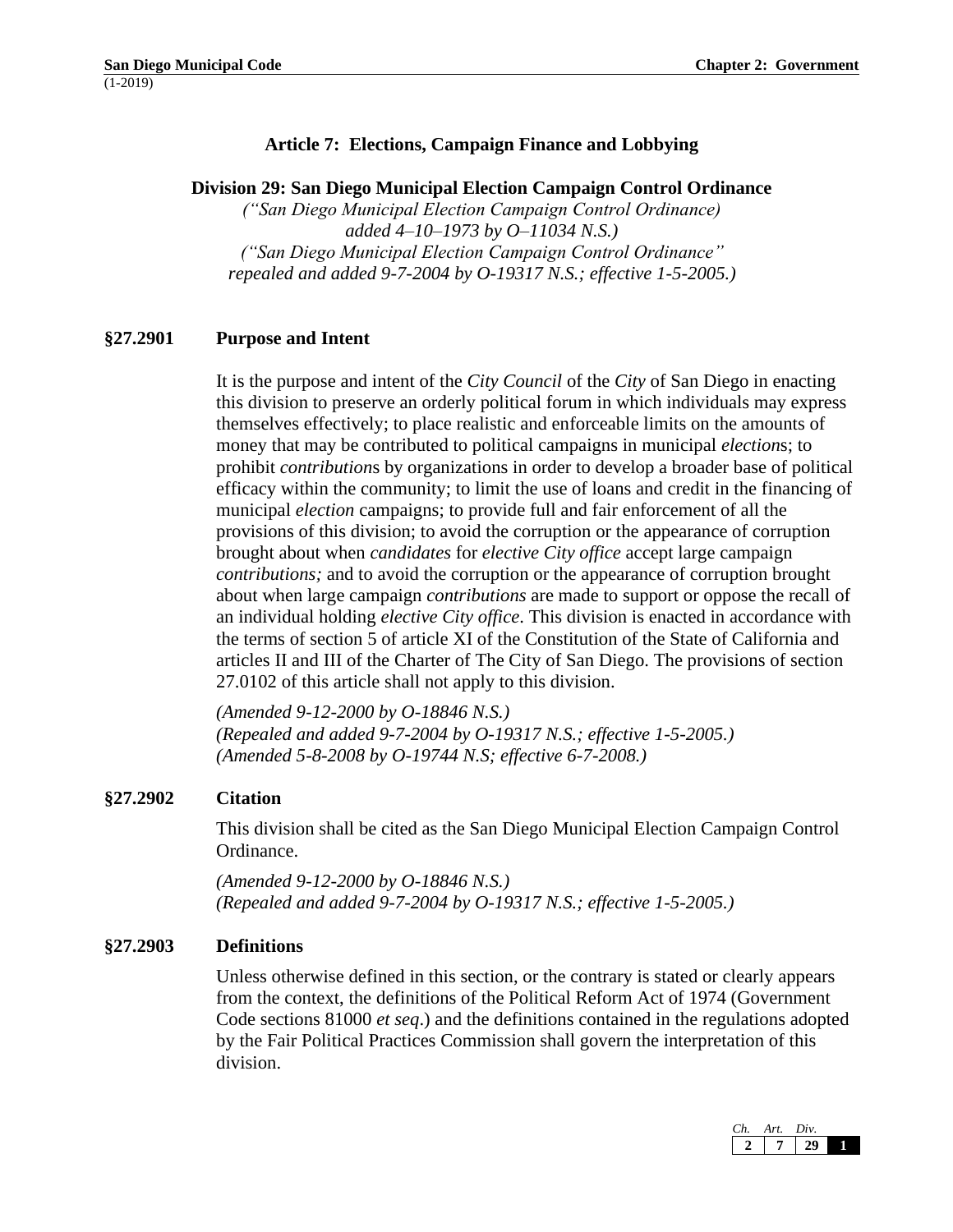*Agent* means a *person* who acts on behalf or at the behest of any other *person*.

*Assistant Treasurer* means an individual designated by a *committee* to have the duties, responsibilities, and obligations of a treasurer as described in title 2, section 18426.1 of the California Code of Regulations.

*Campaign literature* means any printed communication that is authorized and paid for by a *candidate* or *committee* for the purpose of supporting or opposing one or more *City candidates* or *City measures*, including, but not limited to, mailers, flyers, pamphlets, door hangers, walking cards, posters, yard signs, billboards, business cards, campaign buttons 10 inches in diameter or larger, and bumper stickers 60 square inches or larger, regardless of whether distributed through the mail, by campaign workers, or any other means. *Campaign literature* does not include pens, pencils, or other similarly small promotional items on which the disclosures required by this Division cannot reasonably be printed or displayed in an easily legible typeface; wearing apparel; skywriting; communication from an organization to its members, other than a communication from a political party to its members; or any web-based or Internet-based communication.

*Candidate* means any individual who:

- (a) is listed on the ballot for *elective City office*; or
- (b) has begun to circulate nominating *petitions* or authorized others to do so on his or her behalf for nomination for or election to a *City* office; or
- (c) has received a *contribution* or made an *expenditure* or authorized another *person* to receive a *contribution* or make an *expenditure* with the intent to bring about his or her nomination for or *election* to any *City* office; or
- (d) is a *City* officeholder who becomes the subject of a recall *election*. A *City* officeholder "becomes the subject of a recall *election*" on the earlier of:
	- (1) the date a notice of intention to circulate a recall *petition* is published pursuant to the recall provisions of this article; or,
	- (2) the date a statement of organization for a *committee* to recall the officeholder is filed with the *City Clerk* or the Secretary of State pursuant to state and local law.

*City* means the *City* of San Diego.

*City Clerk* means the City Clerk of the City of San Diego.

*City Council* means the Council of the City of San Diego vested with all legislative powers of the City of San Diego pursuant to article III, section 11 of the Charter of the City of San Diego.

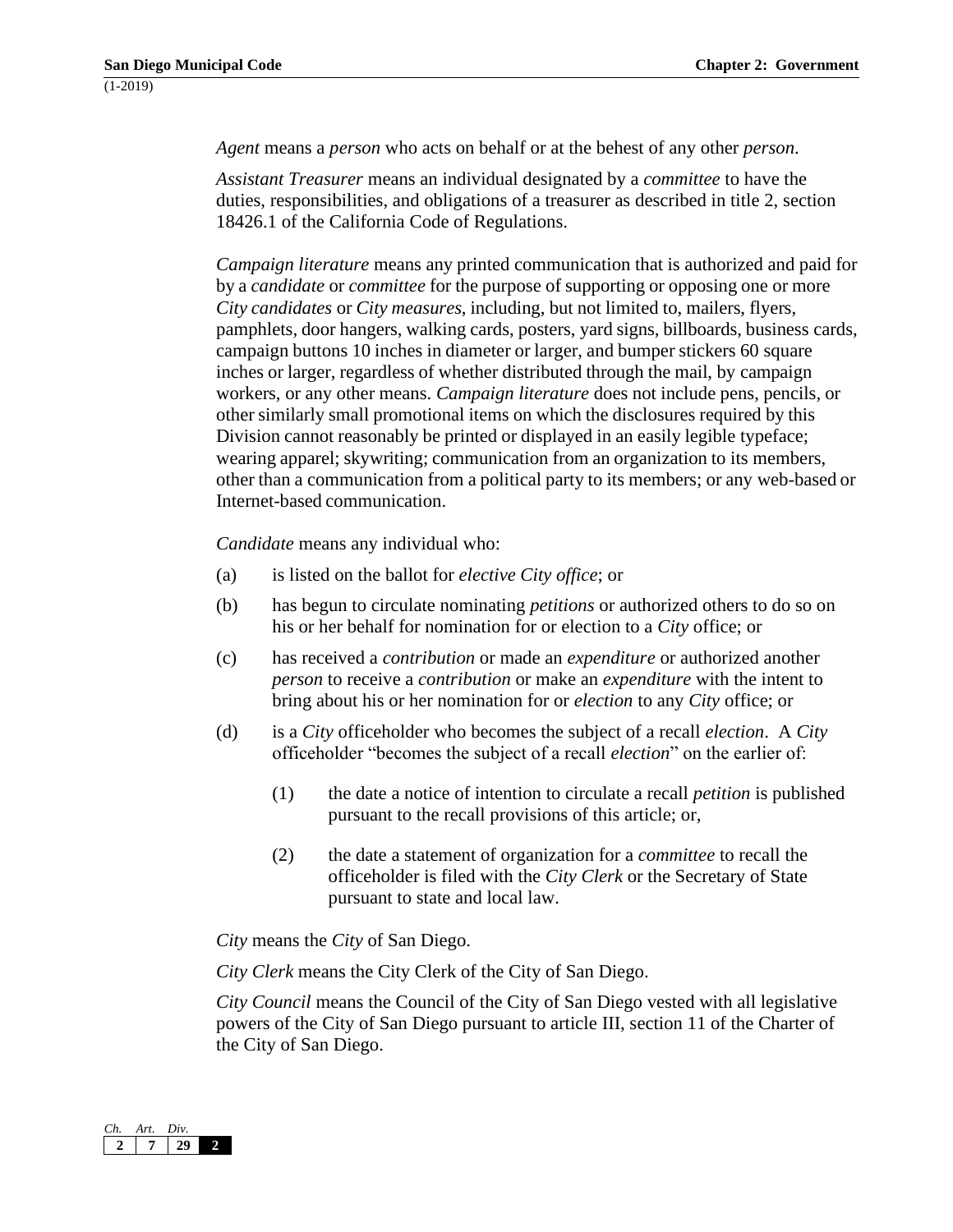*Citywide General Election* means either the *election* at which the Mayor and City Attorney are elected unless such officers are elected at the *Citywide Primary Election,* or the Citywide municipal *election* consolidated with the statewide *election*  on the first Tuesday after the first Monday in November of each even-numbered year.

*Citywide Primary Election* means the *election* at which the Mayor and City Attorney are nominated.

*City Official* includes:

- (a) any elected or appointed *City* officeholder, including any *City*  officeholder elected but not yet sworn in; and
- (b) any *City* Board member, as defined in section 27.3503; and
- (c) any employee of the *City*, except for classified employees as that term is defined in San Diego Charter section 117, who is required to file a statement of economic interests pursuant to the California Political Reform Act of 1974, as amended; and
- (d) *City Council* members acting in their capacity as Housing Authority and Redevelopment Agency officers; and
- (e) any consultants of the *City* who are required to file a statement of economic interests pursuant to the California Political Reform Act of 1974, as amended.

For purposes of this definition, an officeholder is considered elected to office on the date the Council adopts its resolution declaring the results of the election.

*Clearly identified candidate* means a *candidate* who is identified in a communication by name, by an unambiguous reference to the *candidate's* office or status as a *candidate*, or by any other unambiguous description. A *candidate* is also clearly identified if a communication contains the voice or a visual depiction of the *candidate.*

*Clearly identified measure* means a *measure* that has qualified to be placed on the ballot and that is identified in a communication by a proposition number, official title, or popular name associated with the *measure*. A *measure* is also clearly identified if a communication refers to the subject matter of the *measure* and either states that the *measure* is before the people for a vote or, taken as a whole and in context, unambiguously refers to the *measure*. A *measure* that has not qualified to be placed on the ballot is clearly identified if a communication refers to the subject matter of the measure and to the qualification drive

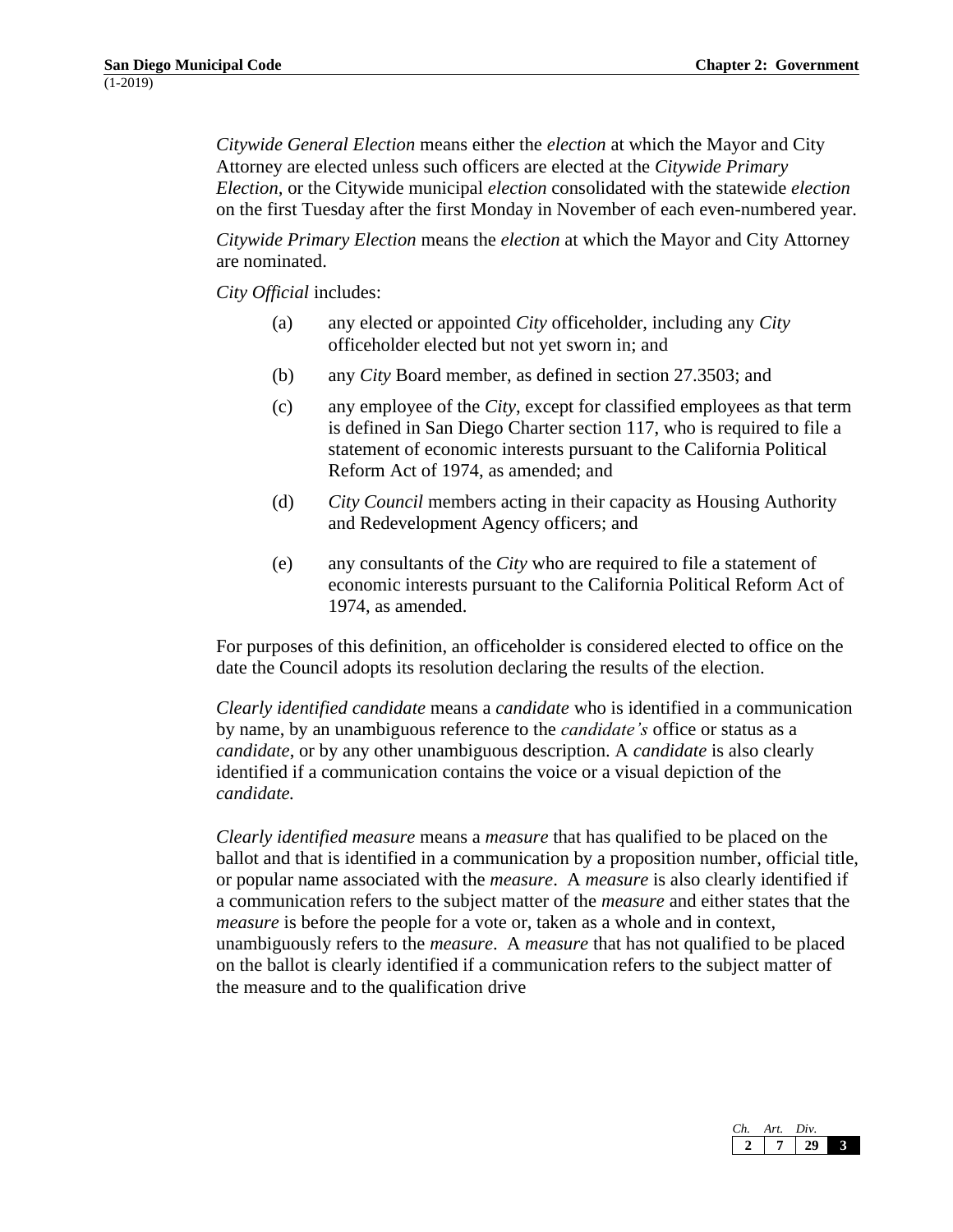*Committee* means any *person* acting, or any combination of two or more *persons*  acting jointly, who raise \$2,000 or more, or make *independent expenditures* of \$1,000 or more, within a single calendar year on behalf of or in opposition to a *candidate* or for the qualification to the ballot or adoption or rejection of one or more ballot *measures*. *Committees* include *controlled committees, independent expenditure committees, primarily formed recipient committees,* and *general purpose recipient committees.*

*Contribution* has the same meaning as that term is defined in California Government Code section 82015 and is subject to the inclusions and exceptions contained in title 2, section 18215 of the California Code of Regulations, except as modified by the following provisions. In the event of any conflict between the state law definition and the following provisions, the following provisions shall control:

- (a) *contribution* includes any forgiveness of a debt or other obligation to pay for goods or services rendered, or reduction of the amount of a debt or other obligation to pay for goods or services rendered, unless it is clear from the circumstances that the amount of the reduction was reasonably based on a good faith dispute. A good faith dispute shall be presumed if the *candidate* or *committee* produces:
	- (1) evidence that the *candidate* or *committee* protested the *payment* of a bill no later than 30 calendar days after the last calendar day of the month in which the goods were delivered or the services were rendered; and
	- (2) evidence that the protest was based on the quality or quantity of goods delivered or services rendered.
- (b) *contribution* does not include an *independent expenditure.*
- (c) *contribution* does not include a *payment* made for *member communications.*

*Controlled committee* means any *committee* controlled directly or indirectly by a *candidate* or that acts jointly with a *candidate* or *controlled committee* in connection with the making of *expenditure*s. A *candidate* controls a *committee* if the *candidate*, the *candidate*'s *agent* or any other *committee* controlled by the *candidate* has a significant influence on the actions or decisions of the *committee*.

*District General Election* means an *election* at which *City Council candidates* are elected unless such officers are elected at the *District Primary Election*.

*District Primary Election* means an *election* at which *City Council candidates* are nominated.

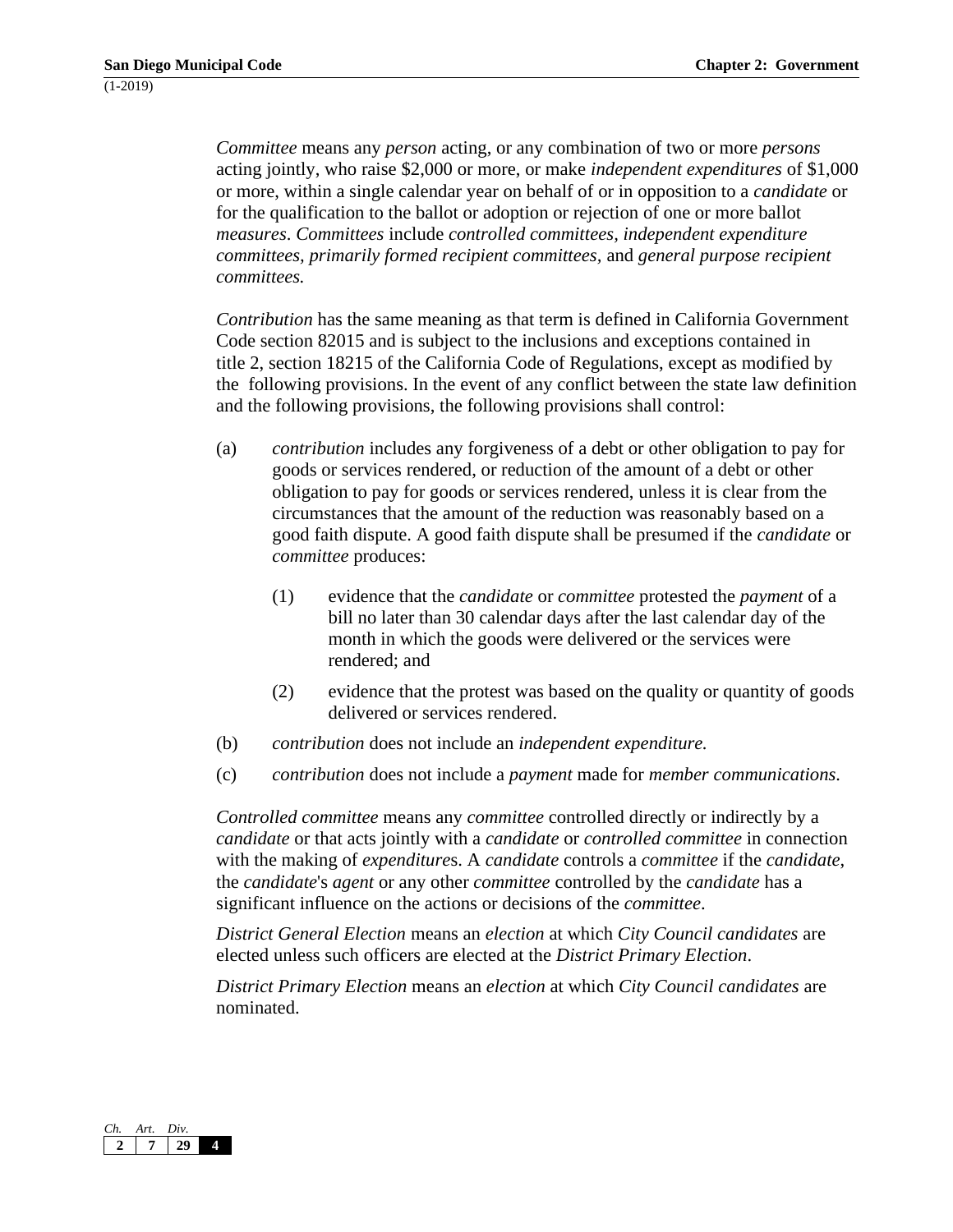*Election* means a *District* or *Citywide Primary Election,* a *District* or *Citywide General Election,* or a S*pecial Election* or *Special Run-off Election* held in the *City. Election* includes a ballot *measure* election*,* but does not include an election of the San Diego Unified School District. For the purpose of this division, a *District* or *Citywide Primary Election*, a *District* or *Citywide General Election*, and a S*pecial Election* or *Special Run-off Election*, are single and separate *election*s.

*Electioneering communication* means any form of communication that mentions or refers to a *clearly identified candidate,* but does not expressly advocate the nomination, election, defeat, or recall of the *candidate*, and that is disseminated, broadcast, or otherwise published within 90 calendar days of an *election* for which the *candidate* is on the ballot.

*Elective City office* means the office of the Mayor, Councilmember, or City Attorney of the City of San Diego. *Elective City office* does not include the office of a member of the governing board of the San Diego Unified School District.

*Electronic media communication* means any electronic mass media communication that is authorized and paid for by a *candidate* or *committee* for the purpose of supporting or opposing one or more *City candidates* or *City measures*, including, but not limited to, television advertisements; radio advertisements; and video, audio, and written advertisements disseminated over the Internet. *Electronic media communications* do not include email communications; text messages; social media posts; or websites under the control of a *candidate* or *committee*.

*Enforcement Authority* means the City of San Diego Ethics Commission*.* Nothing in this article limits the authority of the City Attorney, any law enforcement agency, or any prosecuting attorney to enforce the provisions of this article under any circumstances where the City Attorney, law enforcement agency, or prosecuting attorney otherwise has lawful authority to do so.

*Expenditure* means a *payment,* a forgiveness of a loan, a *payment* of a loan by a third party, or an enforceable promise to make a *payment*, unless it is clear from the circumstances that it is not made for *political purposes*. An *expenditure* is made on the date the *payment* is made or on the date consideration, if any, is received, whichever is earlier. An *expenditure* does not include a *payment* for *member communications,* nor does it include costs incurred for communications advocating the nomination, election, or defeat of a *candidate* or the qualification, passage, or defeat of a *measure* by a federally regulated broadcast outlet or by a regularly published newspaper, magazine, or periodical of general circulation that routinely carries news, articles, or commentary of general interest.

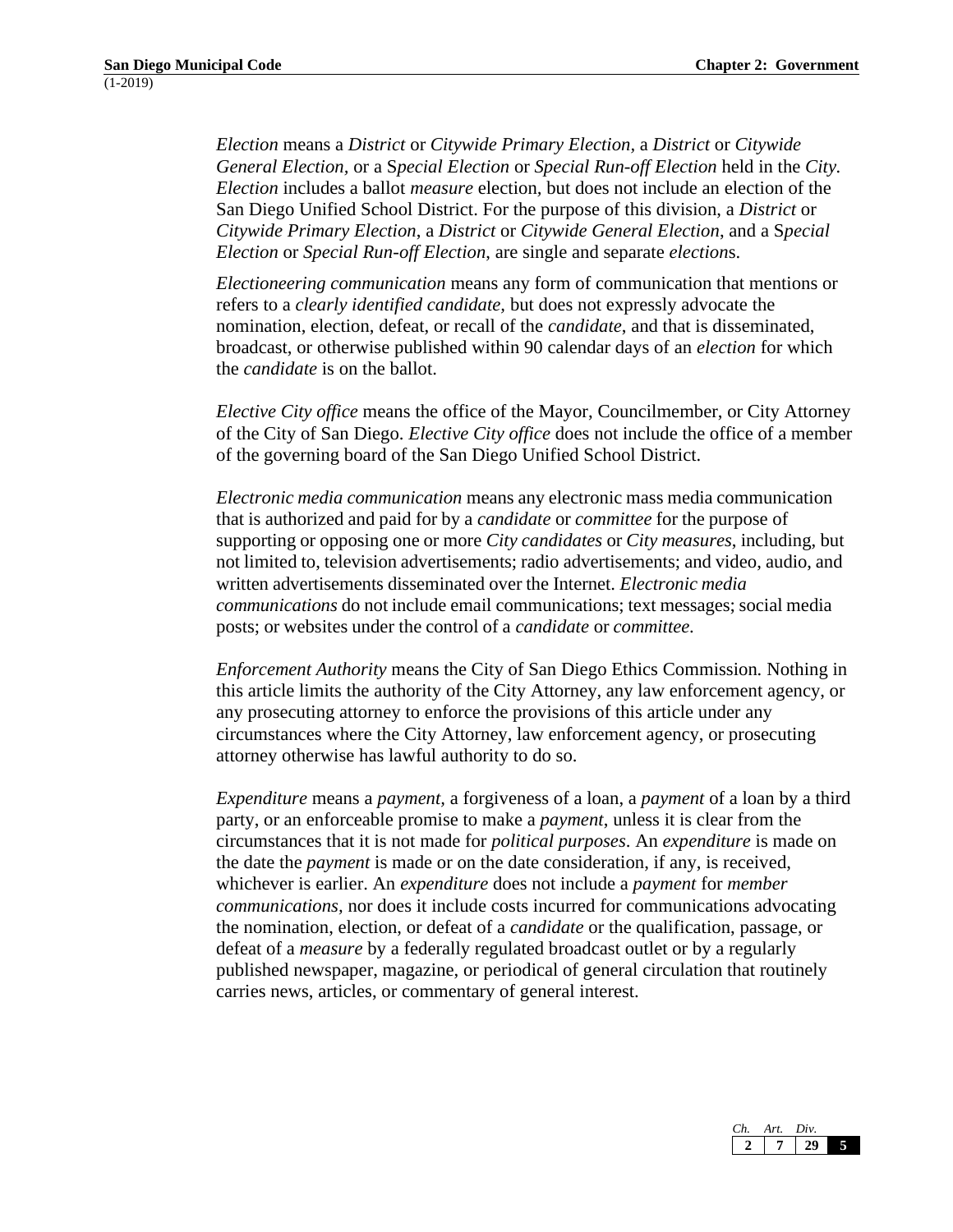*General purpose recipient committee* means any *person* that receives *contributions*  totaling \$1,000 or more during a calendar year to support or oppose more than one *candidate* or *measure*, and is intended to be consistent with the definition of "general purpose committee" set forth in California Government Code section 82027.5.

*Independent expenditure* means any *expenditure* made by any *person* in connection with a communication that:

- (a) expressly advocates the nomination, election, defeat, or recall of a *clearly identified candidate*; or
- (b) expressly advocates the qualification, passage, or defeat of a *clearly identified measure*; or
- (c) taken as a whole and in context, unambiguously urges a particular result in a *City election*.

An *expenditure* that is made to or at the behest of a *candidate* or a *controlled committee* is not an *independent expenditure*.

*Independent expenditure committee* means any *person* who makes *independent expenditures* totaling \$1,000 or more within a single calendar year without also receiving *contributions* of \$1,000 or more within a single calendar year.

*Measure* means any City Charter amendment or proposition that is submitted to a popular vote at a City *election* by action of the City *Council,* or submitted or intended to be submitted to a popular vote at a *City election* by the procedure of initiative or referendum whether or not it qualifies for the ballot. A *measure* and a proposition are synonymous. A *measure* does not include a recall *election*.

*Member communication* means a communication directed solely to members, employees, or shareholders, or families of members, employees, or shareholders of an organization, including a communication to members of any political party, for the purpose of supporting or opposing one or more *City measures* or *candidates* for *elective City office*. *Member communications* do not include communications made by an organization for general public advertising such as broadcasting, billboards, and newspaper advertisements, or for communications to persons who are not members, employees, or shareholders, or families of members, employees, or shareholders of the organization. The meaning of *member communication* is intended to be consistent with the definitions contained in California Government Code section 85312 and title 2, section 18531.7 of the California Code of Regulations. Any amendments made to these authorities shall be deemed to be an amendment to the language of this definition.

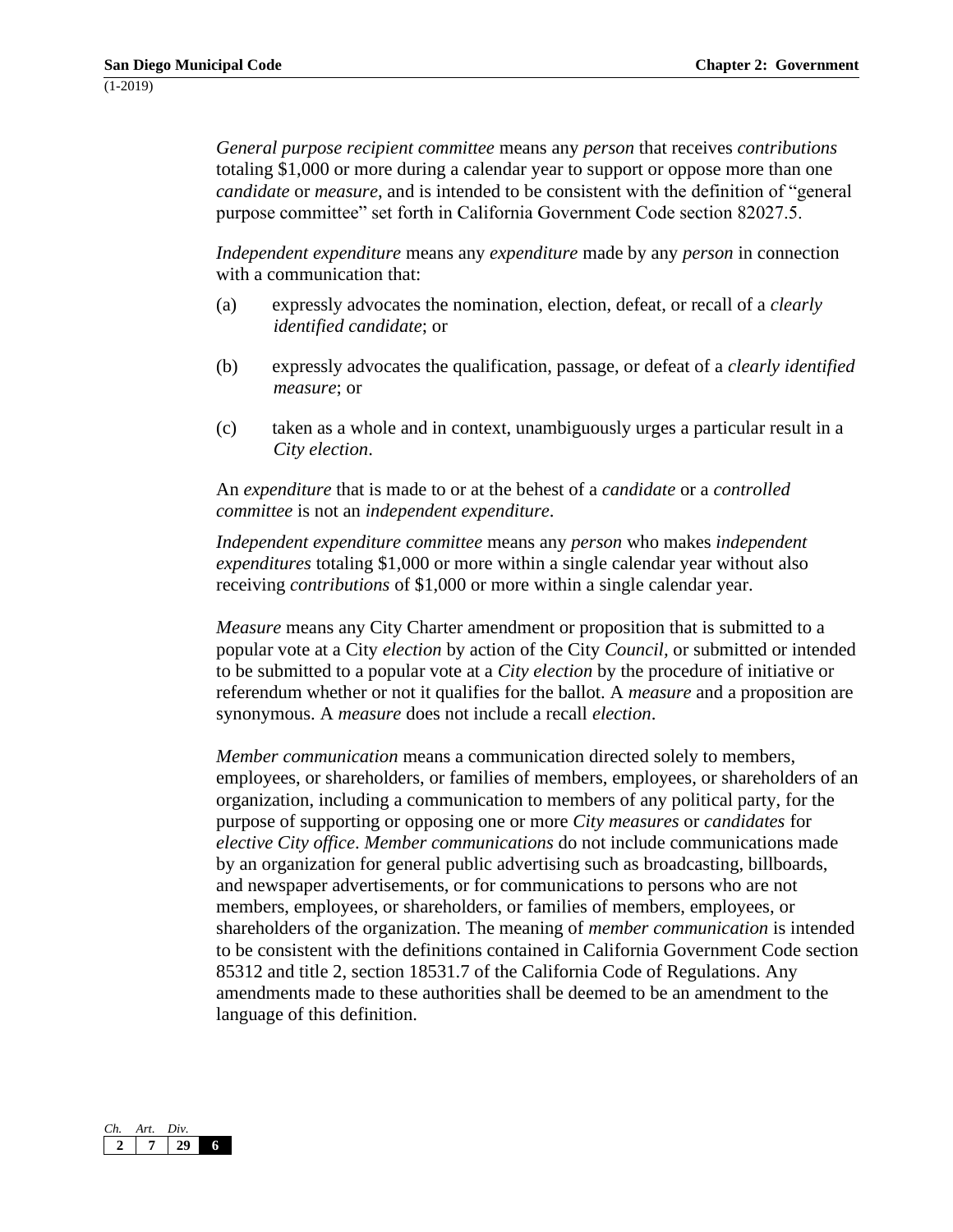*Municipal decision* has the same meaning as defined in San Diego Municipal Code section 27.4002.

*Payment* means any payment, reimbursement, distribution, transfer, loan, advance, deposit, gift, or other rendering of money, property, services or any other thing of value, whether tangible or intangible.

*Person* means any individual, proprietorship, firm, partnership, joint venture, syndicate, business trust, company, corporation, association, *committee*, labor union, or any other organization or group of *person*s acting in concert.

*Petition* means one or more documents seeking action by the *City Council* or some officer. It includes a nominating, initiative, referendary, or recall *petition*.

*Political purpose* means the purpose of influencing or attempting to influence the action of the *voters* for or against the nomination, election, defeat, or recall of any *candidate* or elected City officer, for or against the qualification of a *City measure* for the ballot, or for or against the adoption or defeat of any *City measure*.

*Primarily formed recipient committee* means any *person* that receives *contributions*  totaling \$1,000 or more during a calendar year primarily to support or oppose one or more *City candidates* being voted on in the same election or one or more *City measures* being voted on in the same election, and is intended to be consistent with the definition of "primarily formed committee" set forth in California Government Code section 82047.5.

*Professional expense committee* means a committee created and controlled by an elected *City Official* or *candidate* for the purpose of receiving and spending funds to defray the *professional fees and costs* incurred in the *City Official's* or *candidate's* response to an audit or the legal defense of one or more civil, criminal, or administrative proceedings.

*Professional fees and costs* means expenses related to the retention of an attorney, treasurer, fundraiser, or any other *person* retained to perform services reasonably related to the purpose for which a *professional expense committee* is created.

*Special Election* means any *election* other than a *District* or *Citywide Primary Election,* or a *District* or *Citywide General Election*. It includes *elections* to consider ballot *measures, elections* to fill vacancies in *elective City office,* and recall *elections.*

*Special Run-off Election* means any *election* that is required by the failure of any *candidate* to receive a majority of votes cast at a *Special Election.*

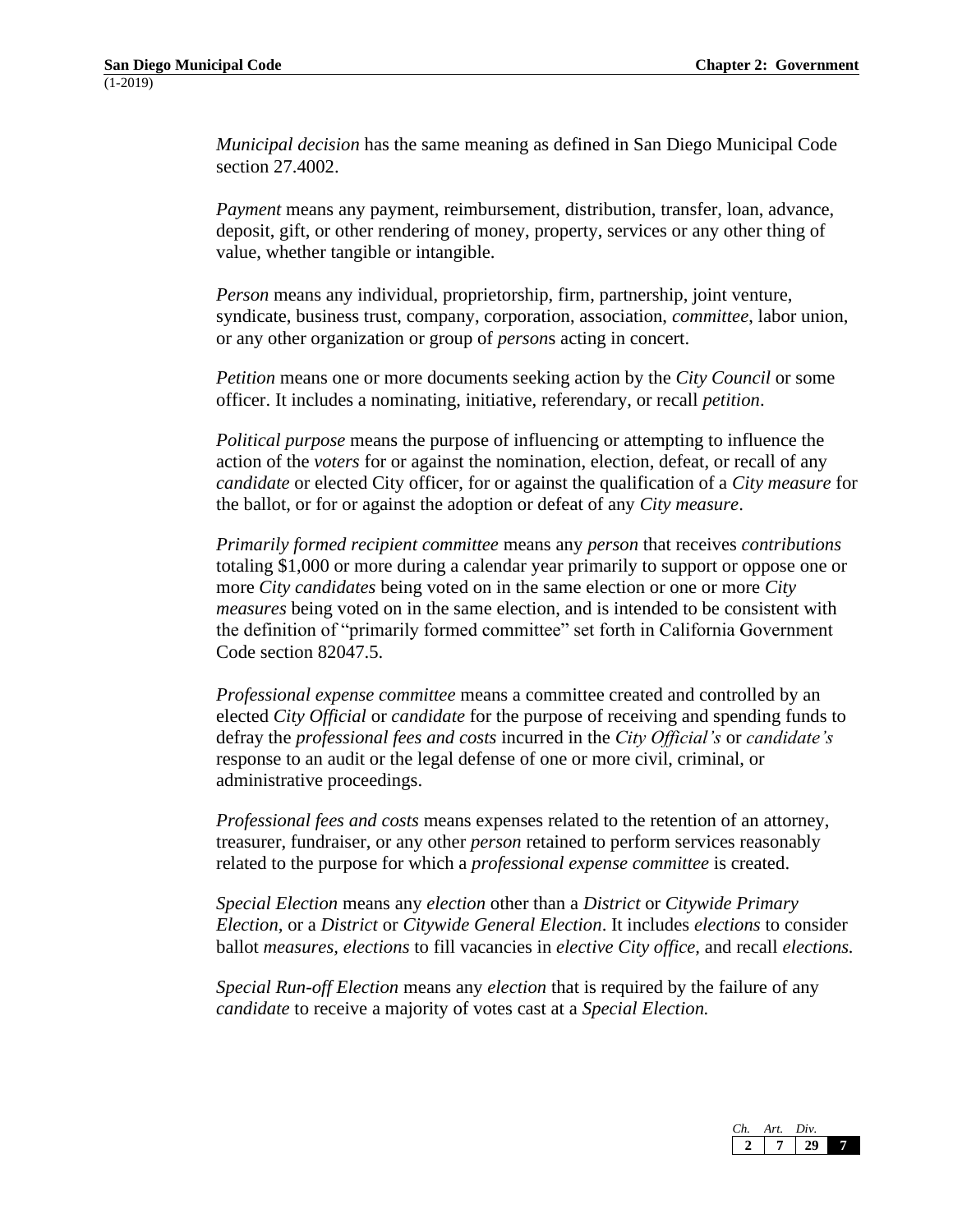*Sponsor* of a *committee* means any *person*, except a *candidate*, proponent, or other individual, to whom any of the following applies:

- (a) The *committee* receives 80 percent or more of its *contributions* either from the *person* or from the *person's* members, officers, employees or shareholders;
- (b) The *person* collects *contributions* for the *committee* by use of payroll deductions or dues from its members, officers, or employees;
- (c) The *person* provides, alone or in combination with other organizations, all or nearly all of the administrative services for the *committee*; or
- (d) The person sets, alone or in combination with other organizations, the policies for soliciting *contributions* or making *expenditures* of *committee* funds.

*Sponsored committee* means a *committee*, other than a *controlled committee*, which has one or more *sponsors*.

*Telephone communications* mean any live or recorded telephone calls that are authorized or paid for by a *candidate* or *committee* for the purpose of supporting or opposing one or more *City candidates* or *City measures*.

*Treasurer* means the individual designated to perform the duties of *treasurer*  pursuant to section 27.2911.

*Voter* means an elector who is qualified and entitled to vote under general law in *City elections* and who is validly registered at the time he or she seeks to exercise the right to vote.

*Vendor* means any *person* who delivers goods or renders services to a *candidate* or *committee*, unless it is clear from the circumstances that they were not made for *political purposes*.

*(Amended 9-12-2000 by O-18846 N.S.) (Repealed and added 9-7-2004 by O-19317 N.S.; effective 1-5-2005.) (Amended 12-5-2005 by O-19448 N.S.) (Amended 10-27-2008 by O-19795; effective 1-1-2009.) (Amended 11-27-2012 by O-20227 N.S.; effective 1-1-2013.) (Amended 2-9-2016 by O-20595 N.S.; effective 3-10-2016.) (Amended 6-14-2018 by O-20941 N.S.; effective 7-14-2018.)*

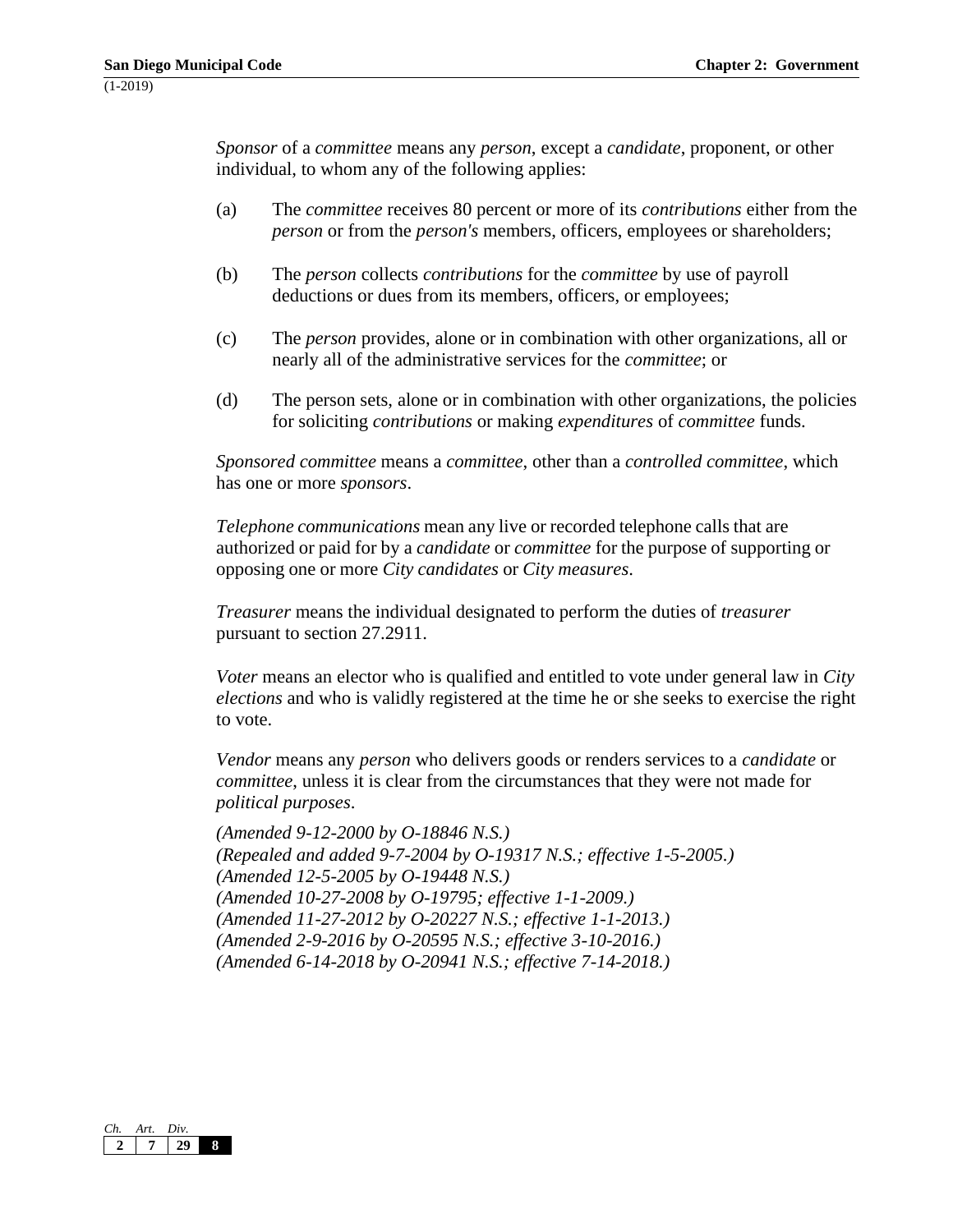## **§27.2910 Candidate and Committee Status; Duration**

- (a) For purposes of this division, any individual who is a *candidate* retains the status of *candidate* until that status is terminated either:
	- (1) pursuant to California Government Code section 84214; or
	- (2) pursuant to sections 27.2991(c) or 27.2991(d) of this Municipal Code.
- (b) For purposes of this division, any *committee* retains the status of *committee*  until that status is terminated pursuant to California Government Code section 84214.

*(Amended 9-12-2000 by O-18846 N.S.) (Repealed and added 9-7-2004 by O-19317 N.S.; effective 1-1-2005.)*

## **§27.2911 Duty to Have Campaign Treasurer**

Every *candidate* and every recipient *committee* shall have a *treasurer*. A *candidate*  may designate himself or herself as *treasurer*. A committee may designate an *assistant treasurer* to perform the duties and responsibilities of the *treasurer* in the event of a temporary vacancy in the office of the *treasurer* or in the event the *treasurer* is unavailable*.* Only an individual may be designated as a *treasurer* or *assistant treasurer.*

*(Amended 9-12-2000 by O-18846 N.S.) (Repealed and added 9-7-2004 by O-19317 N.S.; effective 1-5-2005.) (Amended 10-27-2008 by O-19795; effective 1-1-2009.)*

## **§27.2912 Authority of Treasurer**

It is unlawful for any *expenditure* to be made by or on behalf of a recipient *committee*  without the express authorization of the *treasurer*. It is unlawful for any *contribution* to be accepted by a recipient *committee* or any *expenditure* to be made on behalf of a recipient *committee* at a time when the office of *treasurer* is vacant. *(Amended 9-12-2000 by O-18846 N.S.) (Repealed and added 9-7-2004 by O-19317 N.S.; effective 1-5-2005.)*

*(Amended 10-27-2008 by O-19795; effective 1-1-2009.)*

## **§27.2916 Campaign Contribution Checking Account**

(a) Every *controlled committee* that accepts *contributions* and every *primarily formed recipient committee* shall establish one campaign checking account at a bank or other financial institution with an office or branch in the state of California.

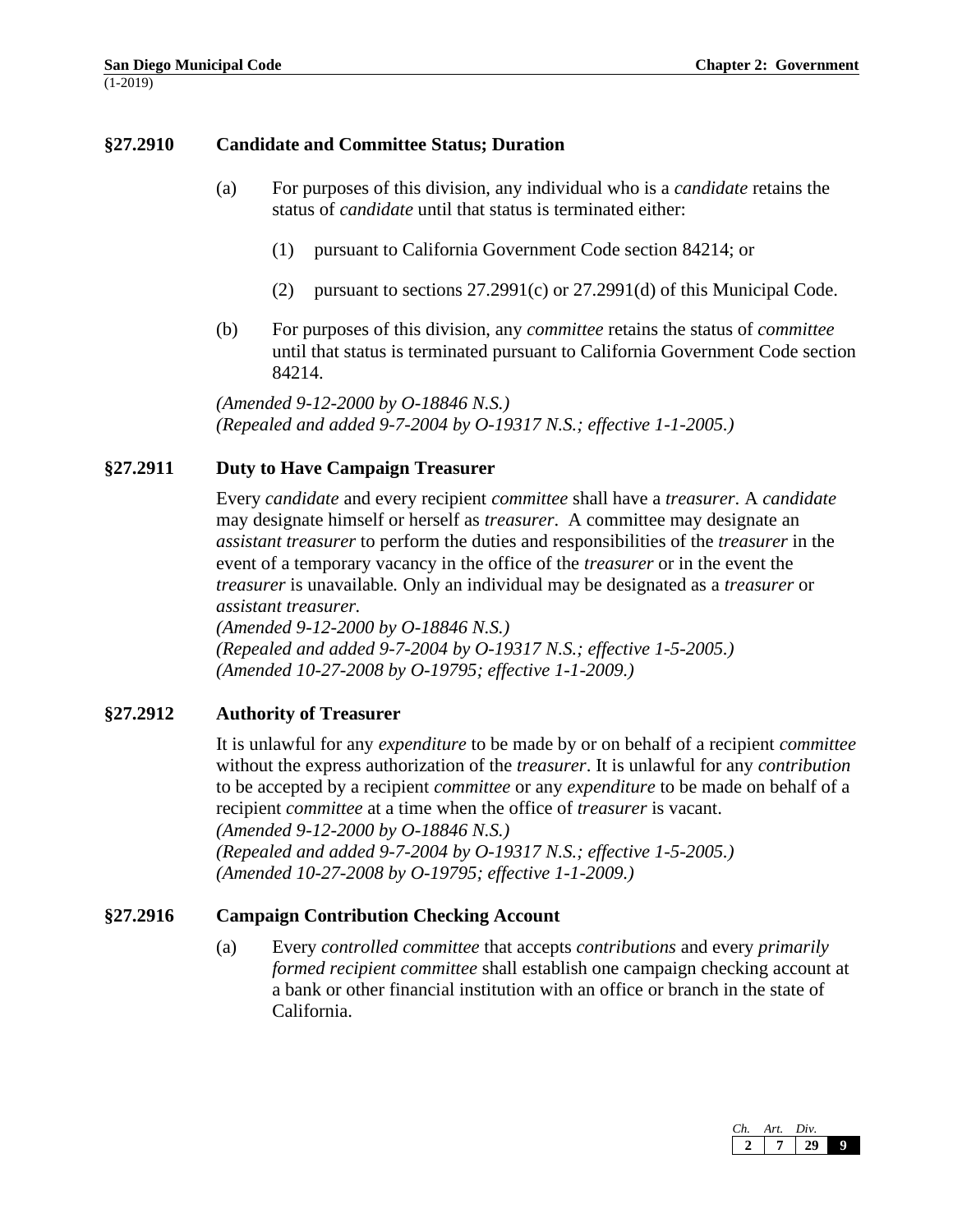- (b) Upon opening of an account, the name of the bank or other financial institution and account number thereof shall be filed with the *City Clerk* on the same forms and in the time and manner required by California Government Code sections 81000 *et seq*.
- (c) All *contributions* of money or checks, or anything of value converted by such *committee* to money or a check, shall be placed in the *committee's* checking account.
- (d) The *committee* shall return a *contribution* to the donor if the *committee* is not in possession of all donor information required by title 2, section 18401 of the California Code of Regulations by the earlier of:
	- (1) the 60th calendar day following *committee's* receipt of the *contribution*; or,
	- (2) the filing of the campaign statement or contribution report covering the reporting period in which the *contribution* was received.

If the *contribution* is not returned to the donor within the applicable timeframe identified above, the amount of the *contribution* shall be paid from campaign funds and delivered to the *City Clerk* within that timeframe. If a donor fails to cash a returned check within 90 calendar days of the check being sent, the amount of the *contribution* shall be paid from campaign funds and delivered to the *City Clerk* within an additional 30 calendar days. Payments delivered to the *City Clerk* shall be made payable to the City Treasurer for deposit in the General Fund of the *City*.

*(Amended 9-12-2000 by O-18846 N.S.) (Repealed and added 9-7-2004 by O-19317 N.S.; effective 1-5-2005.) (Amended 12-5-2005 by O-19448 N.S.) (Amended 10-27-2008 by O-19795; effective 1-1-2009.) (Amended 11-27-2012 by O-20227 N.S.; effective 1-1-2013.) (Amended 11-25-2014 by O-20439 N.S.; effective 1-1-2015.) (Amended 11-1-2016 by O-20731 N.S.; effective 1-1-2017.)*

# **§27.2917 Lawful Use of Campaign Funds by a Committee**

Uses of campaign funds held by any *committee* formed in accordance with this division shall be governed by title 9 of the California Government Code and title 2, division 6 of the California Code of Regulations. It is unlawful to use campaign funds in any manner that would violate these provisions of California law. *(Amended 9-12-2000 by O-18846 N.S.) (Repealed and added 9-7-2004 by O-19317 N.S.; effective 1-5-2005.) (Amended 10-27-2008 by O-19795; effective 1-1-2009.)*

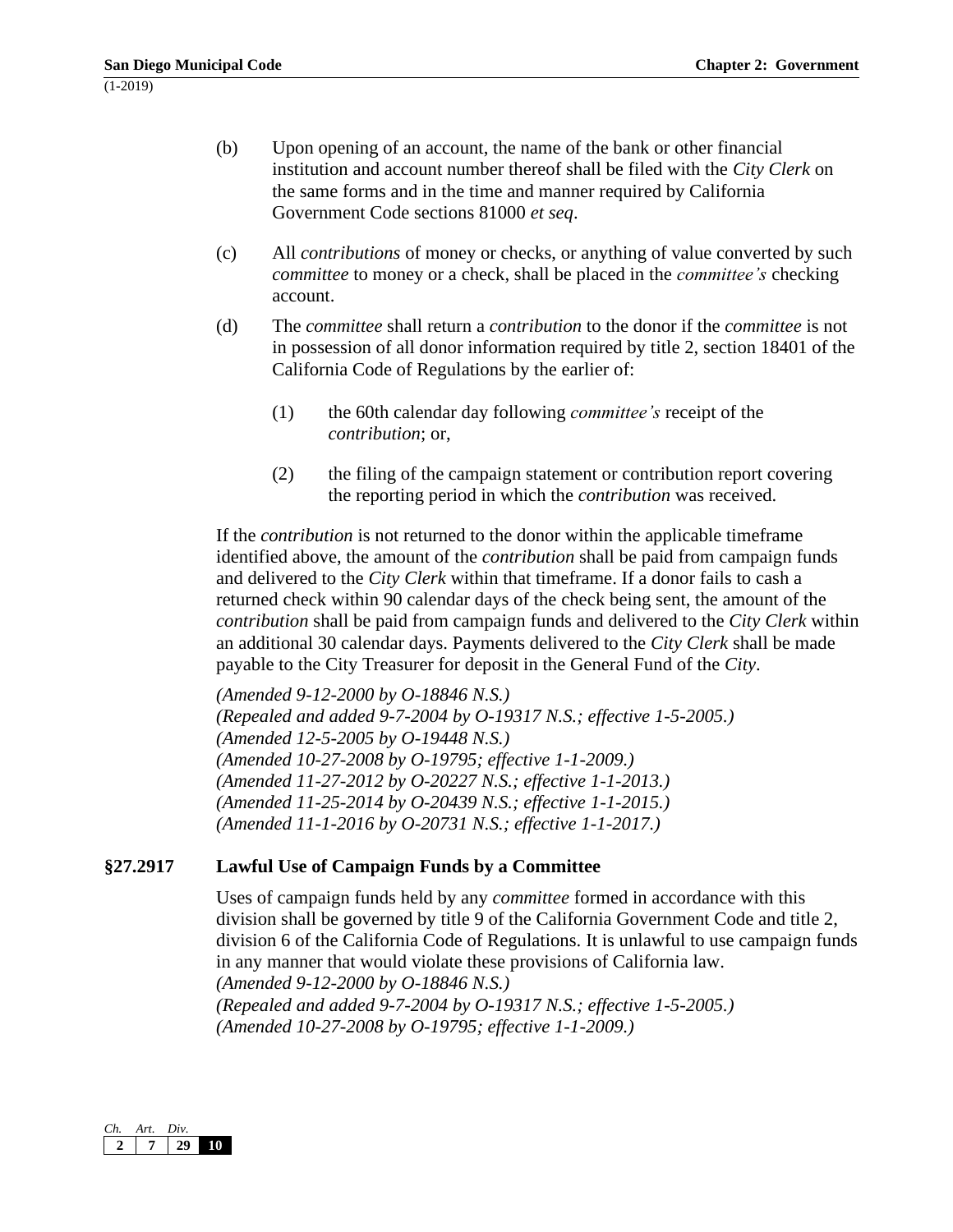## **§27.2918 Disbursements**

It is unlawful for any funds to be disbursed from a *controlled committee's* campaign *contribution* checking account unless such disbursement is done by check signed by the *candidate,* the *candidate's* campaign *treasurer, assistant treasurer,* or other designated *agent* of the campaign *treasurer*.

*(Amended 9-12-2000 by O-18846 N.S.) (Repealed and added 9-7-2004 by O-19317 N.S.; effective 1-5-2005.)*

## **§27.2919 Petty Cash Fund**

A petty cash fund may be established for each *controlled committee* bank account under the following conditions:

- (a) No more than \$100 may be held in the petty cash fund at any one time.
- (b) No *expenditure* that totals \$100 or more may be made from the petty cash fund.
- (c) *Expenditure*s from a petty cash fund are deemed to be *expenditure*s from the campaign bank account.

*(Amended 9-12-2000 by O-18846 N.S.) (Repealed and added 9-7-2004 by O-19317 N.S.; effective 1-5-2005.)*

#### **§27.2920 Transfers**

- (a) A *candidate* may transfer campaign funds from one *controlled committee* to a *controlled committee* for *elective City office* of the same *candidate*. *Contributions* transferred shall be attributed to specific contributors using a "last in, first out" or "first in, first out" accounting method, and these attributed *contributions* when aggregated with all other *contributions* from the same contributor may not exceed the limits set forth in section 27.2935.
- (b) It is the intent of this section that transfers of a *candidate's* campaign funds be consistent with the provisions of law set forth in title 2, section 18536 of the California Code of Regulations.

*(Amended 9-12-2000 by O-18846 N.S.) (Repealed and added 9-7-2004 by O-19317 N.S.; effective 1-5-2005.)*

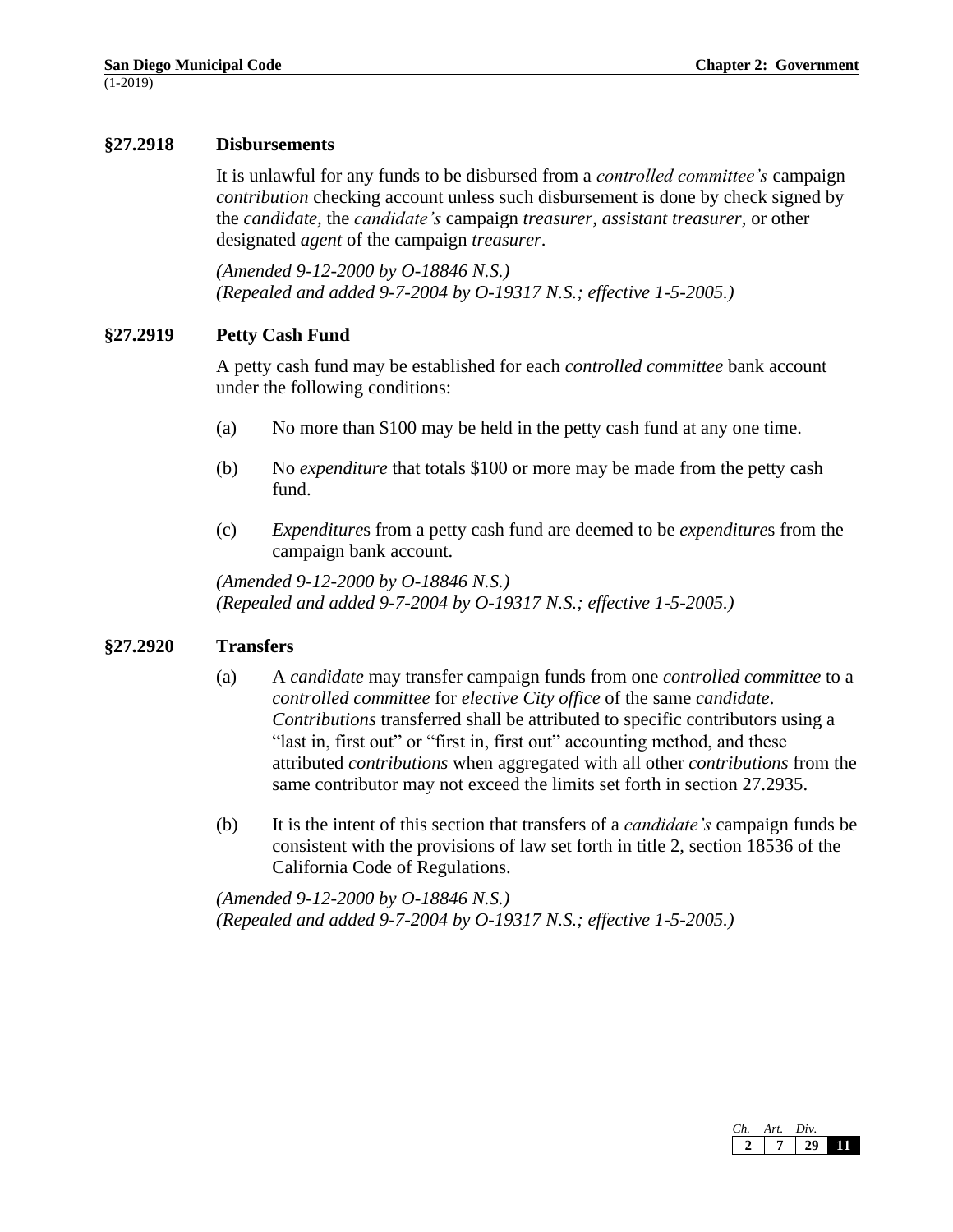#### **§27.2921 Carryover of Contributions**

- (a) Notwithstanding subdivision (a) of section 27.2920, a *candidate* for *elective City office* may carry over contributions raised in connection with one *election* for *elective City office* to pay campaign expenditures incurred in connection with a subsequent *election* for the *same elective City office*.
- (b) It is the intent of this section that the carrying over of a *candidate's* campaign funds be generally consistent with the provisions of law set forth in title 2, section 18537.1 of the California Code of Regulations.
- (c) Nothing in this section shall be interpreted to permit a *candidate* for *elective City office* to use *contributions* collected for a *district* or *citywide general election* to pay campaign expenditures incurred in connection with an earlier *district* or *citywide primary election*, or for *contributions* collected for a *special run-off election* to pay campaign expenditures incurred in connection with an earlier *special election.*

*(Amended 9-12-2000 by O-18846 N.S.) (Repealed and added 9-7-2004 by O-19317 N.S.; effective 1-5-2005.) (Amended 12-5-2005 by O-19448 N.S.; effective 1-11-2006.)*

#### **§27.2922 Loans**

- (a) It is unlawful for any *candidate* to personally make outstanding loans to his or her campaign or *controlled committee* that total at any one time more than \$100,000. Nothing in this section shall prohibit a *candidate* from making unlimited *contributions* to his or her own campaign.
- (b) It is unlawful for any *candidate* who makes a loan to his or her *committee*  from his or her personal funds to charge interest on that loan.
- (c) The limits on loans imposed by this section apply to loans and lines of credit obtained from a bank or similar financial institution, but do not apply to debt incurred through the use of a credit card account established by a *candidate* and paid from the *candidate's* campaign bank account.
- (d) Every *candidate* and *committee* shall disclose loans in the same time and manner required by California Government Code sections 84211, 84216, and 84216.5.

*(Amended 9-12-2000 by O-18846 N.S.) (Repealed and added 9-7-2004 by O-19317 N.S.; effective 1-5-2005.)*

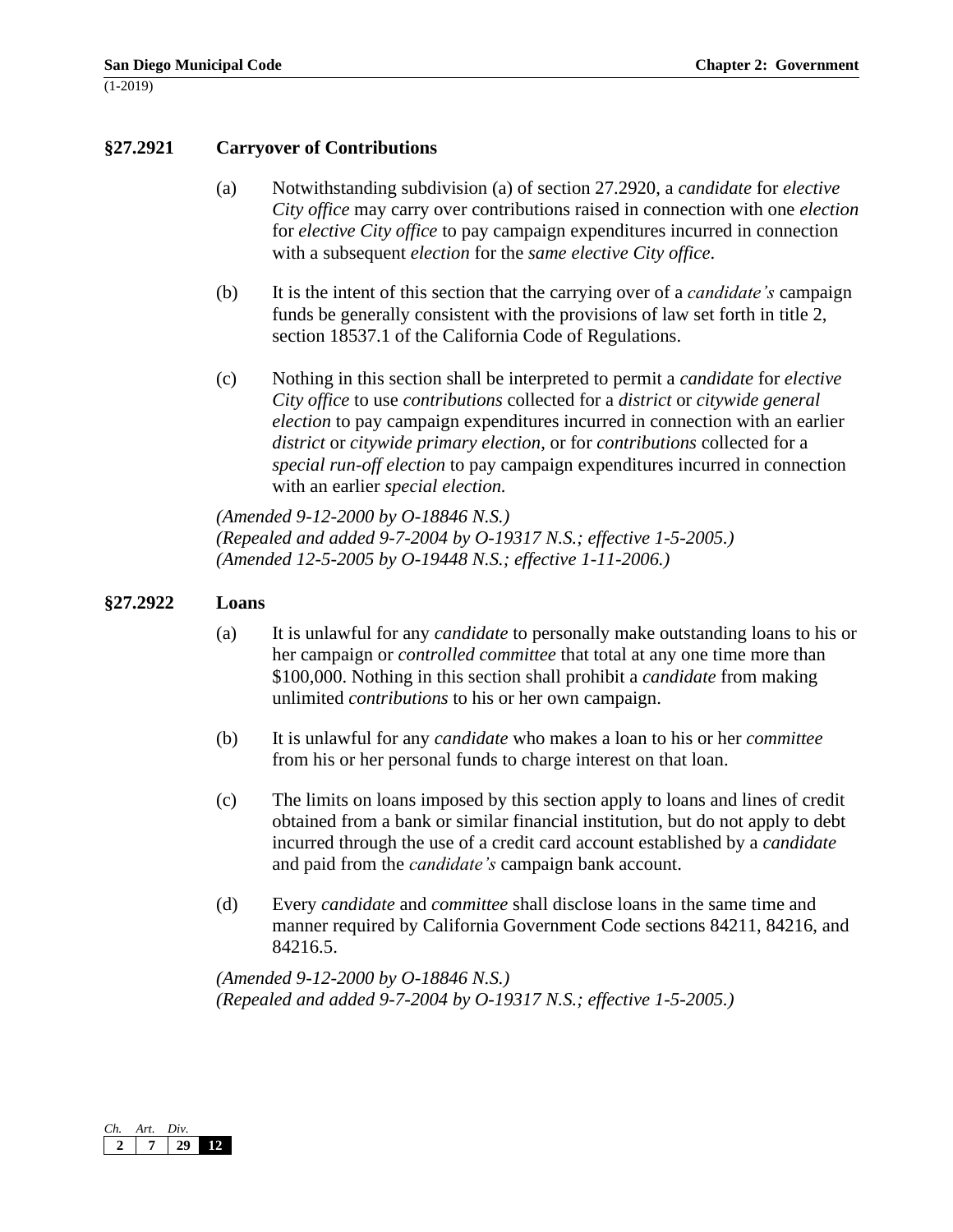# **§27.2923 Liquidation of Accounts**

In the event that *payment* has been made for all goods and services furnished in connection with the campaign of a *candidate,* a *controlled committee* checking account may be liquidated by paying the remaining balance in the checking account in any lawful manner pursuant to section 27.2924.

*(Amended 9-12-2000 by O-18846 N.S.) (Repealed and added 9-7-2004 by O-19317 N.S.; effective 1-5-2005.)*

## **§27.2924 Surplus Campaign Funds**

- (a) Upon the 90th day after leaving any elected office, or the 90th day following the end of the post-election reporting period following the defeat of a *candidate* for elective office, whichever occurs last, campaign funds under the control of a *candidate* shall be considered surplus campaign funds.
- (b) After the failure of a recall petition or after the recall election, all remaining *controlled committee* campaign funds shall be considered surplus campaign funds.
- (c) Surplus campaign funds shall be used only for the following purposes:
	- (1) To pay outstanding campaign debts, as long as any vendor debts are paid within the 180-day period set forth in section 27.2960;
	- (2) To repay *contributions*;
	- (3) To make a donation to any bona fide charitable, educational, civic, religious, or similar tax-exempt, nonprofit organization, where no substantial part of the proceeds will have a material financial effect on the *candidate*, any member of his or her immediate family, or his or her campaign *treasurer*.
	- (4) To make a *contribution* to a political party *committee*, provided the campaign funds are not used to support or oppose *candidates* for *elective City office*. However, the campaign funds may be used by a political party *committee* to conduct partisan voter registration, partisan get-out-the-vote activities, and slate mailers.
	- (5) To make a *contribution* to support or oppose any candidate for federal office, any candidate for elective office in a state other than California, or any ballot *measure*.

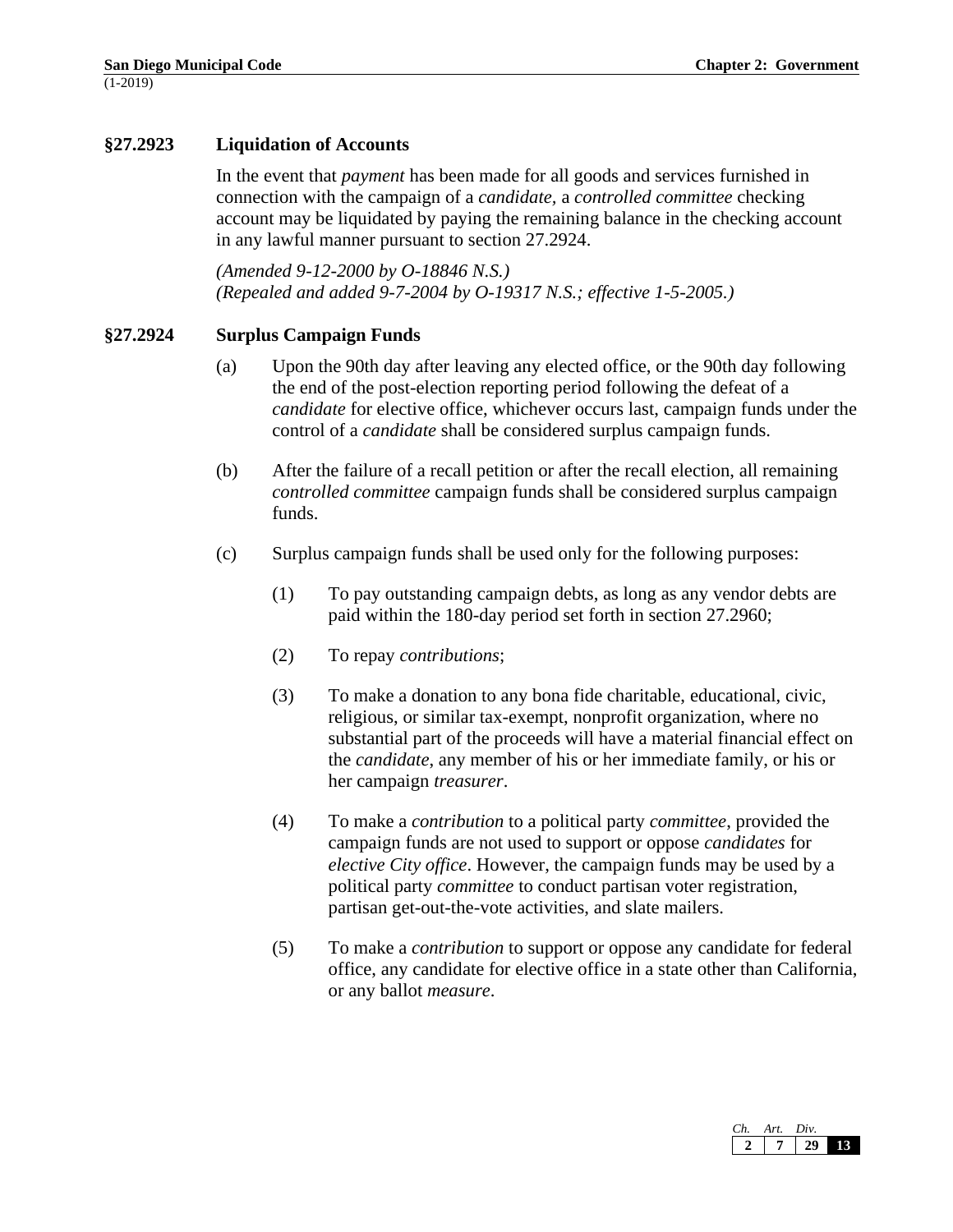(6) To pay for professional services reasonably required by the *candidate* or *committee* to assist in the performance of its administrative functions, including *payment* for attorney's fees for litigation that arises directly out of a *candidate's* activities or his or her status as a *candidate,* including, but not limited to, an action to enjoin defamation, defense of an action brought for a violation of state or local campaign, disclosure, or election laws, and an action from an election contest or recount.

*(Amended 9-12-2000 by O-18846 N.S.) (Repealed and added 9-7-2004 by O-19317 N.S.; effective 1-5-2005.) (Amended 10-27-2008 by O-19795; effective 1-1-2009.) (Amended 2-9-2016 by O-20595 N.S.; effective 3-10-2016.)*

# **§27.2925 Accounting and Recordkeeping**

- (a) In addition to any other requirements of this division, every *candidate* or *committee* that accepts *contributions* for a *City election* shall maintain records in accordance with the requirements of title 2, section 18401 of the California Code of Regulations.
- (b) The records required by section 27.2925(a) shall be kept by the *candidate* or *committee treasurer* for a period of four years following the date that the campaign statement to which they relate is filed.
- (c) Every *candidate* or *committee* paying for campaign advertisements supporting or opposing one or more *City candidates* or *City measures* shall maintain records in accordance with the following requirements:
	- (1) for *campaign literature*, records that identify the date(s) of dissemination, the number of pieces disseminated, and the method of dissemination, as well as an original sample of each item of *campaign literature* disseminated by the *candidate* or *committee*, except that an advertising proof or comparable image of the item in printed or electronic format will comply with this requirement when the size of the item makes maintaining an original sample impracticable;
	- (2) for *telephone communications*, records that identify the date(s) the telephone calls were made and the number of calls made, as well as a transcript of the messages communicated and a copy of any recorded messages; and

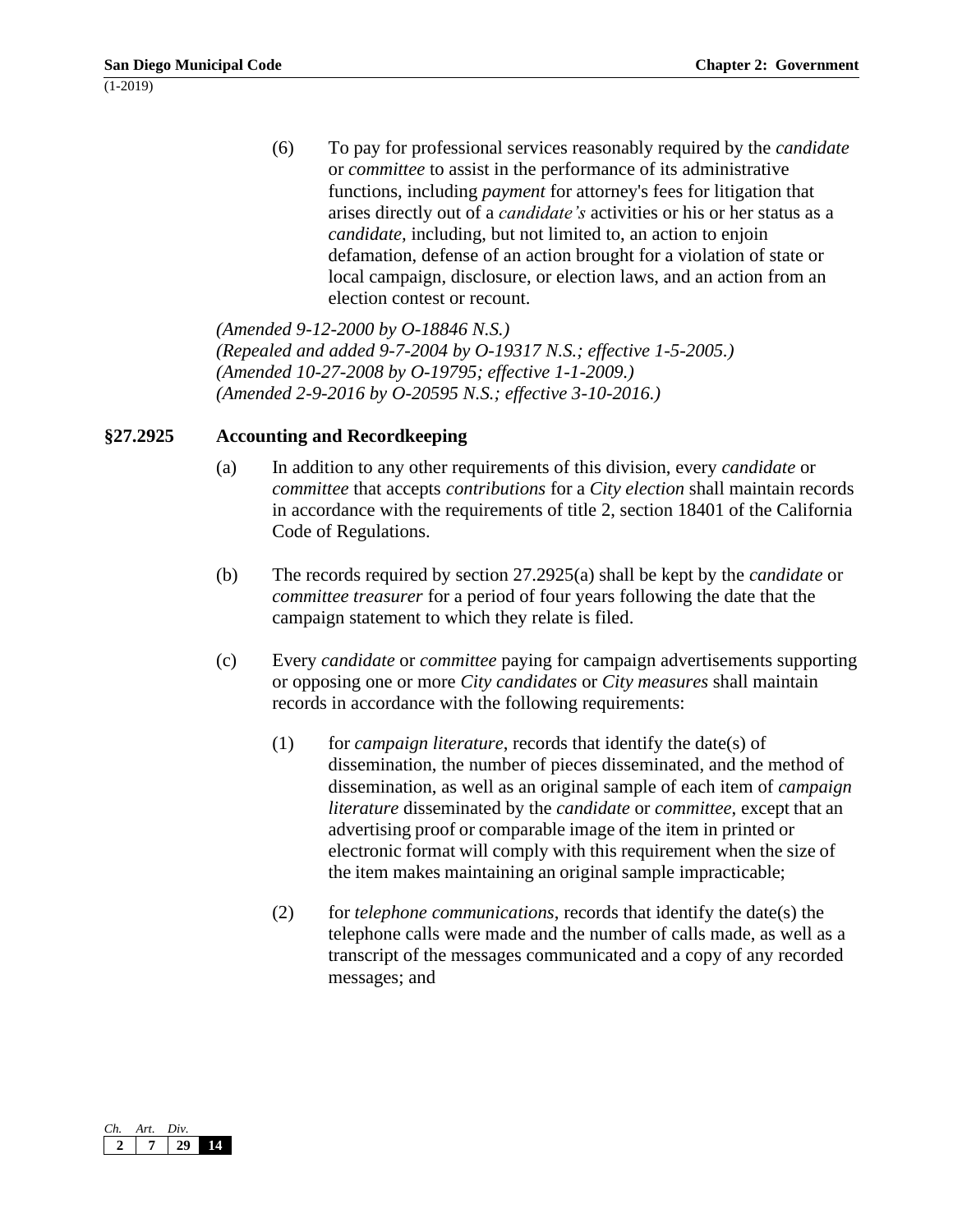- (3) for *electronic media communications*, newspapers, magazines, and periodicals, records that identify the publication or website or media outlet where the advertisement appeared, the date(s) the advertisements appeared, the content and size of the requisite "paid for by" disclosure, as well as an advertising proof or comparable image or recording of the advertisement in printed or electronic format.
- (d) The records required by section 27.2925(c) shall be kept by the *candidate* or *committee* for a period of four years following the date that the campaign statement to which they relate is filed.
- (e) Each *candidate* and *committee* shall deliver, on demand, to any public officer having authority to enforce this division, a written authorization permitting the officer to have access to all records pertaining to the campaign *contribution* checking account.
- (f) Each *candidate* and *committee* shall, on demand, make available to any public officer having authority to enforce this division all records required by this division to be maintained by the *candidate* or *committee*.

*(Amended 9-12-2000 by O-18846 N.S.) (Repealed and added 9-7-2004 by O-19317 N.S.; effective 1-5-2005.) (Amended 10-27-2008 by O-19795; effective 1-1-2009.) (Retitled from "Accounting" to "Accounting and Recordkeeping" and amended 2-9-2016 by O-20595 N.S.; effective 3-10-2016.) (Amended 6-14-2018 by O-20941 N.S.; effective 7-14-2018.)*

# **§27.2930 Base Level of Campaign Statements and Disclosures**

Each *candidate* and *committee* shall file campaign statements in the time and manner required by California Government Code sections 81000 *et seq.* and title 2 of the California Code of Regulations with the following additional requirements:

- (a) Every *candidate* and *controlled committee* for *elective City office* that has preelection filing obligations with the *City Clerk* pursuant to California Government Code section 84200.5 shall, on the Friday before the *election,*  disclose on a Fair Political Practices Commission Form 497 filed with the *City Clerk* all previously undisclosed *contributions* of \$100 or more received after the closing date of its most recent Fair Political Practices Commission Form 460.
	- (1) The Form 497 shall have a closing date of the Wednesday before the *election* and shall cover all *contributions* received through that day.

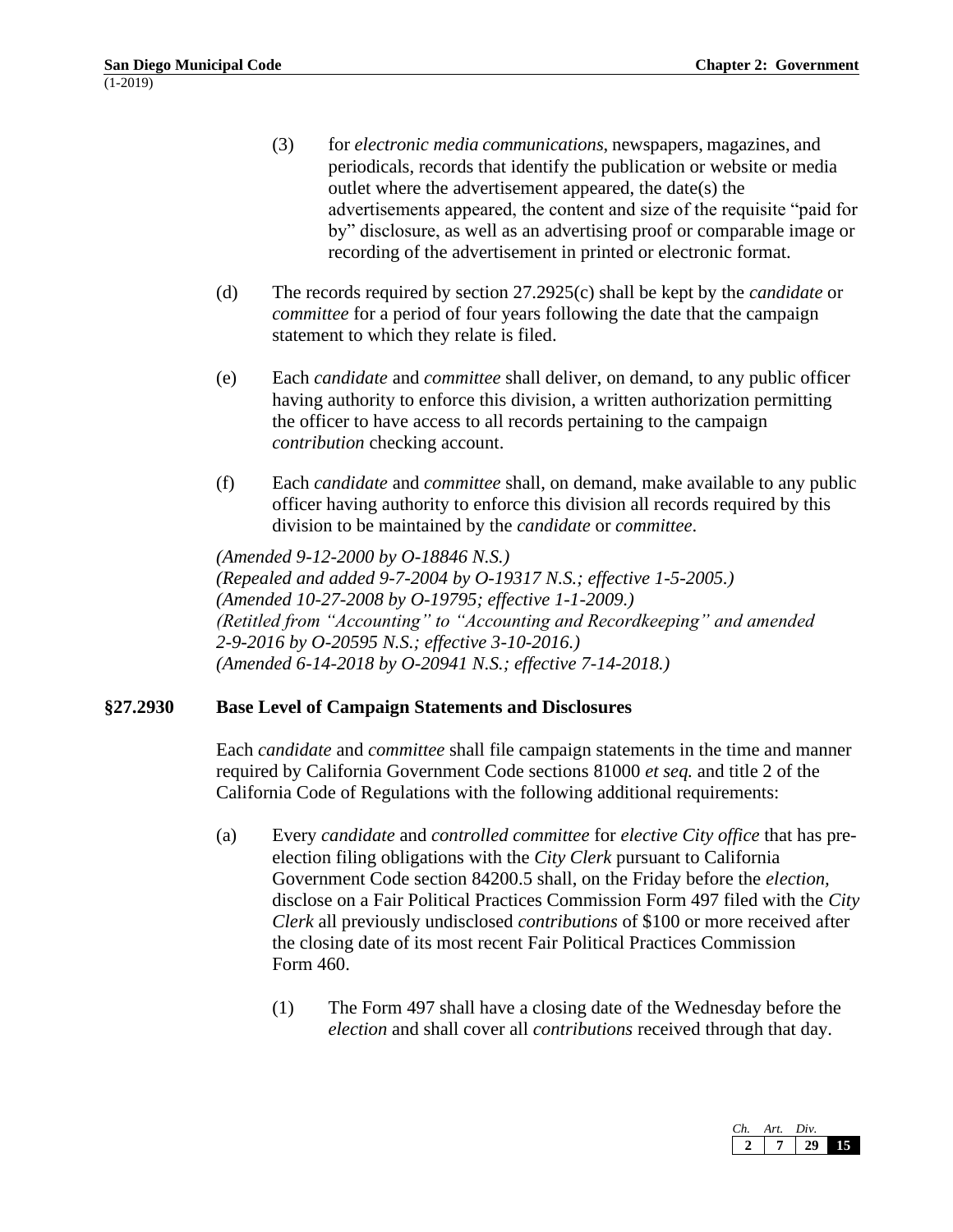- (2) The Form 497, if not filed electronically in accordance with section 27.2931, shall be filed using a shipping service with delivery guaranteed by the Monday before the *election*, or by personal delivery.
- (b) When reporting *contributions* for regularly scheduled *City candidate elections*, *candidates* and *committees* shall include the notation "(P)" for all *contributions* that the contributor has designated for a primary *election*, and shall include the notation "(G)" for all *contributions* that the contributor has designated for a general *election*. In instances where the contributor has not designated his or her *contribution* for a particular *election*, the *candidate* or *committee* shall include the notation "(P)" for all *contributions* the *candidate*  or *committee* has allocated for the primary *election*, and shall include the notation "(G)" for all *contributions* the *candidate* or *committee* has allocated for the general *election*.
- (c) When reporting *contributions* for specially scheduled *City candidate elections*, *candidates* and *committees* shall include the notation "(S)" for all *contributions* that the contributor has designated for a *special election*, and shall include the notation "(R)" for all *contributions* that the contributor has designated for a *special run-off election*. In instances where the contributor has not designated his or her *contribution* for a particular *election*, the *candidate* or *committee* shall include the notation "(S)" for all *contributions*  the *candidate* or *committee* has allocated for the *special election*, and shall include the notation "(R)" for all *contributions* the *candidate* or *committee* has allocated for the *special run-off election*.
- (d) In conjunction with making the notations required by subsections (b) and (c), *candidates* and *committees* shall disclose the cumulative amount of *contributions* received from the contributor for each *election*.
- (e) *Sponsors* and *sponsored committees* participating in *City elections* are subject to the reporting obligations set forth in title 2, section 18419 of the California Code of Regulations.
- (f) Every *City primarily formed recipient committee* formed to support or oppose the qualification of an initiative or referendum *measure* prior to the commencement of the *petition* drive shall, within 10 calendar days of the commencement of the *petition* drive, file a Fair Political Practices Commission Form 497 with the *City Clerk* disclosing all *contributions* of \$100 or more received after the closing date of its most recent Fair Political Practices Commission Form 460, or if the *primarily formed recipient committee* has not previously filed a Form 460, the Form 497 shall instead disclose all *contributions* of \$100 or more received since January 1 of that year.

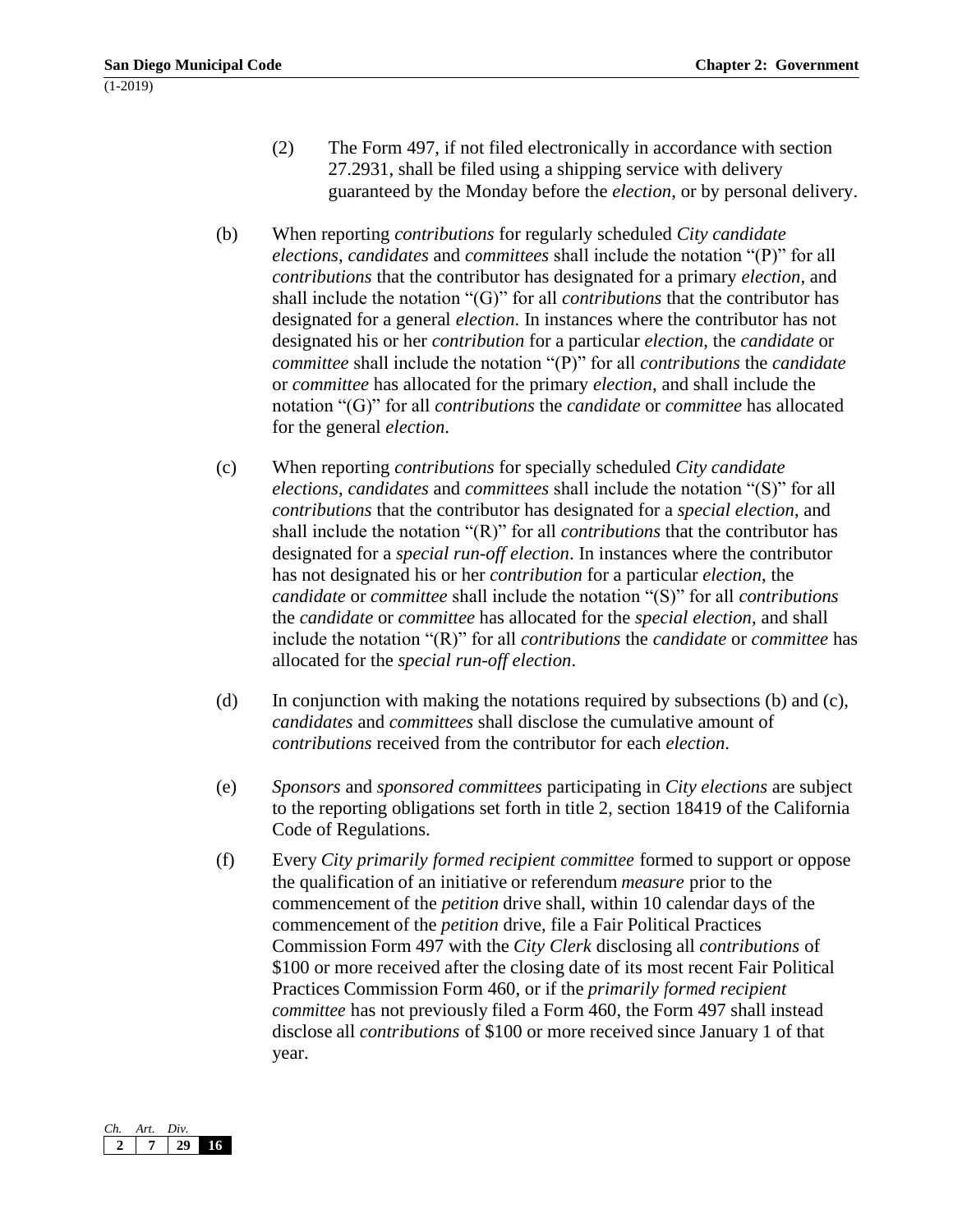- (1) For purposes of subsections (f) and (g), a *petition* drive commences when the proponent of an initiative or referendum *measure* begins circulating a *petition* for signatures.
- (2) The Form 497 shall have a closing date of the day immediately preceding the commencement of the *petition* drive.
- (3) The Form 497, if not filed electronically in accordance with section 27.2931, shall be filed using a shipping service with delivery guaranteed no later than 12 calendar days after the commencement of the *petition* circulation.
- (g) For the period of time that begins with the commencement of a *petition* drive to qualify an initiative or referendum *measure* and concludes with the day that the *petition* is submitted to the *City Clerk*:
	- (1) every *City primarily formed recipient committee* formed to support or oppose the qualification of the *measure* shall file with the *City Clerk*, within 24 hours of receiving a monetary *contribution* of \$1,000 or more or within 48 hours of receiving a non-monetary *contribution* of \$1,000 or more, a Fair Political Practices Commission Form 497 disclosing the receipt of that *contribution*.
	- (2) every *City committee* that is not formed to support or oppose the qualification of the *measure* shall file with the *City Clerk,* within 24 hours of making an *independent expenditure* of \$1,000 or more supporting or opposing the qualification of the *measure*, a Fair Political Practices Commission Form 496 disclosing the making of the *independent expenditure* and the *committee's* receipt of *contributions* of \$100 or more received after the closing date of the *committee's* last campaign statement.
	- (3) The Forms 496 and 497, if not filed electronically in accordance with section 27.2931, shall be filed using personal delivery, facsimile transmission, or guaranteed overnight delivery. For purposes of this subsection, the filing deadline is not extended for weekends or holidays.
- (h) It is unlawful to fail to comply with the disclosure requirements of California Government Code sections 81000 *et seq*., the disclosure requirements of title 2 of the California Code of Regulations, and the additional requirements of this section.

*(Amended 9-12-2000 by O-18846 N.S.) (Repealed and added 9-7-2004 by O-19317 N.S.; effective 1-5-2005.)*

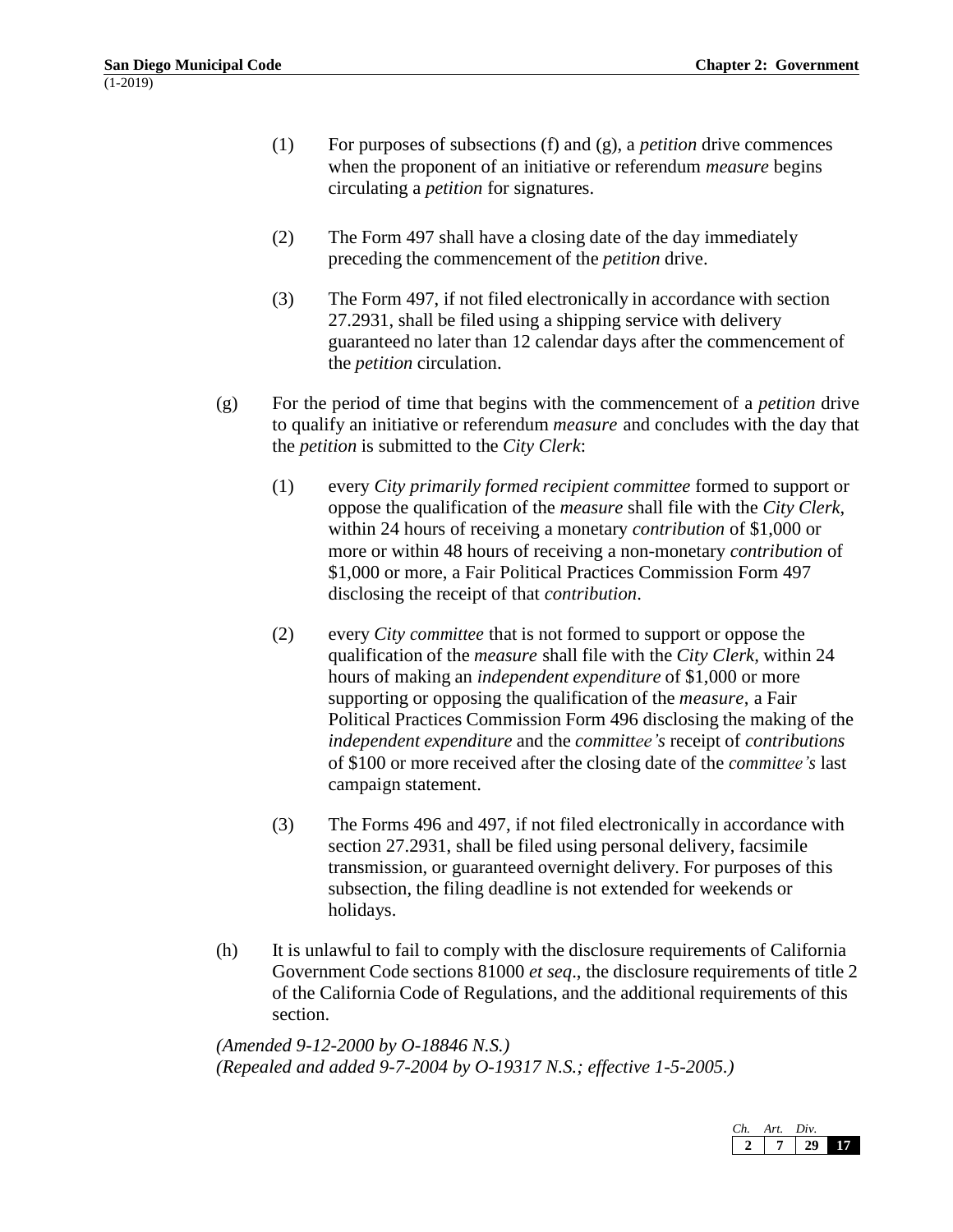*(Amended 12-5-2005 by O-19448 N.S; effective 1-11-2006.) (Amended 11-8-2007 by O-19676 N.S; effective 12-8-2007.) (Amended 10-27-2008 by O-19795; effective 1-1-2009.) (Amended 11-27-2012 by O-20227 N.S.; effective 1-1-2013.) (Amended 10-28-2015 by O-20572 N.S.; effective 11-27-2015.) (Amended 11-1-2016 by O-20731 N.S.; effective 1-1-2017.)*

# **§27.2931 Online Disclosure of Campaign Statements**

- (a) Except as set forth in subsections (e) and (f), every *candidate* and *committee* required to file a campaign statement with the *City Clerk* that has received *contributions* or made *expenditures* of \$10,000 or more in connection with *City elections,* and every *professional expense committee* required to file a campaign statement pursuant to section 27.2967, shall electronically file that campaign statement using the *City Clerk's* online filing system.
- (b) It is unlawful for a *candidate* or *committee* to electronically file a campaign statement for which California law requires a signature under penalty of perjury unless each required *treasurer*, *candidate*, or officer has reviewed the campaign statement and electronically certified under penalty of perjury that to the best of their knowledge the information contained therein is true and complete.
- (c) Any *candidate* or *committee* not required to file online pursuant to subsection (a) may do so voluntarily.
- (d) A *candidate* or *committee* that has electronically filed a campaign statement using the *City Clerk's* online filing system is not required to file a paper copy of that statement with the *City Clerk*.
- (e) A *candidate* or *committee* required by California law to file an original campaign statement with the Secretary of State and a copy of that statement with the *City Clerk* may elect to file the copy with the *City Clerk* either in paper format or by using the *City Clerk's* online filing system.
- (f) If the *City Clerk's* online filing system is not capable of accepting a particular type of campaign statement, *candidates* and *committees* shall file that campaign statement in paper format with the *City Clerk*.

*(Amended 9-12-2000 by O-18846 N.S.) (Repealed and added 9-7-2004 by O-19317 N.S.; effective 1-5-2005.) (Amended 11-27-2012 by O-20227 N.S.; effective 1-1-2013.)*

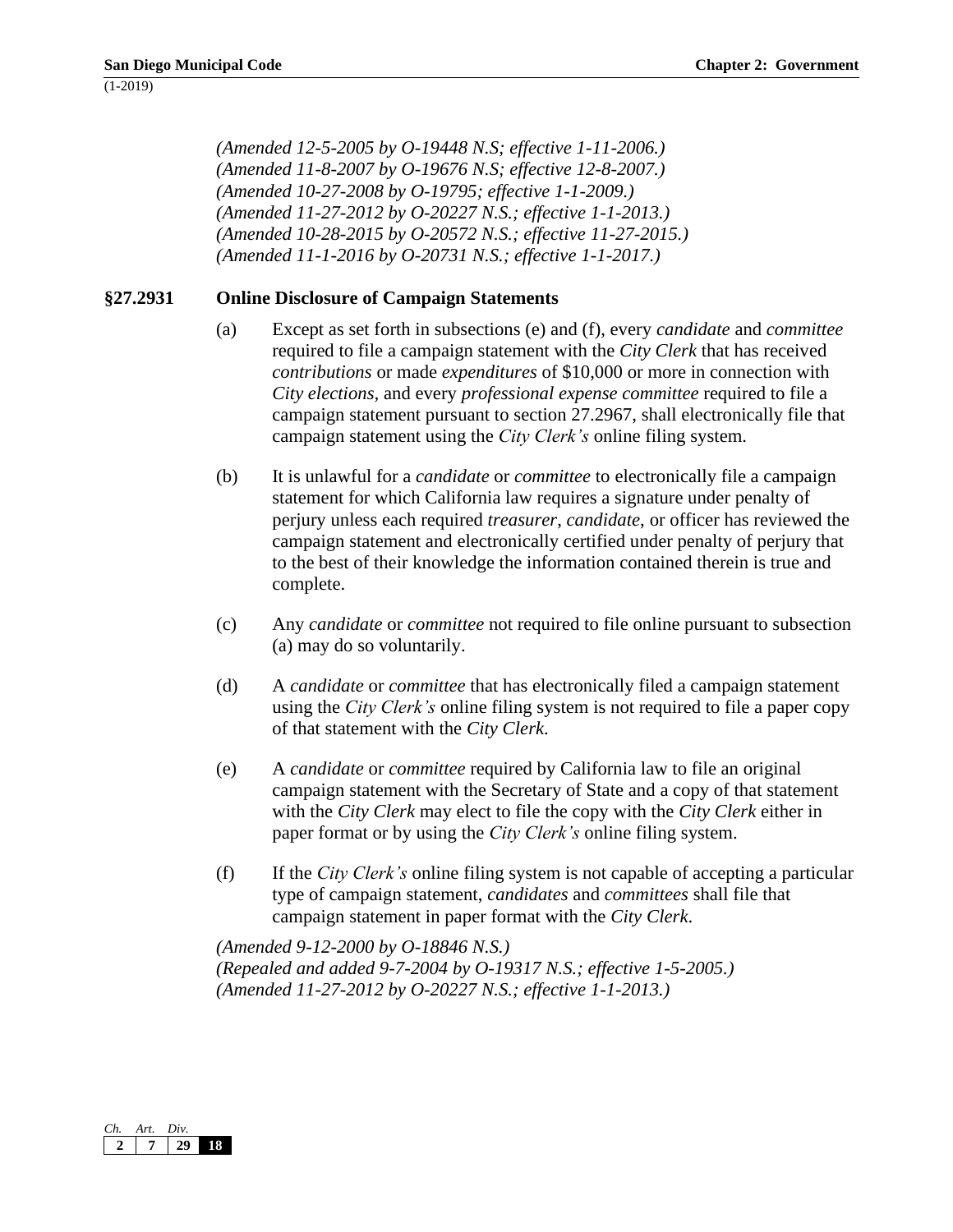# **§27.2934 Contribution Limitations for Political Party Committees**

- (a) A political party committee, as defined in California Government Code section 85205, shall not be prohibited from making *contributions* to a *candidate* or *controlled committee* in a *City candidate election*, but shall be subject to the restrictions set forth in this section.
- (b) It is unlawful for a political party committee to make, or for a *candidate* or *controlled committee* to solicit or accept, a *contribution* that would cause the total amount contributed by all local, state, and federal committees of the same political party to the *candidate* and the *candidate's controlled committee* to exceed \$10,000 for any *City Council* district *election* or to exceed \$20,000 for any *election* for the office of Mayor or City Attorney.
- (c) The dollar amounts set forth in this section are subject to changes in the Consumer Price Index as described in section 27.2937.

*(Added 5-18-2010 by O-19954; effective 6-17-2010.) (Amended 11-27-2012 by O-20227 N.S.; effective 1-1-2013.) (Amended 7-2-2013 by O-20270 N.S.; effective 8-1-2013.)*

## **§27.2935 Contribution Limitations**

- (a) It is unlawful for an individual to make, or for a *candidate* or *controlled committee* to solicit or accept, a *contribution* that would cause the total amount contributed by that individual to the *candidate* and the *candidate's controlled committee* to exceed \$500 for any single *election* for a *City Council*  district office*,* or to exceed \$1,000 for any single *election* for the office of Mayor or City Attorney.
- (b) For purposes of this section, an officeholder who is the subject of a recall *election* is deemed to be a *candidate* seeking elective office, and the *contribution* limits set forth in subsection (a) shall apply to any *payment* made to any *candidate controlled committee* for purposes of supporting or opposing the recall of that officeholder, regardless of whether such *payment* is made before, during, or after the circulation of a recall *petition*.
- (c) Nothing in this section is intended to limit the amount of his or her own money or property that a *candidate* may contribute to, or expend on behalf of, the *candidate's* own campaign.
- (d) The *contribution* limits imposed by this section do not apply to *contributions* made to a *general purpose recipient committee* or a *primarily formed recipient committee*.

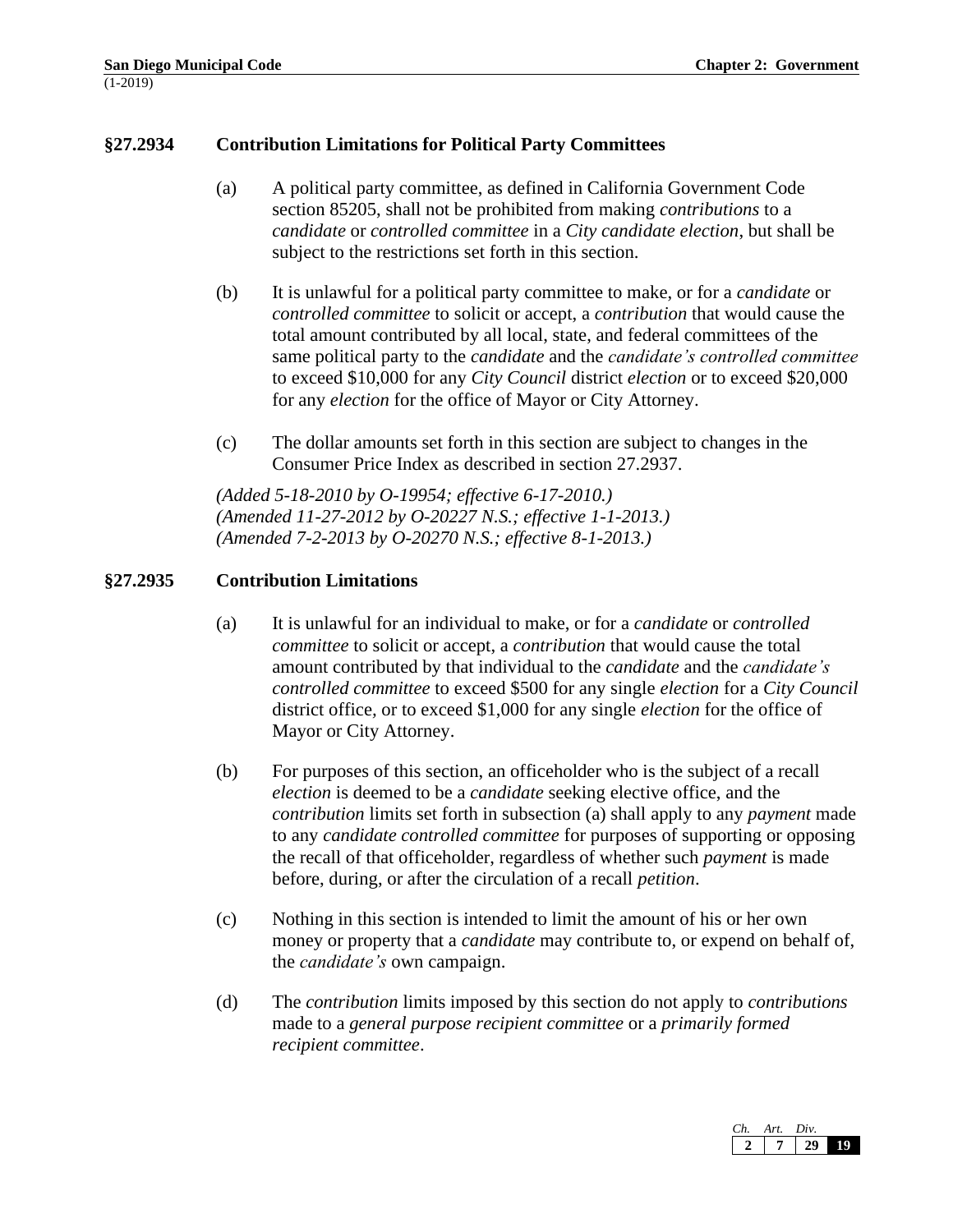- (e) The *contribution* limits imposed by this section do not apply to *contributions* made to a *professional expense committee*, as discussed in sections 27.2965- 27.2969.
- (f) The dollar amounts set forth in this section are subject to changes in the Consumer Price Index as described in section 27.2937.

*(Amended 9-12-2000 by O-18846 N.S.) (Repealed and added 9-7-2004 by O-19317 N.S.; effective 1-5-2005.) (Amended 5-8-2008 by O-19744 N.S; effective 6-7-2008.) (Amended 10-27-2008 by O-19795; effective 1-1-2009.) (Amended 11-27-2012 by O-20227 N.S.; effective 1-1-2013.)*

# **§27.2937 Indexing of Campaign Contribution Limits**

- (a) The *contribution* limits set forth in sections 27.2934, 27.2935, and 27.2965 shall be adjusted on a biennial basis in accordance with this section, commencing as follows:
	- (1) Adjustments for the *contribution* limits applicable to *elections* for a *City Council* district office, as set forth in section 27.2935(a), shall commence in 2011.
	- (2) Adjustments for the *contribution* limits applicable to *elections* for the office of Mayor or City Attorney, as set forth in section 27.2935(a), shall commence in 2015.
	- (3) Adjustments for the limits applicable to *contributions* from political party committees to *candidates*, as set forth in section 27.2934(b), shall commence in 2015.
	- (4) Adjustments for the *contribution* limit applicable to *professional expense committees,* as set forth in section 27.2965(c), shall commence in 2011.
- (b) The *City Clerk* shall adjust the *contribution* limits to reflect any changes in the Consumer Price Index for the San Diego area for the two-year period ending December 31 of the previous year. Adjustments shall be rounded to the nearest fifty dollars.
- (c) The *City Clerk* shall publish a public notice of any adjustments by March 1, or as soon as practicable, following the Bureau of Labor Statistics release of the applicable Consumer Price Index data.

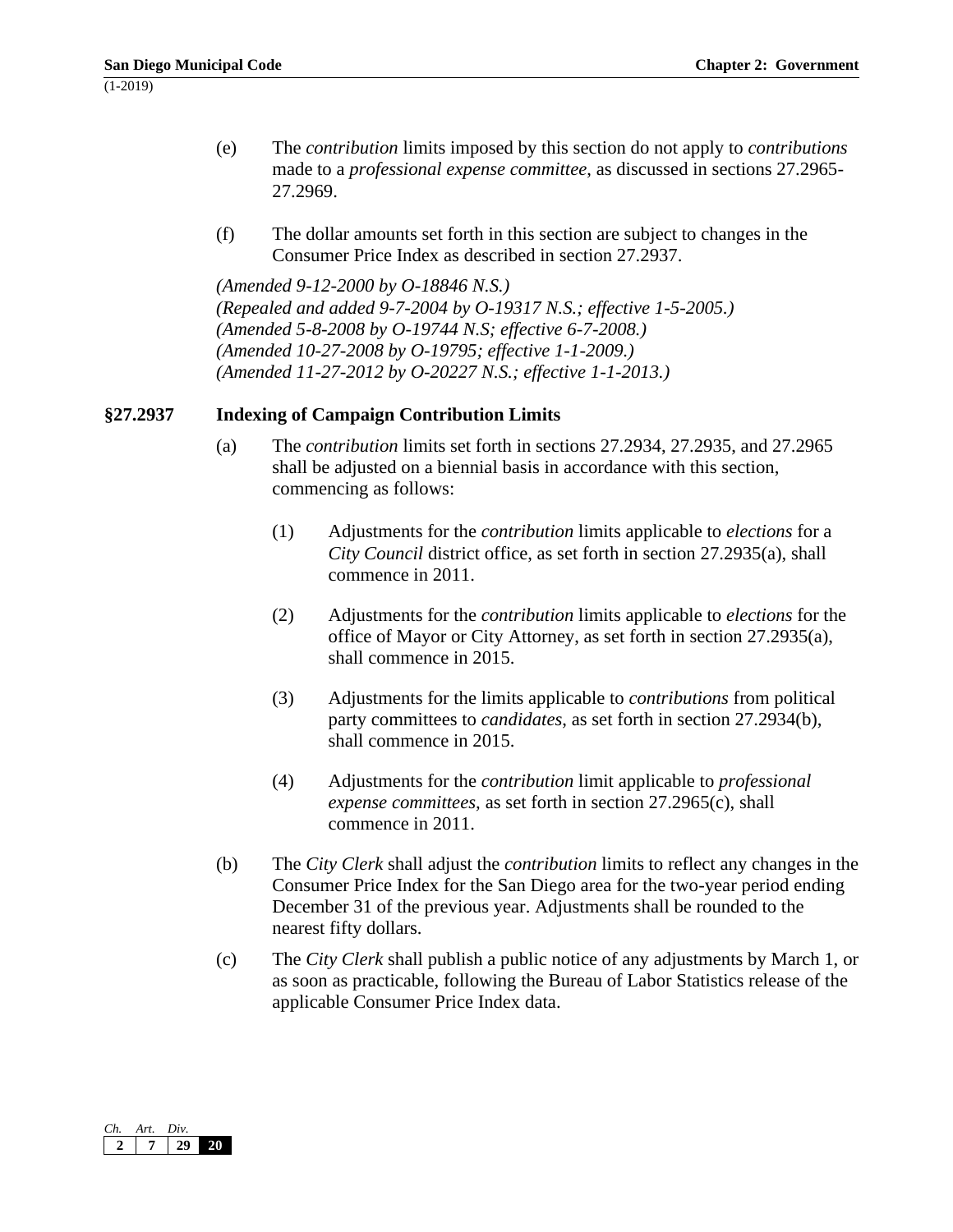- (d) *Contribution* limits adjusted in accordance with this section shall go into effect immediately upon the release of the *City Clerk's* public notice of the adjustment.
- (e) Notwithstanding subsection (d), adjustments to *contribution* limits shall be effective only with regard to *elections* held in subsequent calendar years, and shall not be construed to raise the *contribution* limits applicable to past *elections* or to *special elections* or *special run-off elections* held in the same calendar year that the limits are adjusted.

*(Added 9-12-2000 by O-18846 N.S.) (Repealed and added 9-7-2004 by O-19317 N.S.; effective 1-5-2005.) (Amended 10-27-2008 by O-19795; effective 1-1-2009.) (Amended 5-18-2010 by O-19954; effective 6-17-2010.) (Amended 11-27-2012 by O-20227 N.S.; effective 1-1-2013.) (Amended 7-2-2013 by O-20270 N.S.; effective 8-1-2013.)*

## **§27.2938 Restrictions on Time Period of Contributions**

- (a) It is unlawful for any *candidate* or *controlled committee* seeking *elective City office* to solicit or accept *contributions* prior to January 1 of the odd-numbered year immediately preceding the primary *election* for the office sought.
- (b) It is unlawful for any *candidate* or *controlled committee* seeking *elective City Office* to solicit or accept, after the date of an *election,* a *contribution* that exceeds the net debts outstanding from the *election.*
	- (1) As used in this subsection, the term "*election"* means the *election* for which the *candidate* incurred bills and debts and is raising *contributions* to pay net debts outstanding.
	- (2) As used in this subsection, the term "net debts outstanding" has the same meaning as that set forth in title 2, section 18531.61 of the California Code of Regulations.
	- (3) *Contributions* received after the date of an *election* shall reduce the total amount of net debts outstanding.
- (c) Notwithstanding subsection (b), it is unlawful for any *candidate* or *controlled committee* seeking *elective City office* to solicit or accept a *contribution* more than 180 days after the date of an *election.*
- (d) The restrictions set forth in this section do not apply to:

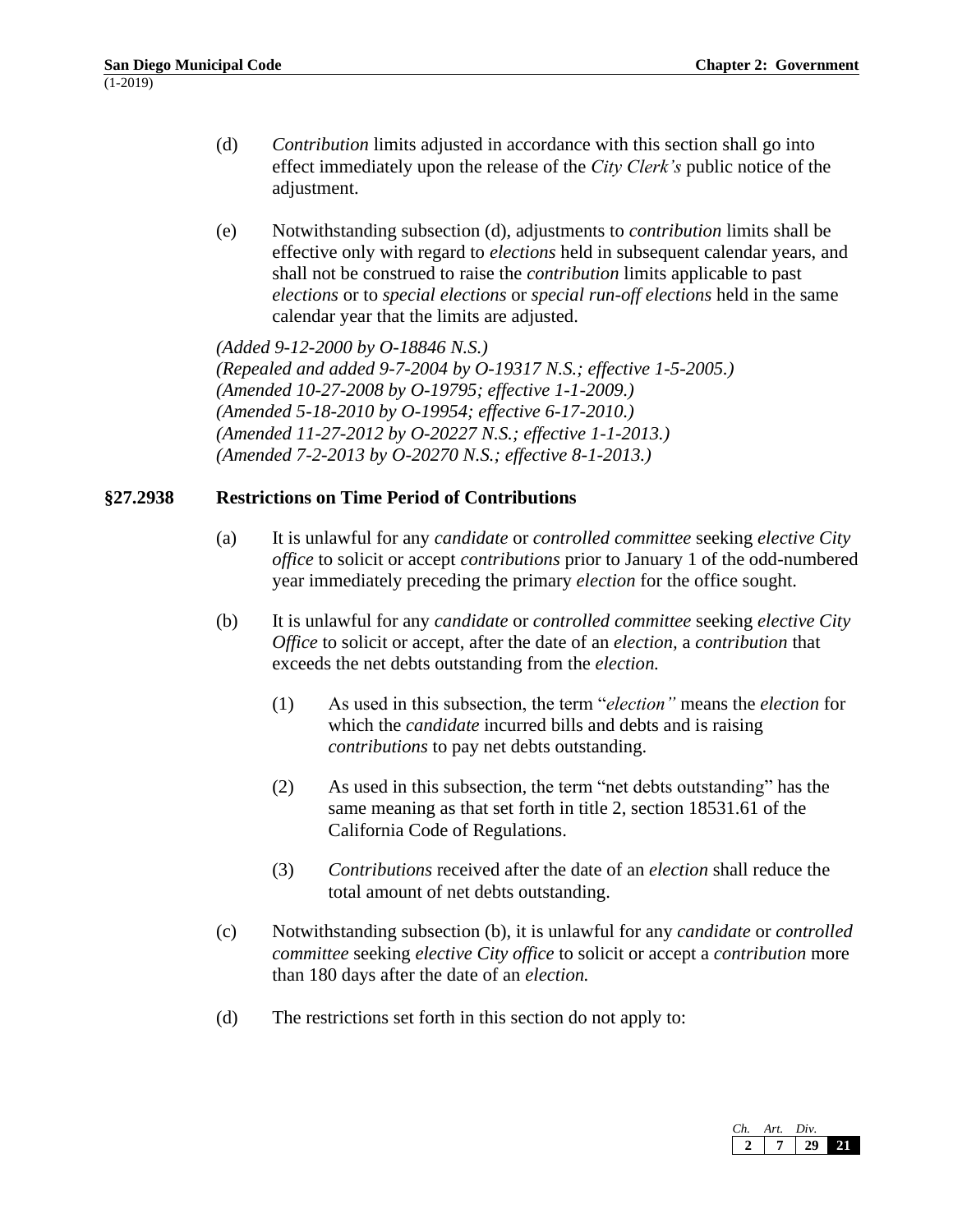- (1) *contributions* made by a *candidate* to his or her *controlled committee*; or,
- (2) *contributions* made to a *professional expense committee*, as discussed in sections 27.2965-27.2969.
- (e) The restrictions on accepting *contributions* imposed by subsection (a) do not apply to *contributions* for special *elections*.

*(Amended 9-12-2000 by O-18846 N.S.) (Repealed and added 9-7-2004 by O-19317 N.S.; effective 1-5-2005.) (Amended 12-5-2005 by O-19448 N.S; effective 1-11-2006.) (Amended 10-27-2008 by O-19795; effective 1-1-2009.) (Amended 5-18-2010 by O-19954; effective 6-17-2010.) (Amended 11-27-2012 by O-20227 N.S.; effective 1-1-2013.) (Amended 11-1-2016 by O-20731 N.S.; effective 1-1-2017.)*

#### **§27.2939 Pre-Primary Contributions for General Election**

- (a) A *candidate* for *elective City office* may raise contributions for a general election prior to a primary election for the same *elective City office* if the *candidate* sets aside these *contributions* and uses them only for the general election.
- (b) If the *candidate* wins outright in the primary election, is defeated in the primary election, or otherwise withdraws from the general election, the *contributions* raised for the general election shall be refunded to the *contributors* on a pro rata basis less any expenses associated with the raising and administration of general election *contributions*. *Candidates* who are obligated to refund *contributions* raised for the general election shall be subject to the same provisions applicable to candidates for elective state office under title 2, section 18531.2 of the California Code of Regulations.
- (c) For purposes of this section, a "primary election" includes a *district primary election*, a *citywide primary election*, and a *special election*, and a "general election" includes a *district general election*, a *citywide general election*, and a *special run-off election*.
- (d) The particular *election* for which *contributions* are received shall be reported in accordance with section 27.2930(b) and (c).

*(Amended 9-12-2000 by O-18846 N.S.) (Repealed and added 9-7-2004 by O-19317 N.S.; effective 1-5-2005.) (Amended 10-27-2008 by O-19795; effective 1-1-2009.) (Amended 11-27-2012 by O-20227 N.S.; effective 1-1-2013.) (Amended 11-1-2016 by O-20731 N.S.; effective 1-1-2017.)*

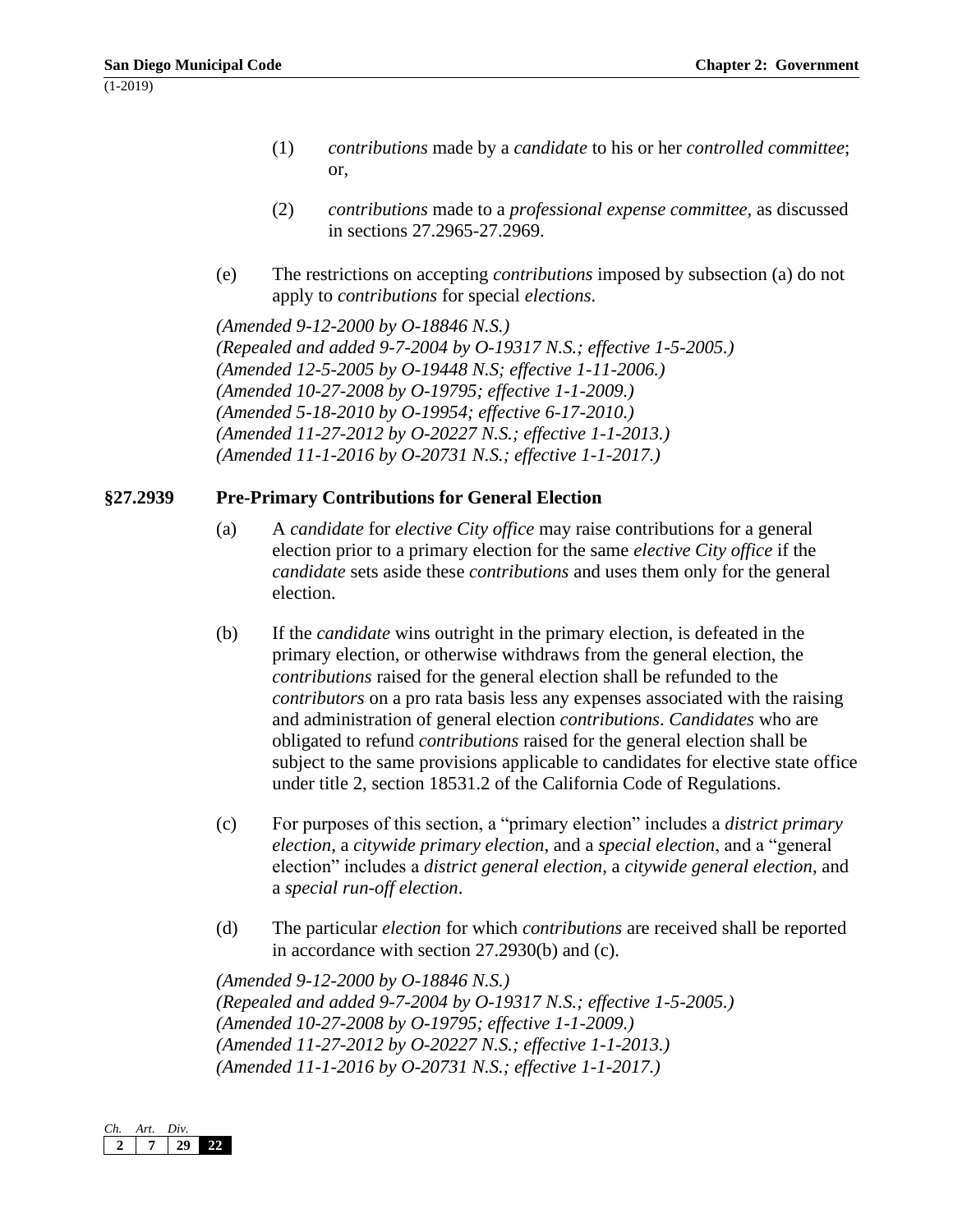## **§27.2940 Family Contributions**

- (a) *Contributions* by a husband and wife shall not be aggregated.
- (b) A *contribution* made by a child under 18 years of age is presumed to be a contribution from the parent or guardian of the child.

*(Amended 9-12-2000 by O-18846 N.S.) (Repealed and added 9-7-2004 by O-19317 N.S.; effective 1-5-2005.)*

#### **§27.2941 Cash Contributions**

- (a) It is unlawful for any *candidate* or *committee* to receive cash *contributions* totaling \$100 or more from the same contributor for the same *election*.
- (b) A cash *contribution* includes a *contribution* made by money order, cashier's check, or other instrument that is drawn from an account that does not belong to the contributor or an intermediary of the contributor.
- (c) A cash *contribution* shall not be deemed received if it is not deposited and is returned to the contributor before the closing date of the campaign statement on which the *contribution* would otherwise be reported.
- (d) A cash *contribution* that is deposited shall not be deemed received if it is refunded within 72 hours of receipt, or within 48 hours of receipt if it is a "late contribution" as defined in California Government Code section 82036.

*(Amended 9-12-2000 by O-18846 N.S.) (Repealed and added 9-7-2004 by O-19317 N.S.; effective 1-5-2005.) (Amended 11-27-2012 by O-20227 N.S.; effective 1-1-2013.)*

## **§27.2942 Prohibition of Anonymous Contributions**

It is unlawful for any *candidate* or *committee* to use more than \$200 in total anonymous *contribution*s with respect to a single *election*. To the extent that a *candidate* or *committee* accepts anonymous *contributions* in excess of \$200, the excess shall be paid promptly, from available campaign funds, if any, to the *City Clerk* and made payable to the City Treasurer for deposit in the General Fund of the *City*.

*(Amended 9-12-2000 by O-18846 N.S.) (Repealed and added 9-7-2004 by O-19317 N.S.; effective 1-5-2005.)*

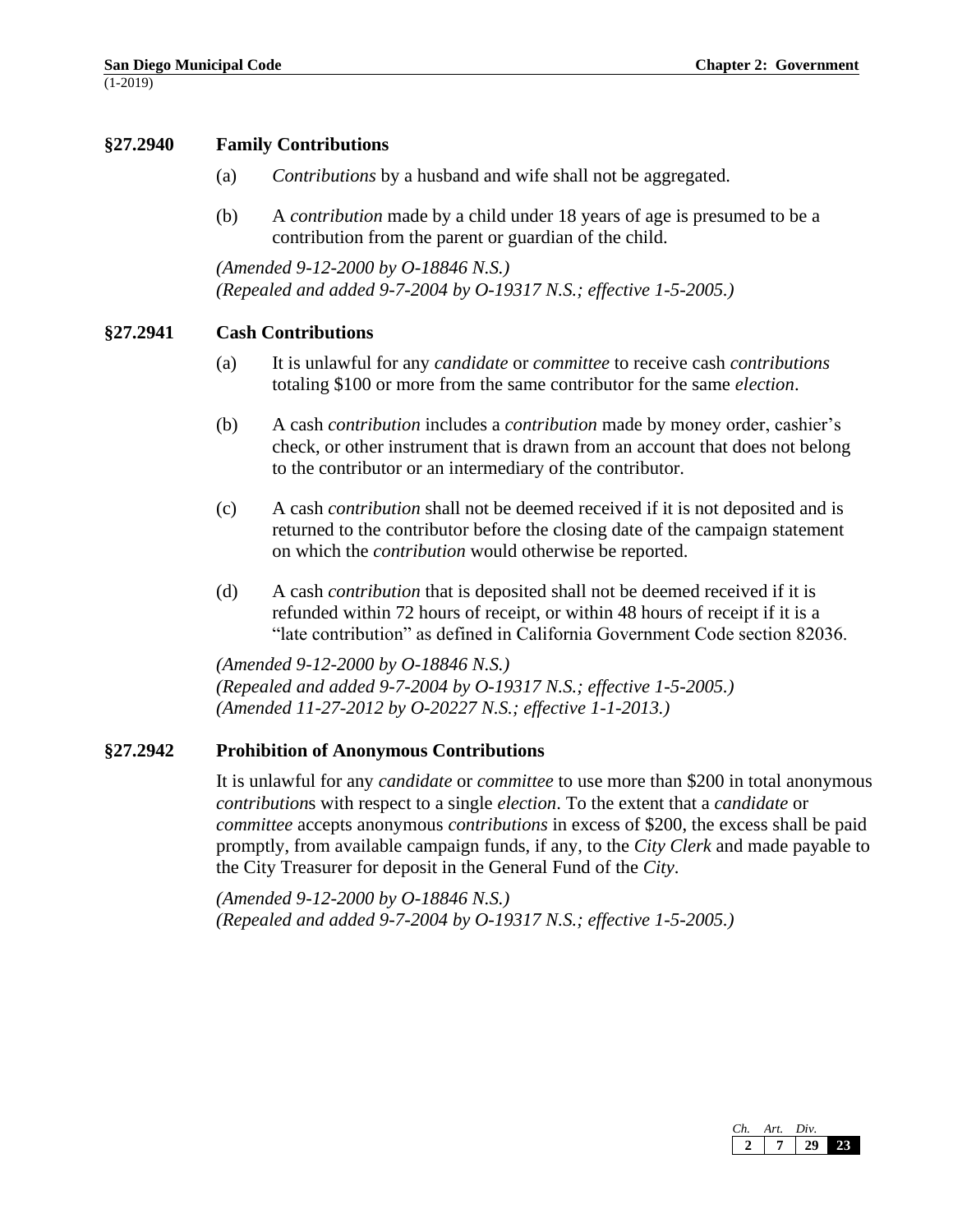## **§27.2943 Prohibition of Contributions in the Name of Another Person**

- (a) It is unlawful for any *person* to make directly or indirectly a *contribution* in a name other than the name by which that *person* is identified for legal purposes.
- (b) It is unlawful for any *person* to make directly or indirectly a *contribution* in the name of another *person*.
- (c) It is unlawful for any *person* to make directly or indirectly a *contribution* in his or her or its name of:
	- (1) anything belonging to another *person*; or
	- (2) anything received from another *person* on the condition that it be used as a *contribution*.
- (d) When it is discovered by the campaign *treasurer* that a *contribution* has been received and deposited in violation of this section, the campaign *treasurer*  shall pay promptly from available campaign funds, if any, the amount received in violation of this section. That amount shall be delivered to the *City Clerk* and made payable to the City Treasurer for deposit in the General Fund of the *City*.

*(Amended 9-12-2000 by O-18846 N.S.) (Repealed and added 9-7-2004 by O-19317 N.S.; effective 1-5-2005.)*

## **§27.2944 Intermediaries**

- (a) No *person* shall make a contribution on behalf of another, or while acting as the intermediary or agent of another, without disclosing to the recipient of the *contribution* both his or her own full name and street address, occupation, and the name of his or her employer, if any, or his or her principal place of business if he or she is self-employed, and the full name and street address, occupation, and the name of employer, if any, or principal place of business if self-employed, of the other *person*.
- (b) A *person* is considered an "intermediary" for a *contribution* if any of the following apply:
	- (1) The recipient of the *contribution* would consider the *person* to be the contributor without the disclosure of the identity of the true source of the *contribution*; or
	- (2) The *person* is an intermediary pursuant to title 2, section 18419 of the California Code of Regulations.

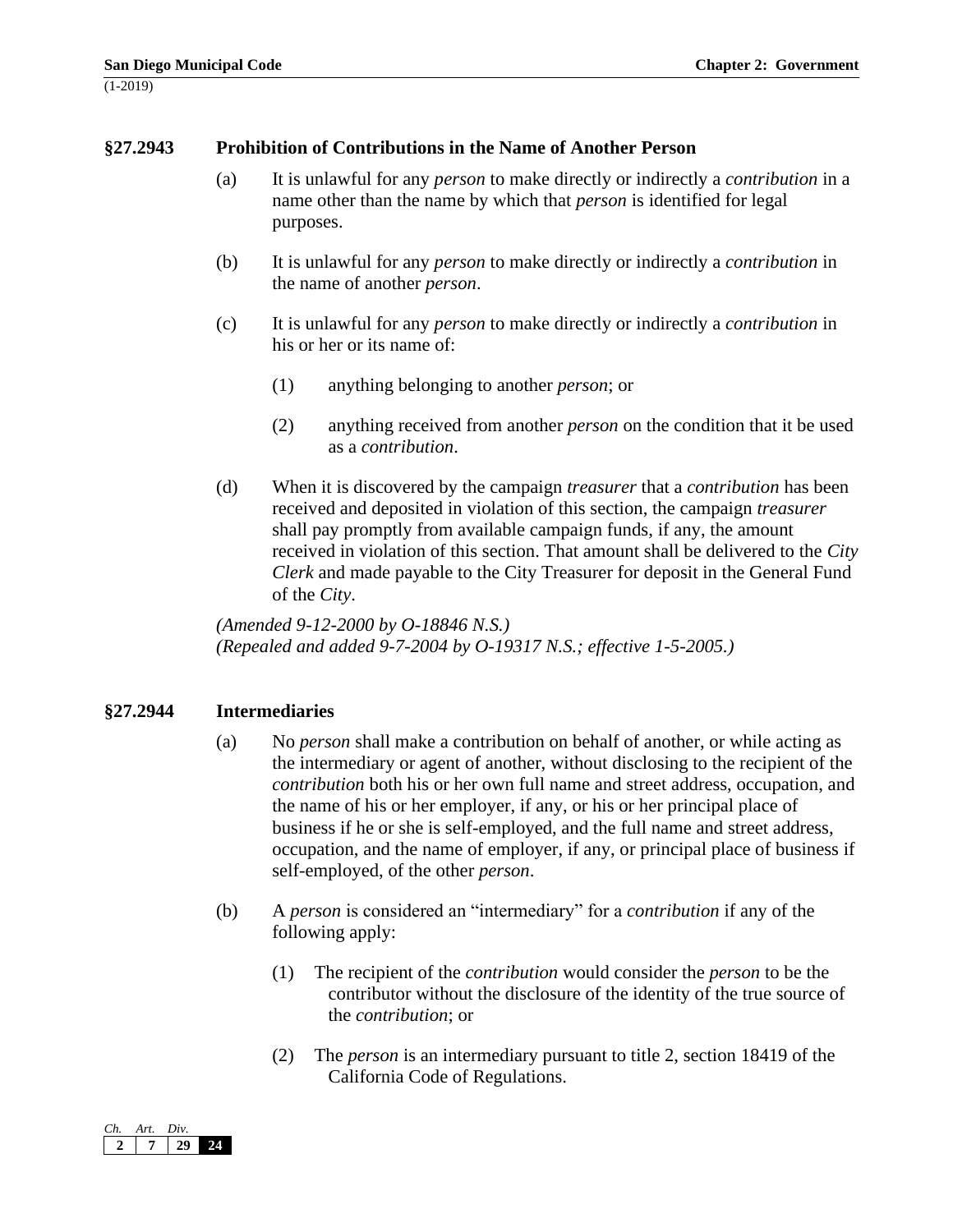(c) The recipient of the *contribution* shall include in his or her campaign statement the full name and street address, occupation, and the name of the employer, if any, or the principal place of business if self-employed, of both the intermediary and the contributor.

*(Amended 9-12-2000 by O-18846 N.S.) (Repealed and added 9-7-2004 by O-19317 N.S.; effective 1-5-2005.)*

# **§27.2946 Solicitation of Contributions from City Employees**

- (a) It is unlawful for a *candidate* or a *candidate's controlled committee* to solicit, directly or indirectly, a *contribution* from a *City* employee with knowledge that the *person* from whom the *contribution* is solicited is a *City* employee.
- (b) This section shall not prohibit a *candidate* or a *candidate's controlled committee* from soliciting *contributions* from *City* employees if the solicitation is part of a solicitation made to a significant segment of the public that may include *City* employees, and the solicitation does not otherwise violate the provisions of this Division.
- (c) Nothing in this section prohibits a *City* employee from making a *contribution* to a *candidate*, and nothing in this section prohibits a *candidate* from accepting a *contribution* from a *City* employee.
- (d) As used in this section, the term "*City* employee" means any employee of the City of San Diego or any of its organizational subdivisions, agencies, offices, or boards.

*("Solicitation of Contributions from City Employees" added 11-27-2012 by O-20227 N.S.; effective 1-1-2013.)*

# **§27.2947 Duplication of a Candidate's Campaign Materials**

- (a) Any *committee* that makes a *payment* for distributing or disseminating an advertisement that duplicates, reproduces, or republishes a *candidate's* campaign materials, in whole or in part, has made a *contribution* to the *candidate* for purposes of the *contribution* limits and source prohibitions set forth in sections 27.2934, 27.2935, 27.2950, and 27.2951.
- (b) The "making" of a *contribution* to a *candidate* under subsection (a) does not mean that the *candidate* has "accepted" or "received" a *contribution* for purposes of *contribution* limits or source prohibitions. Accordingly, nothing in this section imposes any liability on a *candidate* whose campaign materials were duplicated, reproduced, or republished.

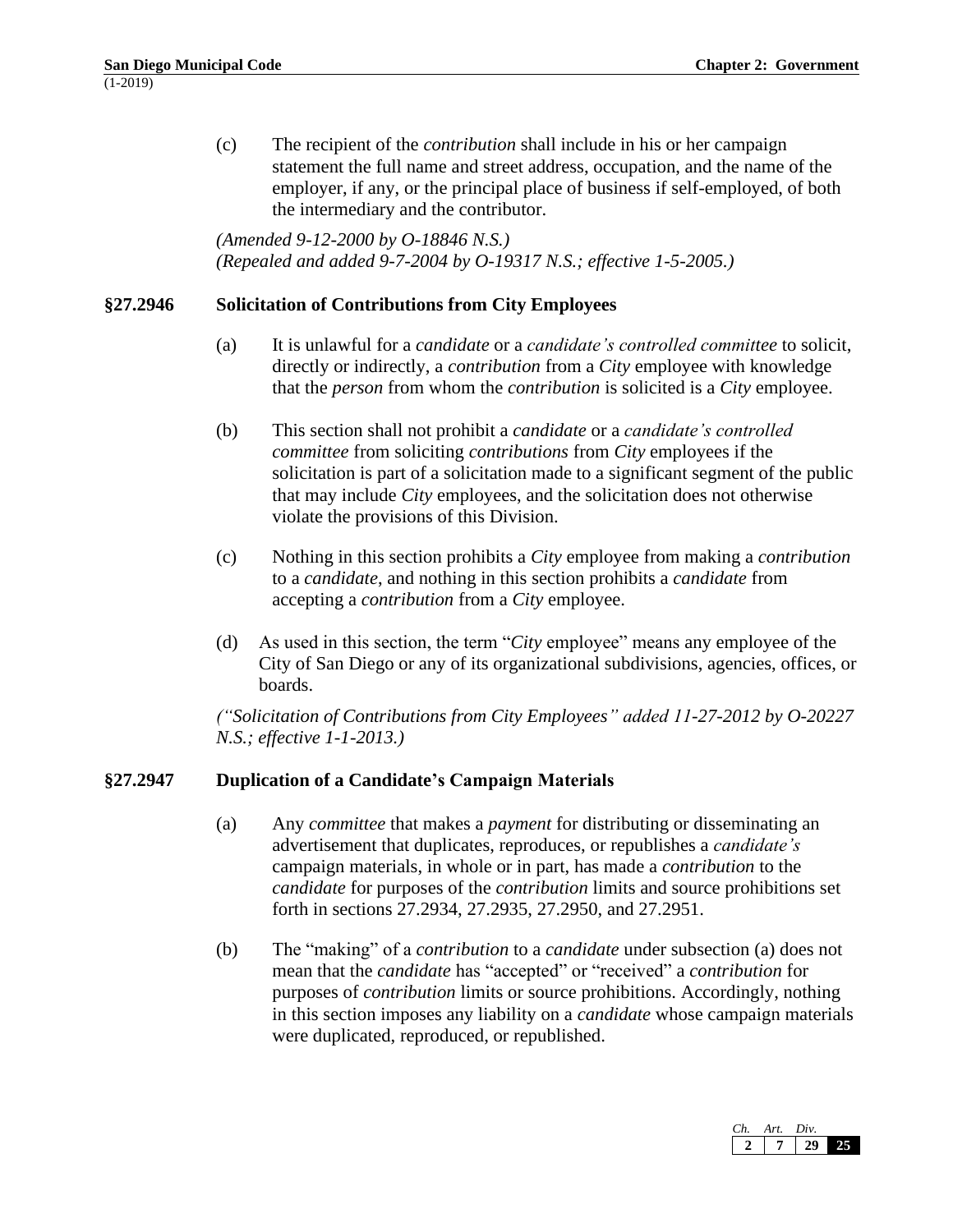- (c) This section applies to a *committee's* advertisement that uses materials created, prepared, or obtained by the *candidate* or the *candidate's controlled committee* for campaign purposes, including, but not limited to, mailers; flyers; pamphlets; door hangers; walking cards; posters; yard signs; billboards; banners and large signs; business cards; campaign buttons; bumper stickers; newspaper, magazine, television, radio, and Internet advertisements; photographs; audio recordings; and videos, regardless of whether such materials were accessible to members of the public on the Internet or through other means not requiring coordination with the *candidate* or the *candidate's controlled committee*.
- (d) This section does not apply to:
	- (1) any written words, phrases, or sentences contained in a *candidate's* campaign materials;
	- (2) any statements made by a *candidate* while delivering a speech or speaking at a debate, forum, or similar public event and contained in an advertisement that does not use an audio or video recording made by the *candidate* or the *candidate's controlled committee*;
	- (3) the duplication of three or fewer photographs of the *candidate*;
	- (4) an advertisement that clearly advocates the defeat of the *candidate*;
	- (5) *member communications*; or,
	- (6) instances in which a *payment* was "made at the behest" of a *candidate*, as that term is defined in title 2, section 18225.7 of the California Code of Regulations. Such a *payment* is a *contribution* regardless of whether any campaign materials were duplicated, reproduced, or republished.
- (e) Nothing in this section imposes on any *candidate* or *committee* any filing obligations in addition to those set forth in California Government Code sections 81000 *et seq*. and title 2 of the California Code of Regulations.

*("Duplication of a Candidate's Campaign Materials" added 11-25-2014 by O-20439 N.S.; effective 1-1-2015.)*

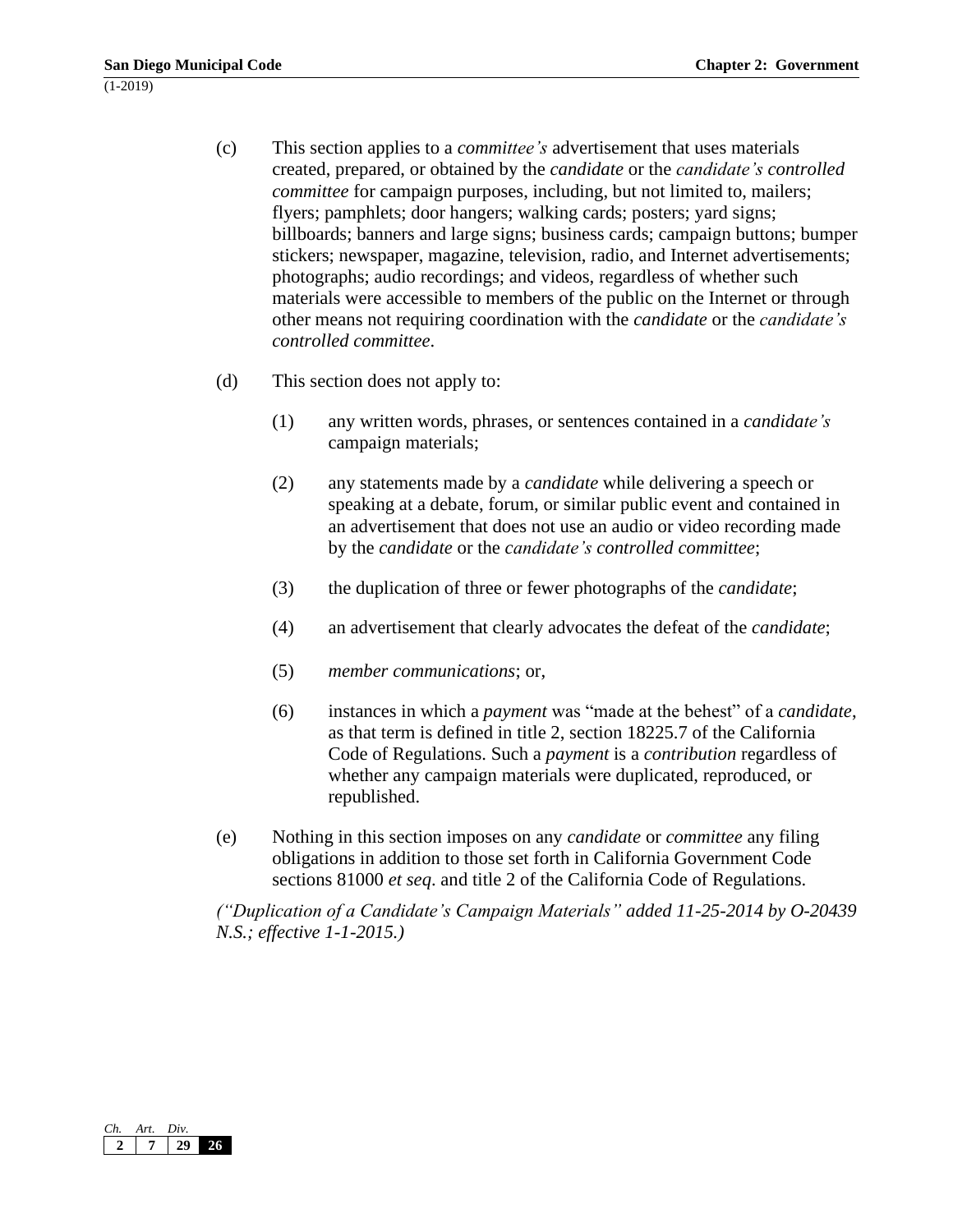#### **§27.2950 Prohibitions and Limits on Contributions From Organizations**

- (a) It is unlawful for a *candidate* or *controlled committee,* or any *treasurer*  thereof, or any other *person* acting on behalf of any *candidate* or *controlled committee*, to solicit or accept a *contribution* from any *person* other than an individual or a political party committee for a *City candidate election*.
- (b) It is unlawful for a *person* other than an individual or a political party committee to make a *contribution* to a *candidate* or *controlled committee* for a *City candidate election*.
- (c) The prohibitions in subsections (a) and (b) shall not be construed to prevent a *person* other than an individual or political party committee from making a *contribution* to a *controlled committee* that is organized solely for the purpose of supporting or opposing the qualification, adoption, or defeat of one or more ballot *measures*, and the *controlled committee* pursues no other purpose.
- (d) For purposes of subsection(c), a recall *election* is not a ballot *measure election*.
- (e) For purposes of this section, a *contribution* made from a personal or family trust account is considered a *contribution* made by an individual.

*(Amended 9-12-2000 by O-18846 N.S.) (Repealed and added 9-7-2004 by O-19317 N.S.; effective 1-5-2005.) (Amended 12-5-2005 by O-19448 N.S.; effective 1-11-2006.) (Amended 11-27-2012 by O-20227 N.S.; effective 1-1-2013.)*

#### **§27.2951 Prohibition on Contributions From Organization Bank Accounts**

For purposes of a *City candidate election*, including a *City* recall *election*:

- (a) It is unlawful for any individual to make a *contribution* to a *candidate* or *controlled committee* drawn against a checking account or credit card account unless such account belongs to one or more individuals in their individual capacity.
- (b) It is unlawful for any *candidate* or *controlled committee* to accept a *contribution* unless it is drawn against a checking account or credit card account belonging to a political party committee or to one or more individuals in their individual capacity.

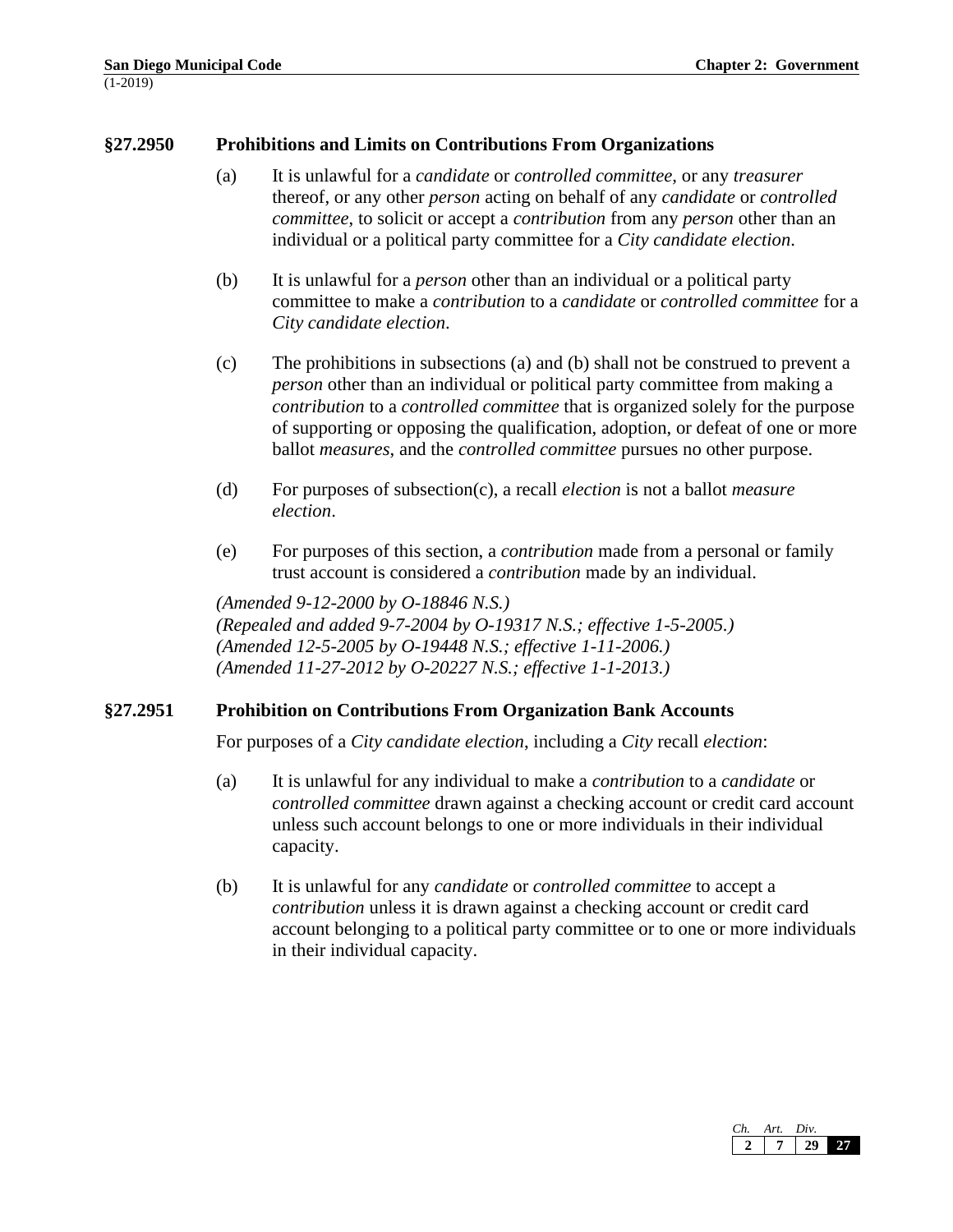(c) For purposes of this section, a *contribution* made from a personal or family trust account is considered a *contribution* made by an individual in his or her individual capacity.

*(Amended 9-12-2000 by O-18846 N.S.) (Repealed and added 9-7-2004 by O-19317 N.S.; effective 1-5-2005.) (Amended 5-8-2008 by O-19744 N.S; effective 6-7-2008.) (Amended 11-27-2012 by O-20227 N.S.; effective 1-1-2013.)*

# **§27.2952 Contributions from Sole Proprietorships**

- (a) Notwithstanding the provisions of sections 27.2950 and 27.2951,
	- (1) a *contribution* drawn from a checking account or credit card account held by an individual doing business as a sole proprietorship is considered a *contribution* from that individual for purposes of section 27.2935, and may lawfully be received by a *candidate* for *elective City office*; and
	- (2) a non-monetary *contribution* in the form of goods or services donated by an individual doing business as a sole proprietorship is considered a *contribution* from that individual for purposes of section 27.2935, and may lawfully be received by a *candidate* for *elective City office*.
- (b) Any *candidate* disclosing on a campaign statement the source of a *contribution* received pursuant to subsection (a) shall identify the full name of the individual contributor notwithstanding the name of the sole proprietorship on the face of a check or on a credit card account.
- (c) The provisions of this section apply solely to individuals treated as sole proprietorships under federal tax laws, and do not apply to a *contribution*  drawn from a checking account or credit card account held by a corporation, partnership, limited liability company, or any other type of business entity, or to a non-monetary *contribution* made by such entities.

*("Contributions from Sole Proprietorships" added 11-27-2012 by O-20227 N.S.; effective 1-1-2013.) (Amended 2-9-2016 by O-20595 N.S.; effective 3-10-2016.)*

## **§27.2953 Contributions for Recall Elections**

(a) For purposes of making, soliciting, and accepting *contributions* under this division, the eventual occurrence of a recall *election* may be presumed upon the earlier of:

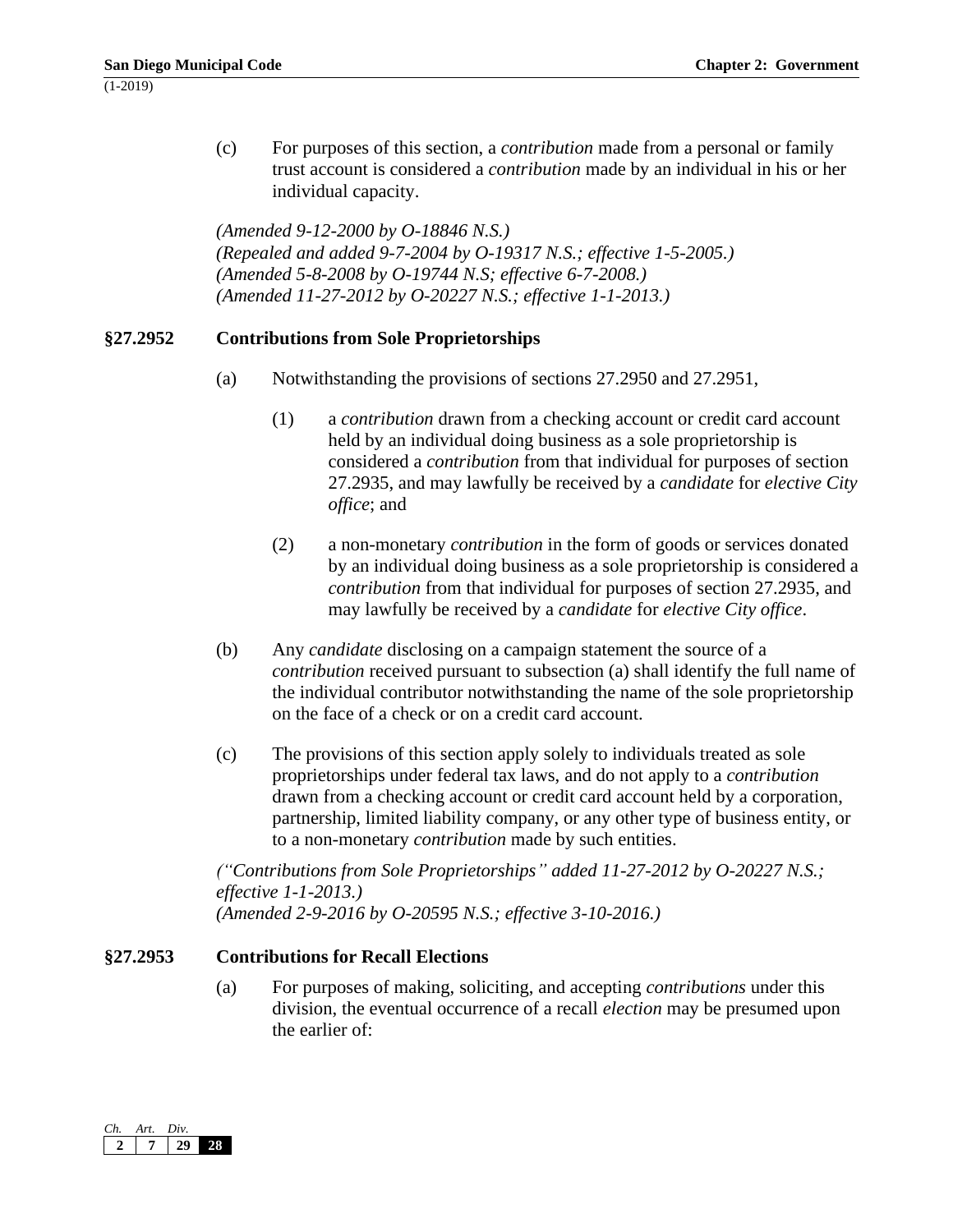- (1) the date a notice of intention to circulate a recall *petition* is published pursuant to the recall provisions of this article; or,
- (2) the date a statement of organization for a *committee* to recall the officeholder is filed with the City Clerk or the Secretary of State pursuant to state and local law.
- (b) The limits on *contributions* set forth in sections 27.2934 and 27.2935 and the prohibition against *contributions* from non-individuals other than political party committees set forth in sections 27.2950 and 27.2951 shall apply to every *payment* made to support or oppose the recall of an individual holding *elective City office*, regardless of whether such *payment* is made before, during, or after the circulation of a recall *petition*.
- (c) *Contributions* accepted for a recall *election* shall not count toward the *contribution* limits applicable to any other *election* even if ballots pertaining to the recall effort are never cast.
- (d) After the failure of a recall *petition* or after the recall election, all remaining *controlled committee* campaign funds shall be considered surplus campaign funds subject to the provisions of section 27.2924(c).

*(Amended 9-12-2000 by O-18846 N.S.) (Repealed and added 9-7-2004 by O-19317 N.S.; effective 1-5-2005.) (Amended 5-8-2008 by O-19744 N.S; effective 6-7-2008.) (Amended 11-27-2012 by O-20227 N.S.; effective 1-1-2013.)*

## **§27.2955 Obligations Regarding Unlawful Contributions**

- (a) If a *candidate*, *committee*, or *committee treasurer* is offered a *contribution,*  the acceptance of which would constitute a violation of this division, the *candidate*, *committee,* or *committee treasurer* shall refuse the offer.
- (b) Except as set forth in sections 27.2943 and 27.2956, if a *candidate*, *committee*, or *committee treasurer* receives a monetary *contribution,* the acceptance of which would constitute a violation of this division, neither the *candidate*, *committee*, nor *committee treasurer* shall be subject to any penalty for receipt of that *contribution* if the *candidate*, *committee*, or *committee treasurer* either:
	- (1) does not deposit the *contribution* into the campaign *contribution*  checking account; or

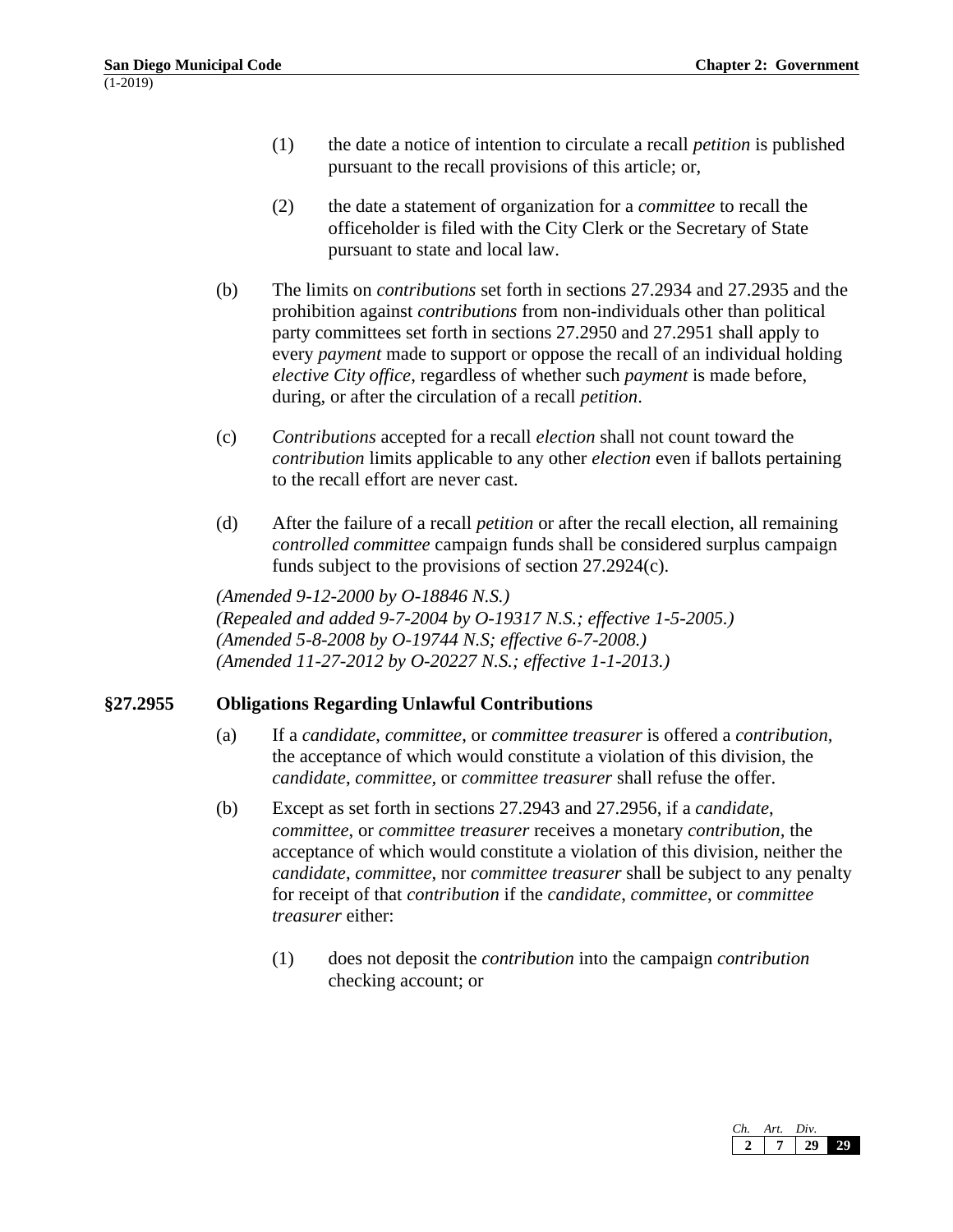- (2) deposits the *contribution* into the campaign *contribution* checking account, but returns the *contribution* to the contributor within ten calendar days of the deposit or before the filing deadline for the reporting period in which the *contribution* was received, whichever occurs first.
- (c) Except as set forth in subsection (b) above and in sections 27.2943 and 27.2956, if a *candidate*, *committee*, or *committee treasurer* deposits into the campaign *contribution* checking account a monetary *contribution,* the acceptance of which constitutes a violation of this division, the *candidate*, *committee*, or *committee treasurer* shall within ten calendar days of the date of the *candidate*'s, *committee's*, or *committee treasurer*'s discovery of the violation provide in writing to the *City Clerk* all facts pertaining to the *contribution*, including but not limited to: (1) a copy of any check(s), draft(s), or other instrument(s) by which the *contribution* was made; and (2) if made in cash, a report of the amount and denominations of currency tendered and a legible photocopy of the bank deposit slip; and (3) if by wire or other electronic fund transfer, a legible printout or photocopy of the transaction; and (4) a report of the means of tender, delivery, or confirmation of the *contribution* (e.g. U.S. Postal Service or private mail, courier service, in person); and (5) a report of the full name and street address of the contributor.
- (d) The *candidate* or *committee treasurer* shall promptly deliver from available funds, if any, an amount equal to any monetary *contribution* constituting a violation of this division that has been deposited into the campaign *contribution* checking account. Such amount shall be made payable to the *City*  Treasurer and delivered to the *City Clerk*. The City Treasurer shall deposit into the *City's* General Fund any amount he or she receives under this section.

*(Amended 9-12-2000 by O-18846 N.S.) (Repealed and added 9-7-2004 by O-19317 N.S.; effective 1-5-2005.) (Amended 12-5-2005 by O-19448 N.S.; effective 1-11-2006.) (Retitled to "Obligations Regarding Unlawful Contributions" and amended 11-27-2012 by O-20227 N.S.; effective 1-1-2013.)*

# **§27.2956 Return of Contributions - Mistaken Identity**

If a *candidate*, *committee*, or *committee treasurer* receives a *contribution* that exceeds the contribution limits set forth in this division, neither the *candidate*, *committee*, nor *committee treasurer* shall be subject to any penalty or obligation under section 27.2955 for receipt of that *contribution* if all of the following circumstances are present:

(a) the *candidate*, *committee*, or *committee treasurer* received more than one *contribution* from the same contributor for the same *election*; and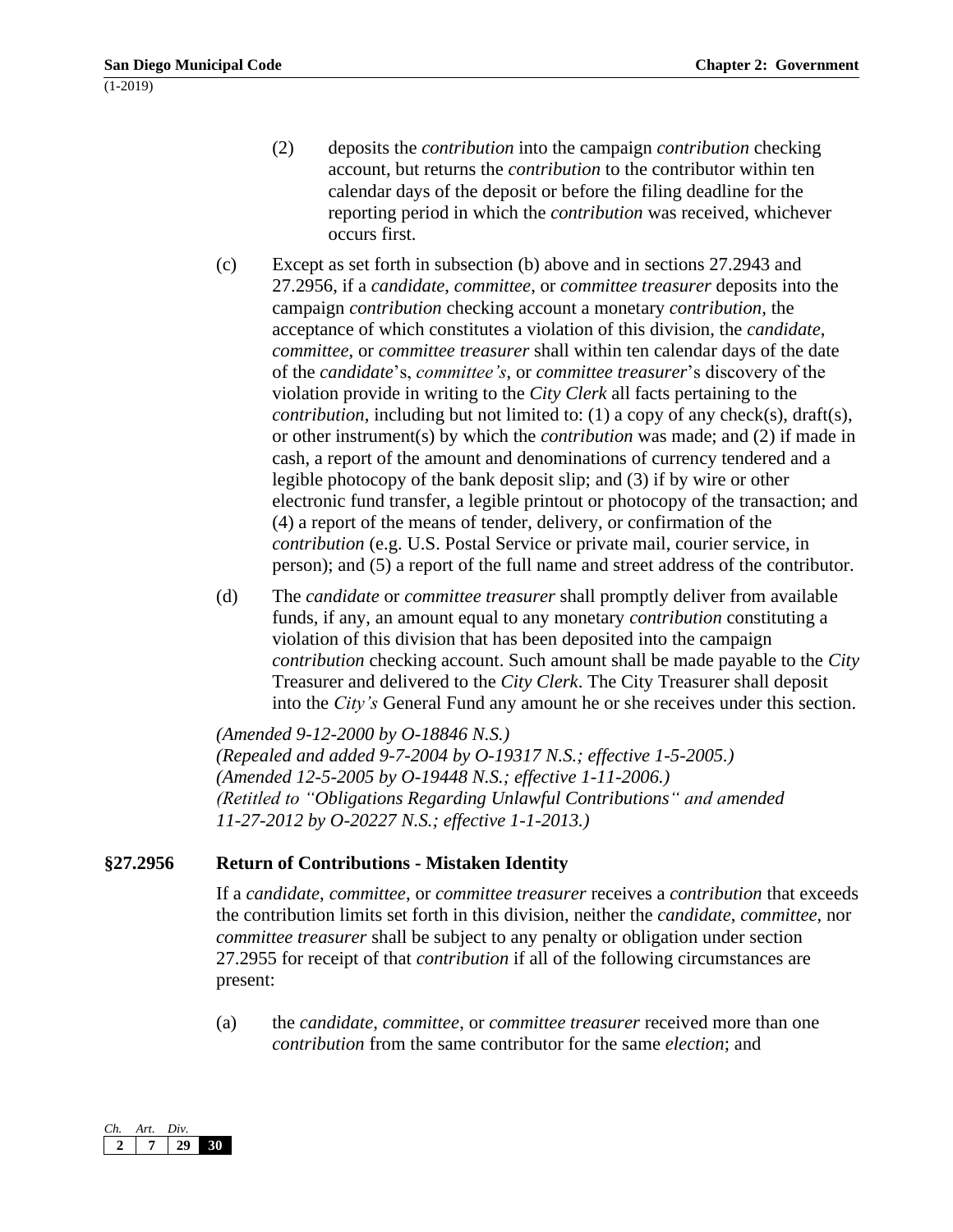- (b) variations in the spelling of the contributor's name reasonably resulted in confusion regarding the contributor's identity; and
- (c) the *candidate*, *committee*, or *committee treasurer* returned the c*ontribution* to the contributor before the end of the filing deadline for the reporting period in which the *contribution* was received *(Added 12-5-2005 by O-19448 N.S; effective 1-11-2006.)*

#### **§27.2959 Extensions of Vendor Credit – Primarily Formed Recipient Committees**

- (a) *Vendors* may extend credit to *primarily formed recipient committees* in the ordinary course of business in the same manner they extend it to *person*s for other than *political purposes*, except as set forth in subsection (b).
- (b) A *primarily formed recipient committee* may not accept credit from a *vendor*, but shall instead pay the *vendor* in full from existing funds at the time of placing the order, if all three of the following conditions are met:
	- (1) the *vendor* is providing goods or services relating to designing, creating, printing, mailing, posting, broadcasting, or disseminating a campaign advertisement;
	- (2) the balance in the *committee's* bank account, including funds received but not yet available, is insufficient to cover in full the *committee's* advertising debt liability; and,
	- (3) the identity of the *committee's sponsors* or contributors of \$10,000 or more would change if any *person* made a *contribution* to the *committee* in an amount equal to the *committee's* advertising debt liability.
- (c) For purposes of this section:
	- (1) "a campaign advertisement" means any tangible or intangible campaign content that requires a "paid for by" or similar funding disclosure under section 27.2970;
	- (2) "a *contribution* to the *committee"* refers to a potential *contribution* by any *person* who would be contributing to the *committee* for the first time as well as by any *person* who has already contributed to the *committee*;

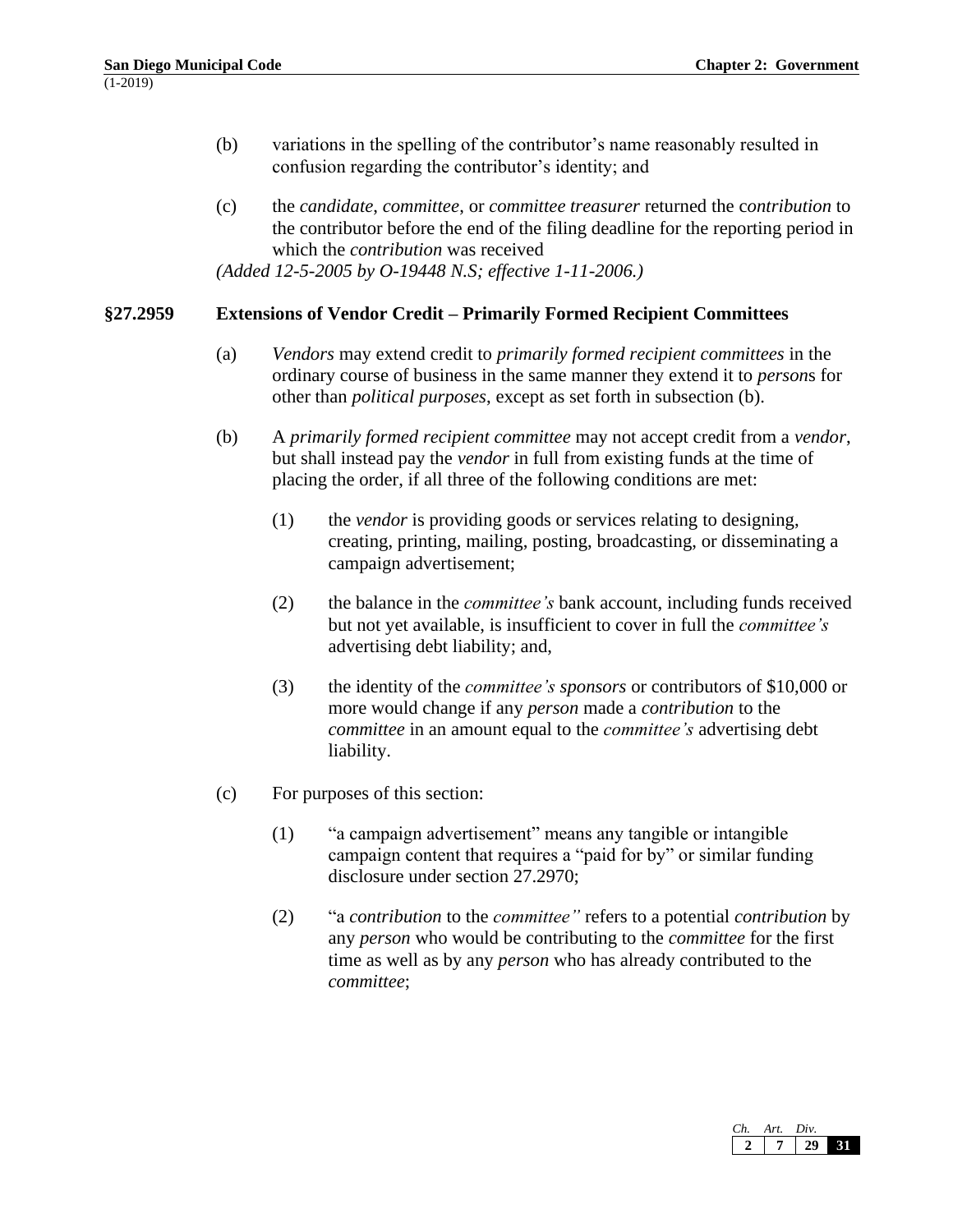- (3) "advertising debt liability" means the full costs of the campaign advertisement being considered by the *committee* plus the remaining balance owed for all other campaign advertisements purchased by the *committee* on credit; and,
- (4) the costs of a campaign advertisement do not include costs owed solely to a *vendor* who is paid at regular intervals for providing consulting services to the *committee* over and above those associated with campaign advertisements.

*("Extensions of Vendor Credit – Primarily Formed Recipient Committees" added 11-25-2014 by O-20439 N.S.; effective 1-1-2015.) (Amended 6-14-2018 by O-20941 N.S.; effective 7-14-2018.)*

## **§27.2960 Extensions of Vendor Credit**

- (a) *Vendors* may extend credit to *candidates* and their *controlled committees* in the ordinary course of business in the same manner they extend it to *person*s for other than *political purposes*.
- (b) A *candidate* or *controlled committee* for *elective City office* that accepts goods or services for *political purposes* on credit under subsection (a), shall pay for those goods or services in full no later than 180 calendar days after the date of the *election* for which the goods or services were provided.
- (c) The provisions of subsection (b) do not apply to debt owed to a financial institution for an outstanding credit card balance.

*(Amended 9-12-2000 by O-18846 N.S.) (Repealed and added 9-7-2004 by O-19317 N.S.; effective 1-5-2005.) (Amended 5-8-2008 by O-19744 N.S; effective 6-7-2008.) (Amended 10-27-2008 by O-19795; effective 1-1-2009.) (Amended 11-27-2012 by O-20227 N.S.; effective 1-1-2013.) (Amended 11-1-2016 by O-20731 N.S.; effective 1-1-2017.)*

# **§27.2961 Continuing Violations — Extensions of Vendor Credit**

A *candidate* or *committee treasurer* violates section 27.2960 whenever the *candidate*  or *committee treasurer* fails to make *payment* in full for rent, goods, or services within the time periods set forth in section 27.2960. Each and every calendar day any obligation remains partially or wholly unpaid after the time periods set forth in section 27.2960 constitutes a separate violation. *(Amended 9-12-2000 by O-18846 N.S.) (Repealed and added 9-7-2004 by O-19317 N.S.; effective 1-5-2005.)*

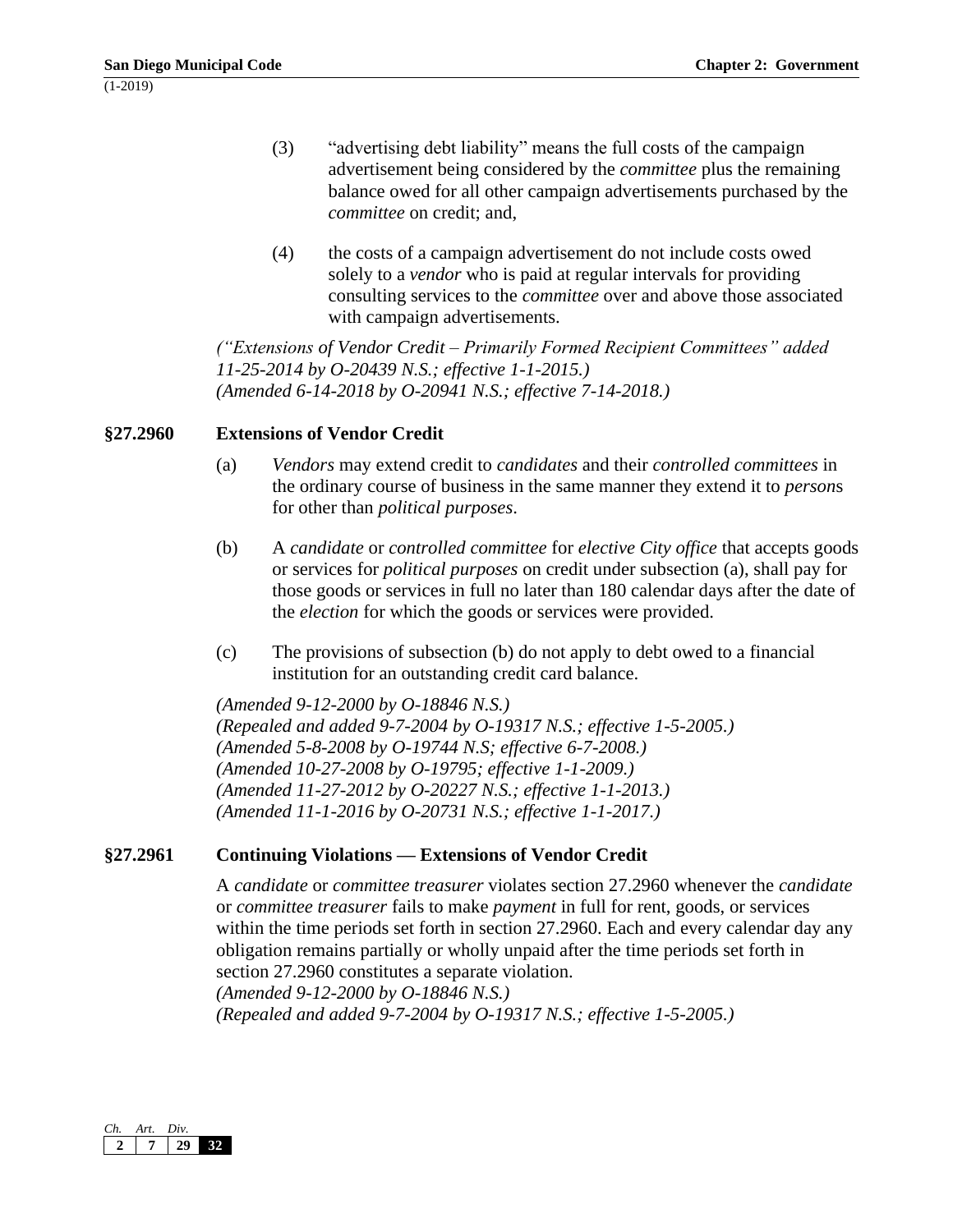# **§27.2962 Suppliers of Goods and Services — Disclosure of Records Required**

It is unlawful for any *person* who supplies goods or services to a *candidate* or *committee* for use in connection with the campaign of any *candidate* for *elective City office* or for or against any *City measure* to knowingly refuse to divulge or disclose to the *Enforcement Authority* that *person's* record of any *expenditures* made by the *candidate* or *committee* as *payment* for such goods or services. *(Amended 9-12-2000 by O-18846 N.S.) (Repealed and added 9-7-2004 by O-19317 N.S.; effective 1-5-2005.)*

#### **§27.2965 Professional Expense Funds**

- (a) Every elected *City Official* and every *candidate* for *elective City office* shall be permitted to establish and maintain one *professional expense committee* and one professional expense checking account for the purpose of soliciting, accepting, and spending professional expense funds.
- (b) In addition to *contributions* received in connection with seeking an elective *City* office, any elected *City Official* or *candidate* for *elective City office* may receive professional expense fund *contributions* from individuals and may use such *contributions* solely for the following purposes:
	- (1) to defray *professional fees and costs* incurred in the *City Official's* or *candidate's* response to an audit of his or her campaign activity conducted by the City of San Diego Ethics Commission, the California Fair Political Practices Commission, or the California Franchise Tax Board; or
	- (2) to defray *professional fees and costs* incurred in the *City Official's* or *candidate's* legal defense to one or more civil, criminal, or administrative proceedings arising directly out of the conduct of an election campaign, the electoral process, or the performance of the *City Official's* governmental activities and duties.
- (c) It is unlawful for any individual to make, or for any elected *City Official* or *candidate* to solicit or accept from any individual, professional expense fund *contributions* totaling more than \$500 during a single calendar year in connection with an audit or a civil, criminal, or administrative proceeding identified in the Statement of Organization required by section 27.2966(b). This dollar amount is subject to changes in the Consumer Price Index as described in section 27.2937.

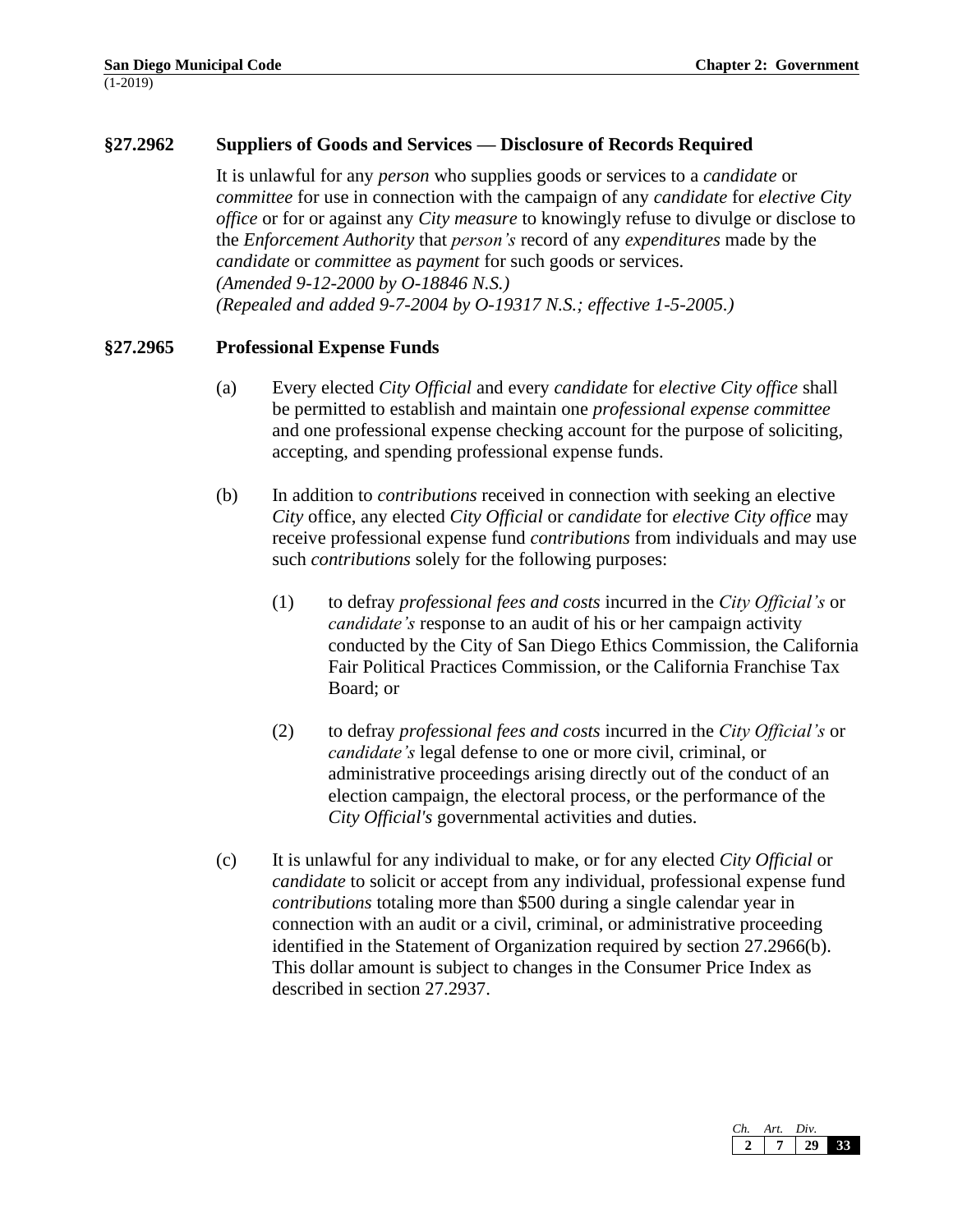- (d) An individual's *contributions* to a *professional expense committee* do not count toward the campaign *contribution* limits set forth in section 27.2935, and are not subject to the time limits set forth in section 27.2938.
- (e) Every individual making a *contribution* to a *professional expense committee*  shall accompany such *contribution* with a signed disclosure form indicating whether the individual has a financial interest in any *municipal decisions* pending before the applicable *City Official* or *candidate*. If the individual has such a financial interest, he or she shall identify the *municipal decision* and describe the nature of the interest on the disclosure form.
	- (1) For purposes of this subsection:
		- (A) a *municipal decision* is pending before a *City Official* or *candidate* if it is reasonably foreseeable that it will be acted on by the *City Official* or *candidate* or by any governmental body of which that *City Official* or *candidate* is a member;
		- (B) the term "governmental body" in  $(e)(1)(A)$  above means the *City Council*, any *City Council* committee, the board of directors of any *City* agency, and any *City Board*, commission, committee, or task force; and
		- (C) an individual has a financial interest in a *municipal decision* if:
			- (i) the individual or any member of the individual's immediate family is a claimant, applicant, respondent, contracting party, or otherwise named as a party to the decision; or
			- (ii) the individual or any member of the individual's immediate family holds a managerial level position, or has a 10% or greater ownership interest, in a business entity that is a claimant, applicant, respondent, contracting party, or otherwise named as a party to the decision; or
			- (iii) the individual or any member of the individual's immediate family has an ownership interest in real property that is the subject of the decision; or

| $\binom{r}{r}$ | Art. | Div. |  |
|----------------|------|------|--|
|                |      |      |  |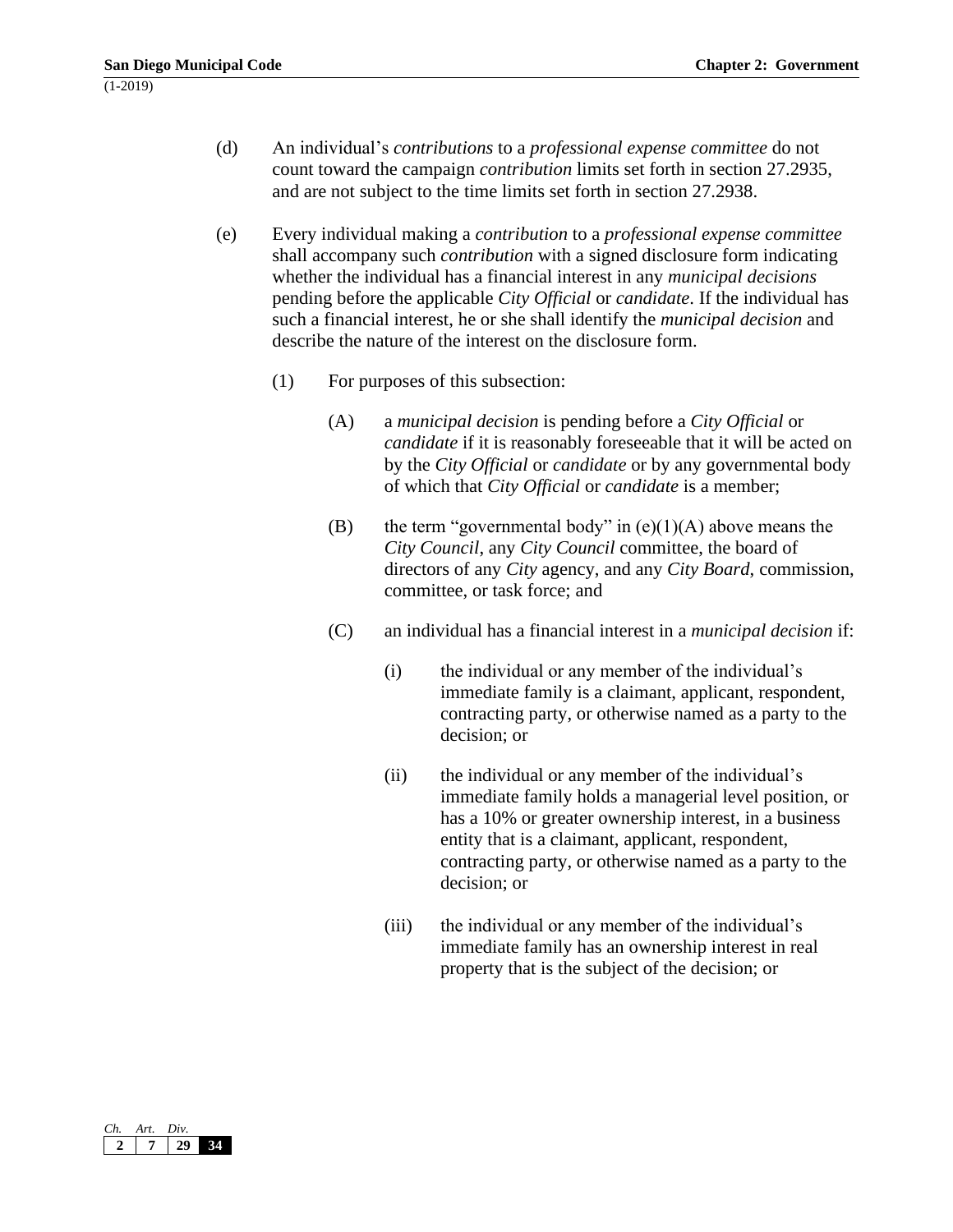- (iv) it is reasonably foreseeable that the decision will have a direct or substantial financial impact on real property in which the individual or any member of the individual's immediate family has an ownership interest.
- (v) Notwithstanding subsections  $(e)(1)(C)(i)$  through  $(e)(1)(C)(iv)$ , an individual does not have a financial interest in a *municipal decision* that will have only a nominal, inconsequential, or insignificant financial effect on the individual's financial interests or those of his or her immediate family.
- (D) An individual who makes an electronic or telephonic *contribution* to a *professional expense committee* is deemed to be in compliance with this section if, within one calendar day of making the *contribution*, the individual provides the signed disclosure form to the *committee*

or deposits it with the U.S. Postal Service or a comparable service for delivery to the *committee*.

- (2) An individual is not required to identify a financial interest in a *municipal decision* on the disclosure form if both of the following are true:
	- (A) the individual's *contributions* are required to be disclosed by a *lobbying firm* or *organization lobbyist* (as both are defined in San Diego Municipal Code section 27.4002) in accordance with San Diego Municipal Code section 27.4017; and
	- (B) the *municipal decision* in which the individual has a financial interest has been identified on the most recent registration form or quarterly disclosure report filed by the *lobbying firm* or *organization lobbyist* (as both are defined in San Diego Municipal Code section 27.4002).
- (3) It is unlawful for a *professional expense committee* to deposit a *contribution* from any individual without first obtaining a signed disclosure form from that individual.
- (4) Within 10 calendar days of the filing deadline applicable to the campaign statement required by section 29.2967, the *professional expense committee* shall file with the *City Clerk* a copy of each disclosure form received during the reporting period pursuant to this subsection.

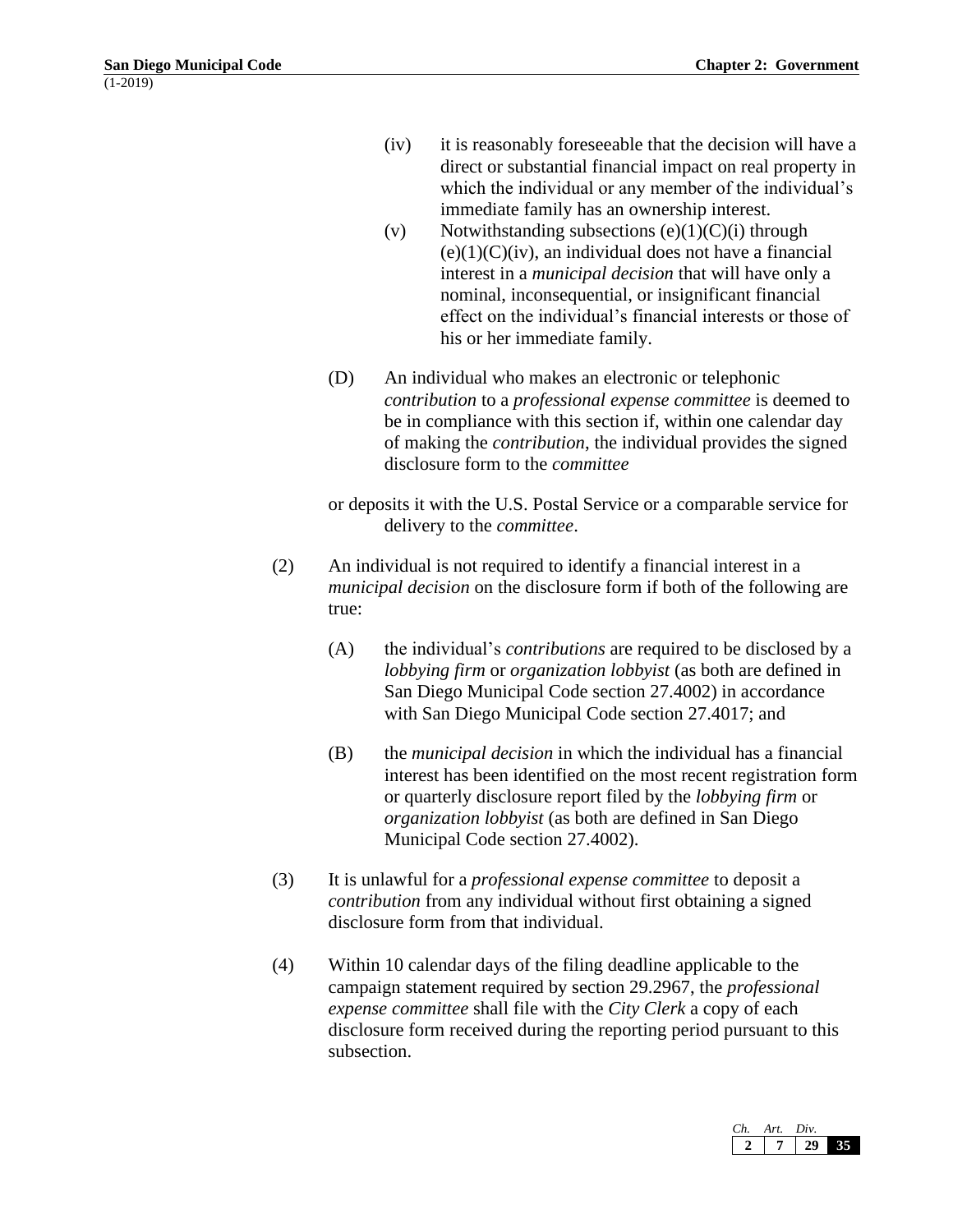(f) It is unlawful for a *person* other than an individual to make a *contribution* to a *professional expense committee*. It is unlawful for a *City Official* or *candidate* to solicit or accept a *contribution* for a *professional expense committee* from any *person* other than an individual.

*(Amended 9-12-2000 by O-18846 N.S.)*

*(Repealed and added 9-7-2004 by O-19317 N.S.; effective 1-5-2005.) (Amended 12-5-2005 by O-19448 N.S.; effective 1-11-2006.) (Retitled and amended 10-27-2008 by O-19795; effective 1-1-2009.) (Amended 11-27-2012 by O-20227 N.S.; effective 1-1-2013.) (Amended 2-9-2016 by O-20595 N.S.; effective 3-10-2016.)*

# **§27.2966 Establishment of a Professional Expense Committee and Checking Account; Recordkeeping**

- (a) A *City Official or candidate* who raises professional expense funds shall deposit the funds in, and expend the funds from, a professional expense checking account that is separate from any other bank account held by the *City Official* or *candidate*. The checking account shall be established at a bank or other financial institution with an office or branch in the state of California.
- (b) The *City Official* or *candidate* shall establish a *professional expense committee* for the professional expense checking account by filing a Statement of Organization with the Secretary of State and the *City Clerk* pursuant to California Government Code section 84101. The Statement of Organization shall contain a description of the specific audit or civil, criminal, or administrative proceeding or proceedings for which the *professional expense committee* is established, and shall be amended pursuant to Government Code section 84103 as audits or proceedings are either resolved or initiated. The words "Legal Defense Fund" and the *City Official's* or *candidate's* name shall be included in the name of the *professional expense committee*.
- (c) The *City Official* or *candidate*, and the *treasurer* of the *professional expense committee*, are subject to the recordkeeping requirements set forth in title 2, section 18401of the California Code of Regulations, and shall keep separate detailed accounts, records, bills, and receipts for each audit and legal proceeding specified in the Statement of Organization filed pursuant to subsection (a), including documentation substantiating the basis for each expenditure made with professional expense funds.

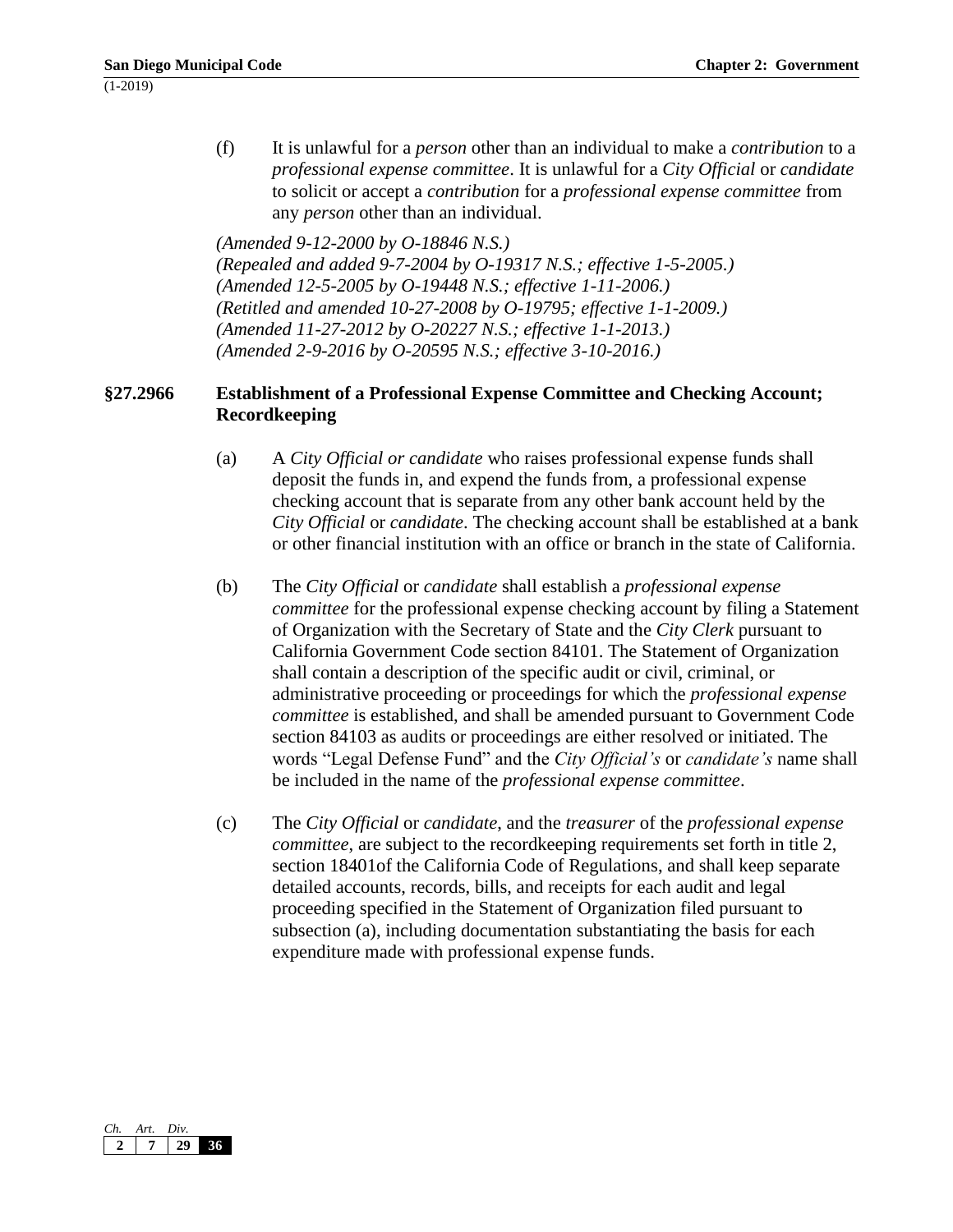(d) The records required by section 27.2966(c) shall be kept by the *City Official, candidate,* or *treasurer* for a period of four years following the date that the campaign statement to which they relate is filed.

*(Amended 9-12-2000 by O-18846 N.S.) (Repealed and added 9-7-2004 by O-19317 N.S.; effective 1-5-2005.) (Retitled and amended 10-27-2008 by O-19795; effective 1-1-2009.) (Amended 11-25-2014 by O-20439 N.S.; effective 1-1-2015.)*

## **§27.2967 Disclosures by Professional Expense Committee**

- (a) The *professional expense committee* of any *City Official* or *candidate* who is a *candidate* in an upcoming *City election* shall disclose its professional expense fund activity on campaign statements filed in accordance with the schedule prescribed by the Political Reform Act for other *candidate controlled committees* in the *City*.
- (b) The *professional expense committee* of any *City Official* or *candidate* who is not a *candidate* in an upcoming *City election* shall disclose its professional expense fund activity on campaign statements filed quarterly, as follows:
	- (1) No later than April 30 for the period of January 1 through March 31.
	- (2) No later than July 31 for the period of April 1 through June 30.
	- (3) No later than October 31 for the period of July 1 through September 30.
	- (4) No later than January 31 for the period of October 1 through December 31.
- (c) The disclosures required under this section shall be made electronically using the *City Clerk's* online filing system, as described in section 27.2931.

*(Amended 9-12-2000 by O-18846 N.S.) (Repealed and added 9-7-2004 by O-19317 N.S.; effective 1-5-2005.) (Retitled and amended 10-27-2008 by O-19795; effective 1-1-2009.) (Amended 11-27-2012 by O-20227 N.S.; effective 1-1-2013.)*

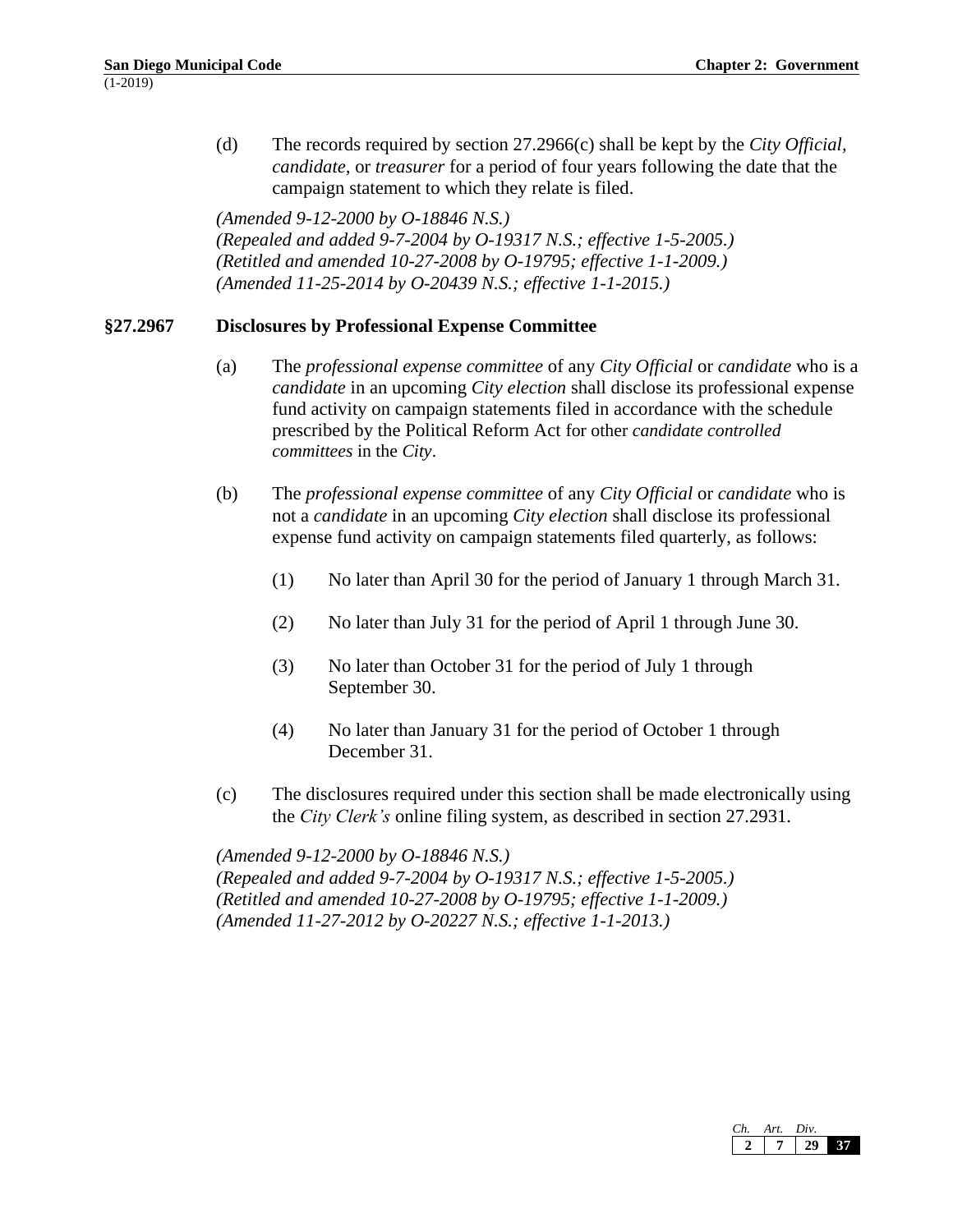#### **§27.2968 Impermissible Use of Professional Expense Funds**

- (a) It is unlawful for a *City Official* or *candidate* to use any funds in a professional expense checking account to pay a judgment, settlement, fine, sanction, or other type of penalty.
- (b) It is unlawful for a *City Official* or *candidate* to transfer any funds in a professional expense checking account to any other *committee*. *(Amended 9-12-2000 by O-18846 N.S.)*

*(Repealed and added 9-7-2004 by O-19317 N.S.; effective 1-5-2005.) (Retitled and amended 10-27-2008 by O-19795; effective 1-1-2009.)*

#### **§27.2969 Conclusion of Audit or Proceeding; Termination of Professional Expense Committee**

- (a) At the conclusion of an audit or legal proceeding identified in a *professional expense committee's* Statement of Organization, and after the payment of all *professional fees and costs* incurred in connection with that audit or proceeding, the *City Official* or *candidate* may use any remaining *contributions* collected for that audit or proceeding to pay outstanding *professional fees and costs* incurred in connection with any other audit or proceeding identified in the *professional expense committee's* Statement of Organization, so long as such *contributions*, when aggregated with all other *contributions* from the same contributor for the same audit or proceeding, do not exceed the *contribution* limits set forth in section 27.2965(c).
- (b) Within six months after the conclusion of all audits and proceedings for which the *professional expense committee* was established, the *City Official* or *candidate* shall refund any remaining funds to contributors on a "last in, first out" or "first in, first out" accounting basis, close the professional expense checking account, and terminate the *professional expense committee* pursuant to title 2, section 18404(b) and (c) of the California Code of Regulations. The Ethics Commission's Executive Director may for good cause extend the termination date. An application to extend the termination date shall be in writing and shall include copies of all supporting documents including copies of any relevant billing statements. The Executive Director shall report to the Ethics Commission at its next regularly scheduled meeting, or as soon thereafter as practicable, any extensions granted pursuant to this section.

*(Amended 9-12-2000 by O-18846 N.S.) (Repealed and added 9-7-2004 by O-19317 N.S.; effective 1-5-2005.) (Amended 12-5-2005 by O-19448 N.S; effective 1-11-2006.) (Retitled and amended 10-27-2008 by O-19795; effective 1-1-2009.)*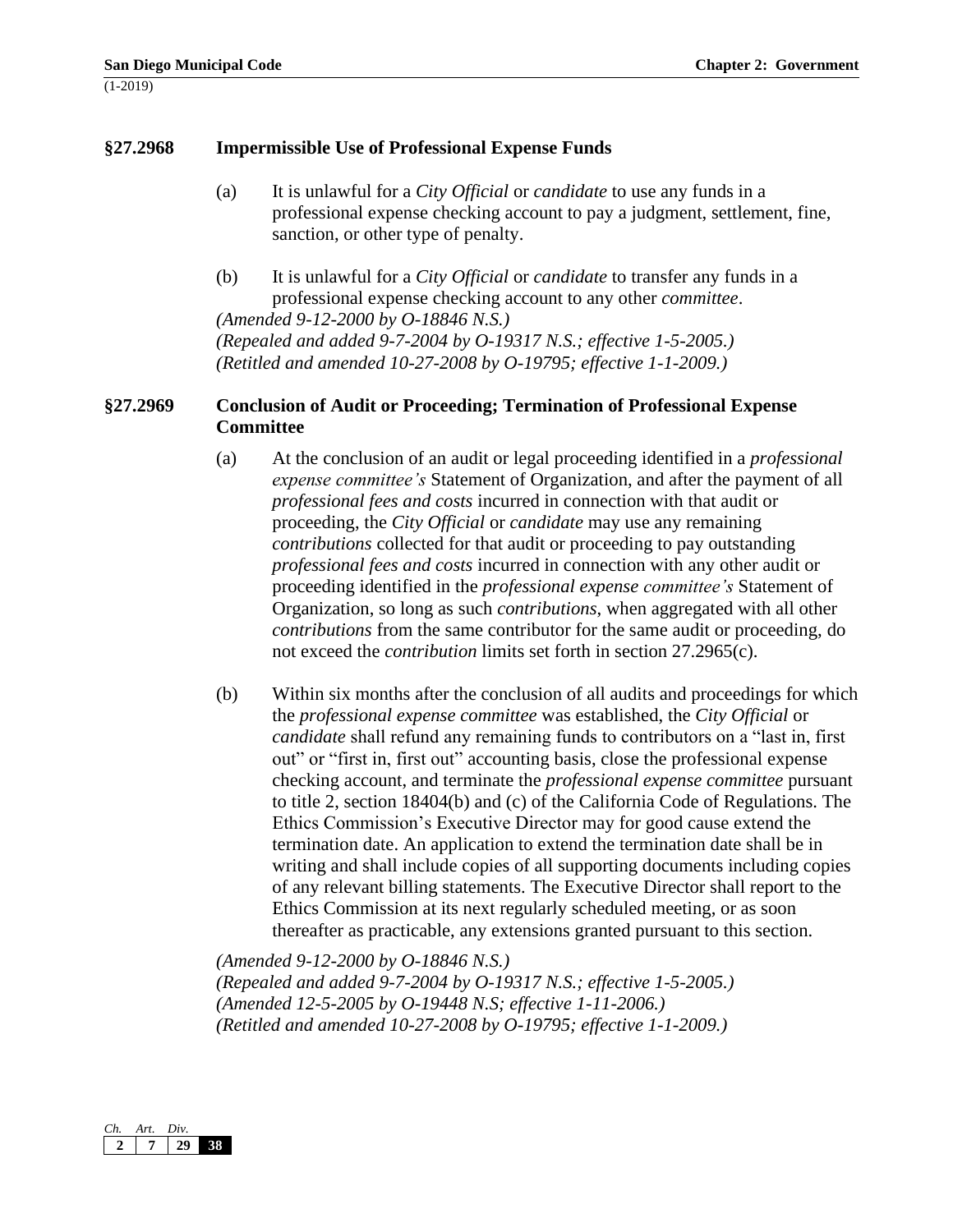#### **§27.2970 Disclosures on Campaign Advertisements**

- (a) Subject to the additional requirements and exceptions expressly noted in section 27.2970, and limited to advertisements concerning *City candidates* and *City measures*, the campaign advertising disclosure rules included in the Political Reform Act of 1974, as amended, including but not limited to California Government Code sections 84305 through 84511, and the regulations of the California Fair Political Practices Commission, as amended, including but not limited to Regulations 18440 through 18450.11, are adopted by reference and incorporated into the San Diego Municipal Election Campaign Control Ordinance as if fully set forth herein.
- (b) When a *candidate* or *candidate*-controlled *committee* established for *elective City office* is not required to make a "paid for by" advertising disclosure under state law, the *candidate* or *committee* shall make such a disclosure as if the advertisement is an *independent expenditure*.
- (c) When a *candidate* or *committee* uses volunteers to make *telephone communications*, such volunteers shall disclose the name of the *candidate* or *committee* during the communication in the same manner required of paid callers under state law, except that this disclosure may follow the words "on behalf of" instead of "paid for by."
- (d) For purposes of identifying a *committee's* "top contributors," as defined in California Government Code section 84501, a *committee's* "cumulative *contributions*" means the cumulative amount of *contributions* received by the *committee* since the filing of its original Statement of Organization and ending seven calendar days before the *committee* submits the advertising order.
- (e) Every *primarily formed recipient committee* that has received *contributions* cumulatively totaling \$10,000 or more from any single contributor since the filing of its original Statement of Organization shall include the text "Funding details at [www.sandiego.gov/donors"](http://www.sandiego.gov/donors) on or during its campaign advertisements in the following manner:
	- (1) The disclosure statement shall be made on campaign literature, visual *electronic media communications*, and newspaper and periodical advertisements immediately below and in the same font size and format as the "paid for by" disclosure. For advertisements disseminated over the Internet, the web address portion of the disclosure statement shall be a hyperlink whenever practicable.
	- (2) The disclosure statement shall be made during *telephone communications* and audio-only *electronic media communications* immediately following the "paid for by" or "on behalf of" disclosure in the same pitch and tone as the rest of the advertisement.

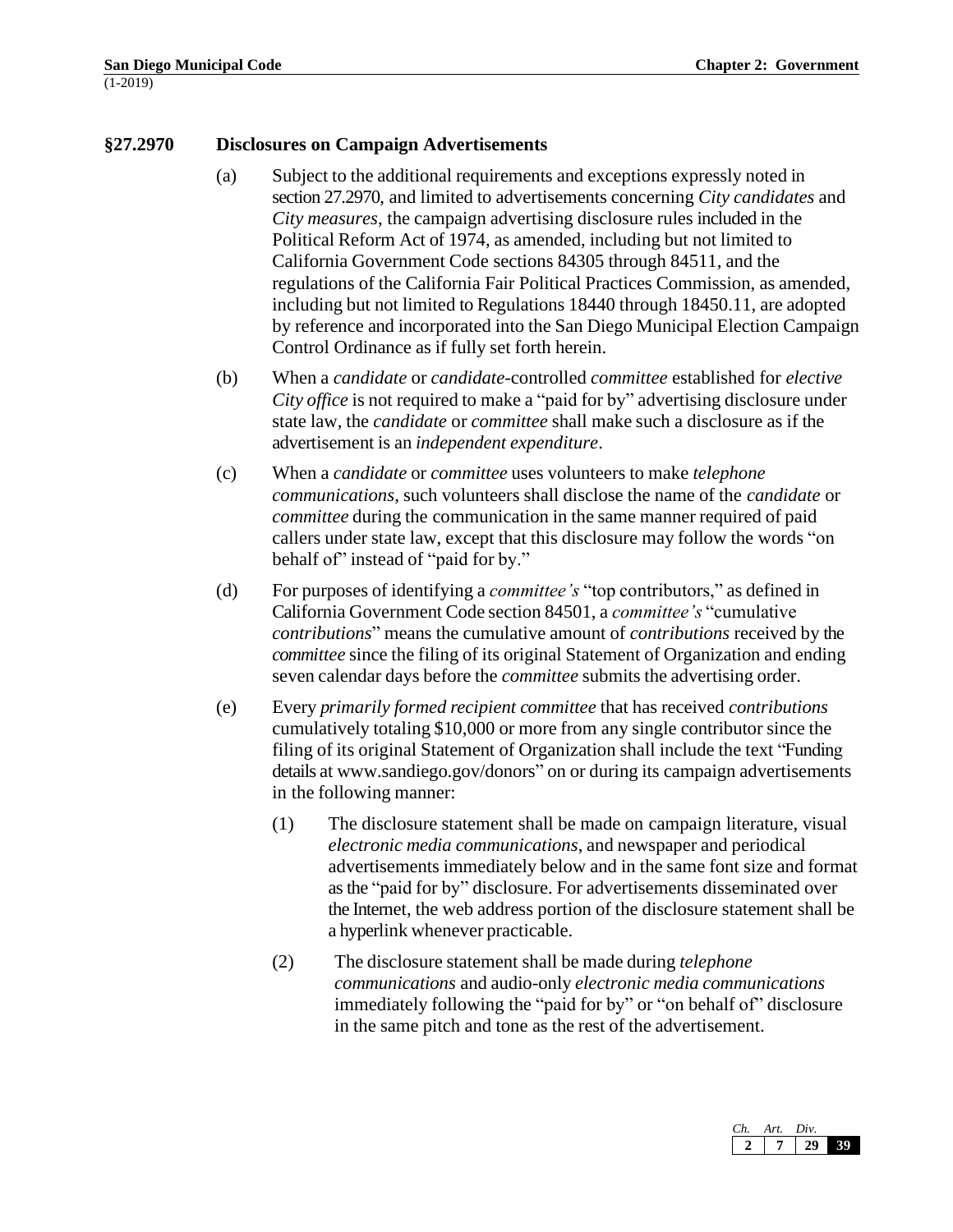- (3) A *committee* has not violated subsection (e) by failing to include the disclosure statement on a campaign advertisement if the advertising order was placed less than seven calendar days after first receiving *contributions* cumulatively totaling \$10,000 or more from any single contributor.
- (f) Nothing in this section establishes a Municipal Code requirement:
	- (1) that any *candidate* or *committee* include advertising disclosures on email communications; text messages; social media posts; or websites under the control of the *candidate* or *committee*; or
	- (2) that any *candidate* or *candidate-*controlled *committee* established for *elective City office* make an advertising disclosure on *telephone communications* or items sent through the U.S. mail unless already required to do so under state law; or
	- (3) that any *committee* make an advertising disclosure on a *member communication* unless already required to do so under state law; or
	- (4) that any *candidate* or *committee* comply with California Government Code section 84506.5; or
	- (5) that any *general purpose recipient committee* disclose its "top contributors" on campaign advertisements; or
	- (6) that is applicable to any slate mailer organization.
- (g) Nothing in this section relieves any *candidate* or *committee* from its obligation to comply with the advertising disclosure requirements included in state law.

*(Amended 9-12-2000 by O-18846 N.S.) (Repealed and added 9-7-2004 by O-19317 N.S.; effective 1-5-2005.) (Amended 12-5-2005 by O-19448 N.S; effective 1-11-2006.) (Amended 11-27-2012 by O-20227 N.S.; effective 1-1-2013.) (Amended 2-9-2016 by O-20595 N.S.; effective 3-10-2016.) (Amended 11-1-2016 by O-20731 N.S.; effective 1-1-2017.) (Retitled from "Mass Campaign Literature" to "Disclosures on Campaign Advertisements" and amended 6-14-2018 by O-20941 N.S.; effective 7-14-2018.)*

# **§27.2975 Major Funding of Primarily Formed Recipient Committees**

- (a) Every *primarily formed recipient committee* shall notify the City of San Diego Ethics Commission within three business days of receiving *contributions* cumulatively totaling \$10,000 or more from a single contributor. The notice shall be sent by email and include:
	- (1) the *committee*'s full name and identification number;

| ำ | Art. | Div. |  |
|---|------|------|--|
|   |      |      |  |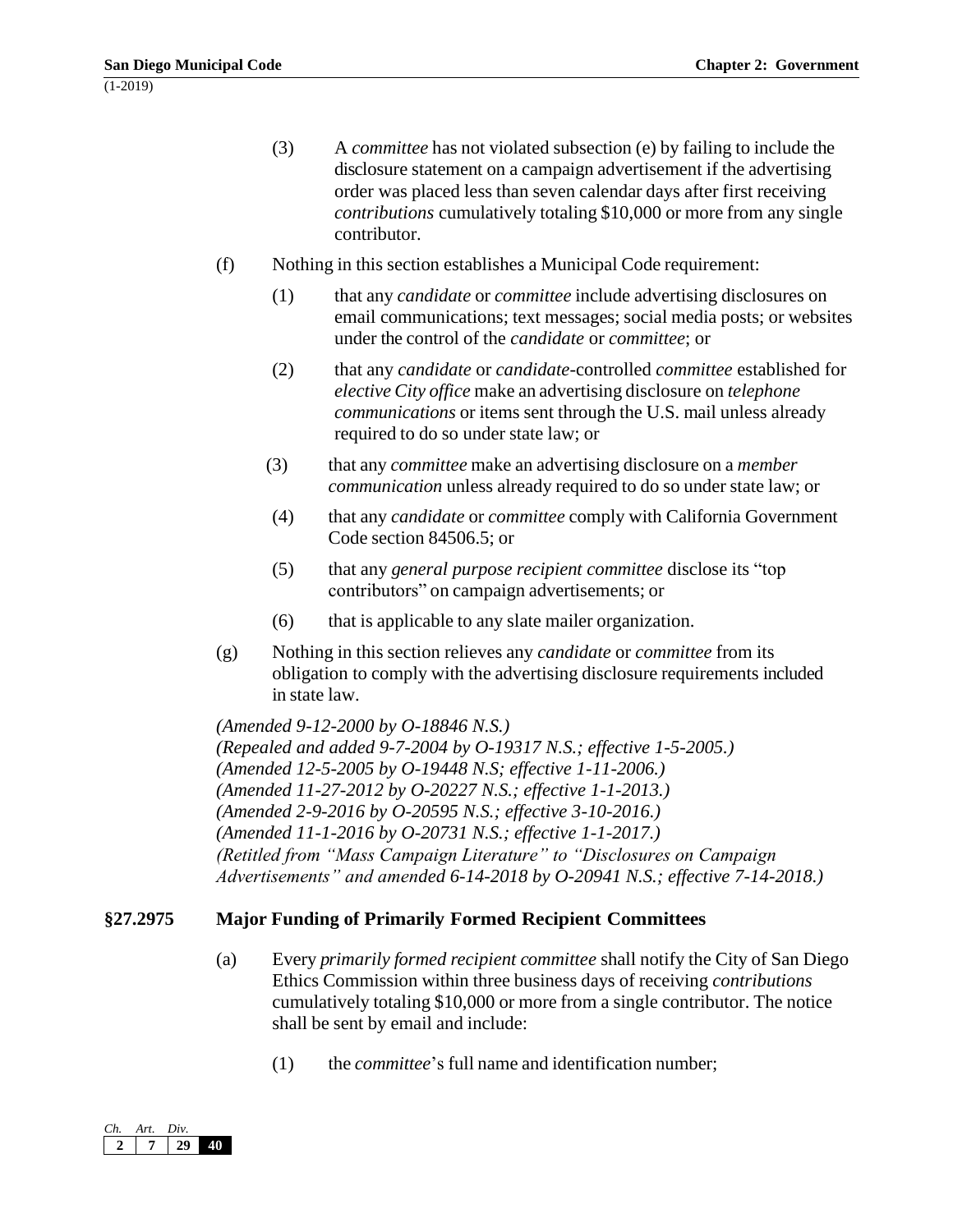- (2) the contributor's name; and
- (3) if the contributor is a *primarily formed recipient committee* or a *general purpose recipient committee*, the contributor's identification number.
- (b) The information provided shall be made available to the public on the City of San Diego Ethics Commission's website.
- (c) The aggregation rules of California Government Code section 85311 and any implementing regulations adopted by the California Fair Political Practices Commission shall apply for purposes of identifying the *committee's* contributors.

*(Amended 9-12-2000 by O-18846 N.S.) (Repealed and added 9-7-2004 by O-19317 N.S.; effective 1-5-2005.) (Amended 12-5-2005 by O-19448 N.S.; effective 1-11-2006.) (Retitled to "Major Funding of Advertisements Supporting or Opposing Candidates and Ballot Measures" and amended 11-27-2012 by O-20227 N.S.; effective 1-1-2013.) (Amended 2-9-2016 by O-20595 N.S.; effective 3-10-2016.) (Amended 11-1-2016 by O-20731 N.S.; effective 1-1-2017.) (Amended 6-14-2018 by O-20941 N.S.; effective 7-14-2018.) (Retitled from "Major Funding of Advertisements Supporting or Opposing Candidates and Ballot Measures" to "Major Funding of Primarily Formed Recipient Committees" and amended 6-14-2018 by O-20941 N.S.; effective 7-14-2018.)*

# **§27.2976 Identification of Ballot Measure Committees**

Within 30 days of the designation of the alphabetical order of the *measures* appearing on the ballot, any *committee* that is primarily formed to support or oppose a ballot *measure*, shall, if supporting the *measure*, include the statement, "a committee for Measure  $\cdot$ ," or "Yes on Measure  $\cdot$ " or, if opposing the *measure*, include the statement, "a committee against Measure  $\overline{a}$ ," or "No on Measure  $\overline{a}$ ," in any reference to the *committee* required by law.

*(Amended 9-12-2000 by O-18846 N.S.) (Repealed and added 9-7-2004 by O-19317 N.S.; effective 1-5-2005.) (Amended 12-5-2005 by O-19448 N.S.; effective 1-11-2006.) (Retitled from "Identification of Entities Supporting Ballot Measures" to "Identification of Ballot Measure Committees" and amended 6-14-2018 by O-20941 N.S.; effective 7-14-2018.)*

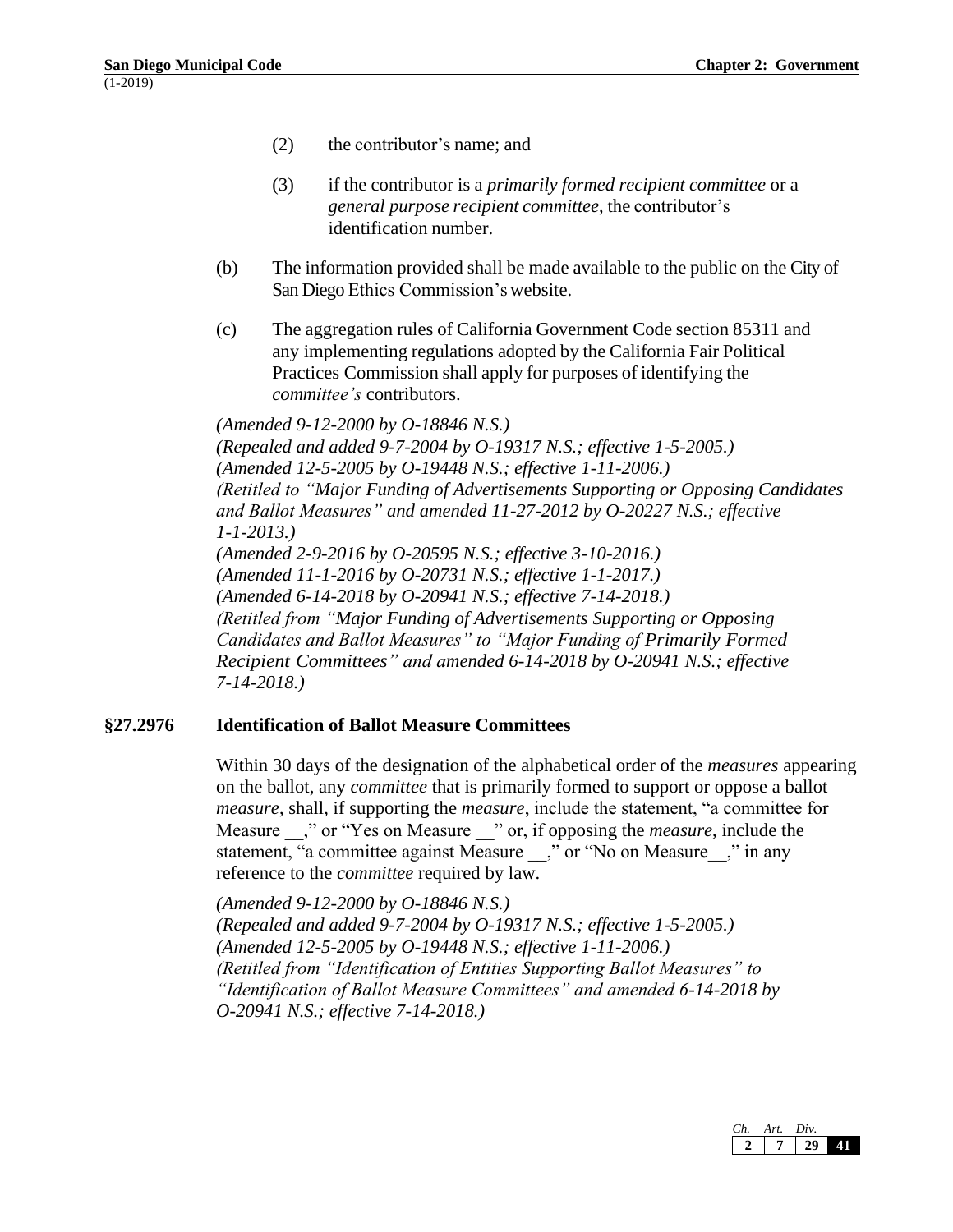#### **§27.2980 Disclosure of Electioneering Communications**

- (a) Every *electioneering communication* in printed form shall include the words "paid for by" immediately followed by the name, street address, and city of the *person* who paid for the communication in a bold, sans serif typeface that is easily legible, contrasts with the background, and is no less than 14 points in size.
- (b) Every *electioneering communication* in spoken form shall include the words "paid for by" immediately followed by the name of the *person* who paid for the communication in a manner that is clearly audible and at the same general volume and speed as the rest of the communication.
- (c) Any *person* who makes a payment or an enforceable promise to make a payment totaling \$1,000 or more for an *electioneering communication* shall file with the *City Clerk* an "Electioneering Communication Disclosure Report" disclosing the *person's* name, address, occupation, and employer, and the amount of the payment. The report shall be filed within 24 hours of making the payment or the promise to make the payment, and shall be accompanied by a legible copy of the *electioneering communication* if in printed form or a transcript of the *electioneering communication* if in spoken form.
- (d) Except as provided in subsection (e), if any *person* has received a payment or an enforceable promise to make a payment from another *person* totaling \$100 or more for the purpose of making an *electioneering communication*, the *person* receiving the payments shall disclose on the report the other *person's* name, address, occupation, and employer; the amount received; and the date of the payment.
- (e) A *person* who receives or is promised a payment that is otherwise reportable under subsection (d) is not required to report the payment if the *person* provides goods or services in the normal course of business and receives or is promised the payment in exchange for providing goods or services.
- (f) The communications subject to this section do not include:
	- (1) news stories and editorials by broadcast outlets or regularly published newspapers, periodicals, or magazines of general circulation;
	- (2) *member communications*, except those made by a political party;
	- (3) communications made in the form of a slate mailer;

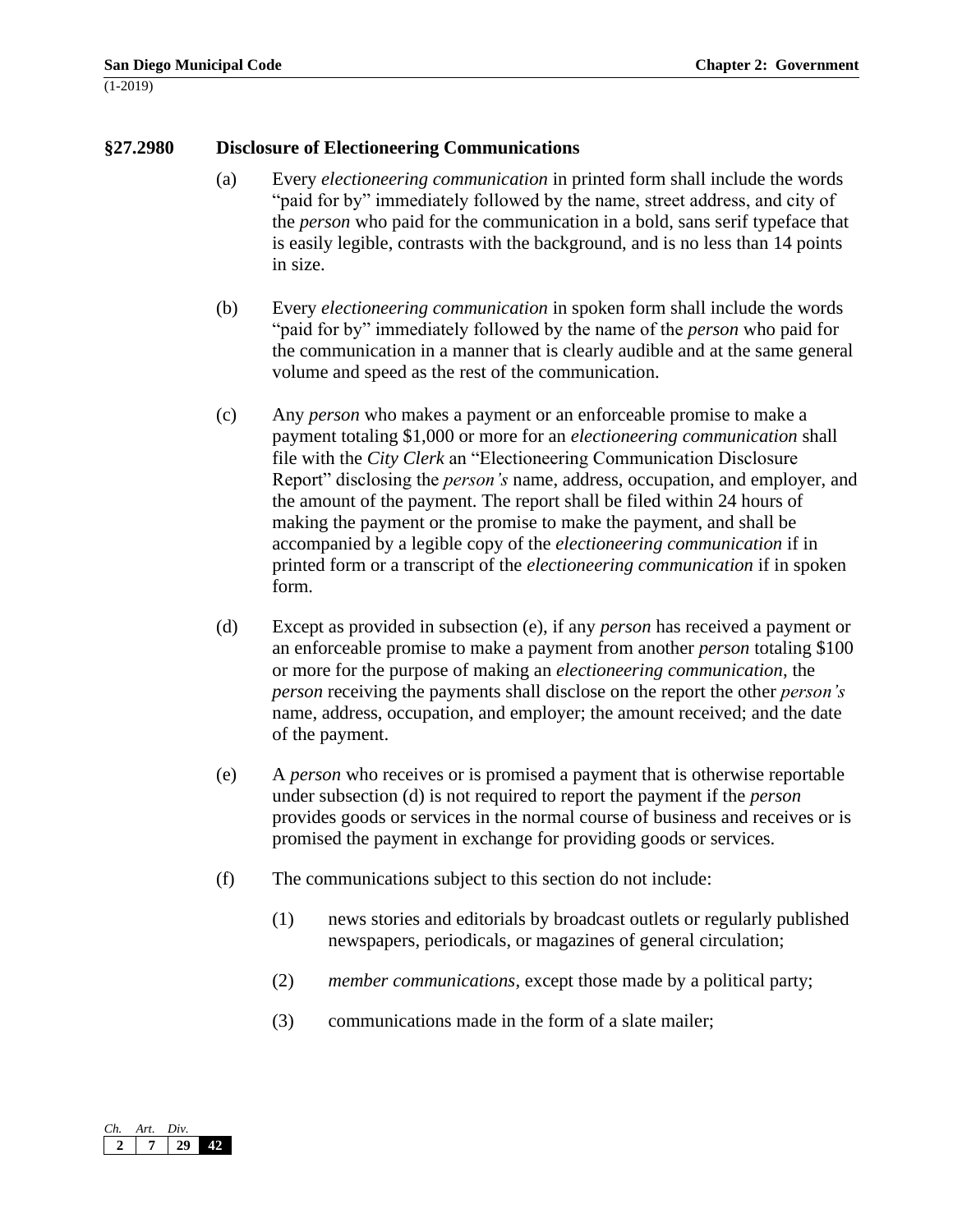- (4) communications paid for by a governmental entity;
- (5) communications that occur during a *candidate* debate or forum;
- (6) communications made solely to promote a *candidate* debate or forum made by or on behalf of the *person* sponsoring the debate or forum, provided that such communications do not otherwise discuss the positions or experience of a *candidate*;
- (7) communications in which a *candidate's* name is required by law to appear and the *candidate* is not singled out in the manner of display;
- (8) printed materials in quantities of 200 or less distributed within a single calendar month;
- (9) live telephone calls made to less than 500 individuals or households per day; or,
- (10) pre-recorded telephone calls made to less than 500 individuals or households per election.
- (g) Any communication, other than a *member communication*, made at the behest of a *candidate* is a *contribution* to that *candidate* and is subject to the limits and prohibitions specified in sections 27.2935 and 27.2950.
- (h) The obligation to file an "Electioneering Communication Disclosure Report" under subsection (c) shall not apply to any entity that is a *committee*.

*(Added 12-5-2005 by O-19448 N.S.; effective 1-11-2006.) (Amended 11-27-2012 by O-20227 N.S.; effective 1-1-2013.) (Amended 11-25-2014 by O-20439 N.S.; effective 1-1-2015.) (Amended 2-9-2016 by O-20595 N.S.; effective 3-10-2016.) (Amended 6-14-2018 by O-20941 N.S.; effective 7-14-2018.) (Amended 12-10-2018 by O-21026 N.S.; effective 1-9-2019.)*

| Art. | Div. |  |
|------|------|--|
|      |      |  |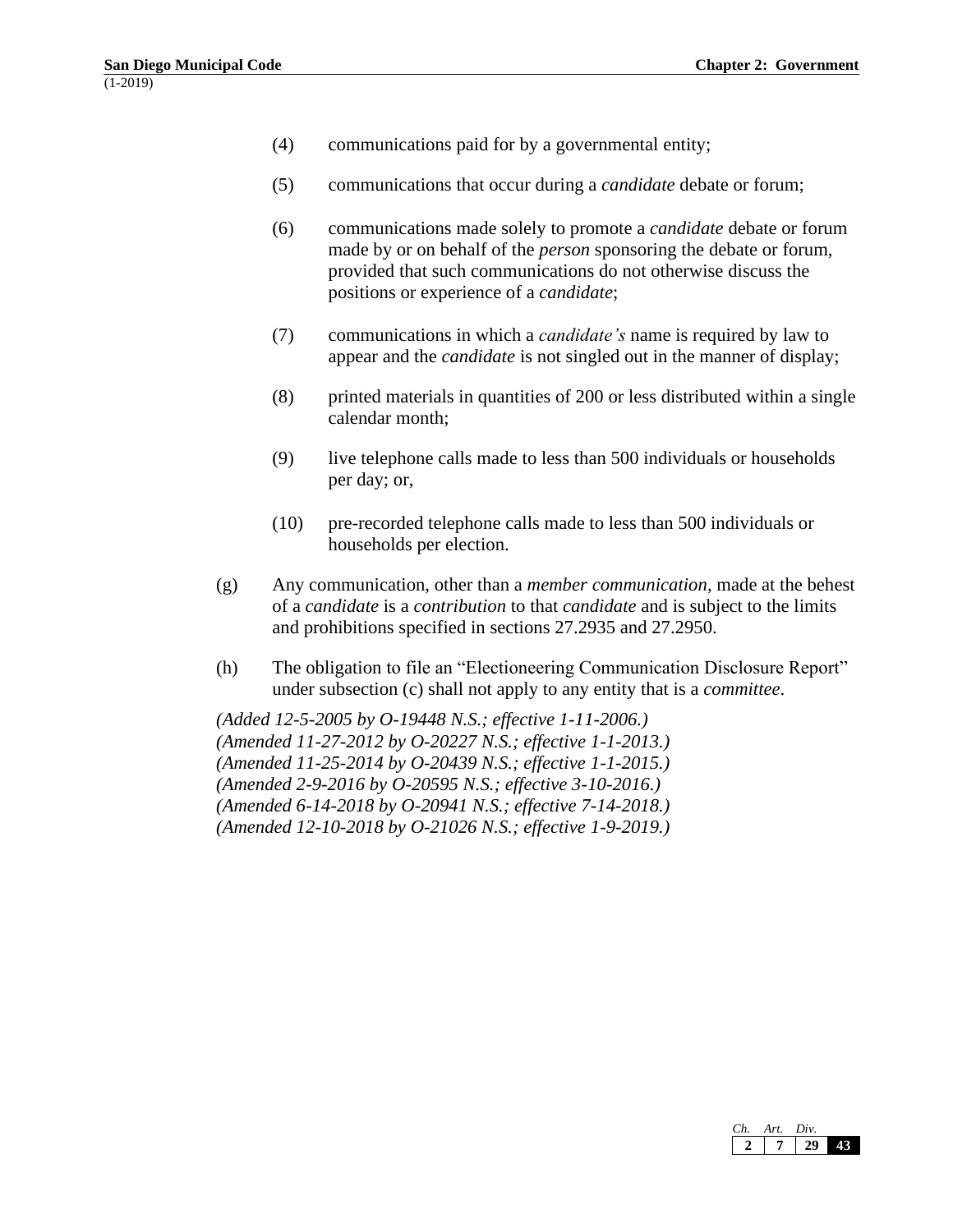# **§27.2985 Duties of the City Clerk**

In addition to other duties required of the *City Clerk* under the terms of this division, the *City Clerk* shall:

- (a) supply appropriate forms and manuals prescribed by the state Fair Political Practices Commission. These forms and manuals shall be furnished to all *candidates* and *committees*, and to all other *persons* required to report.
- (b) determine whether required documents have been filed and, if so, whether they conform on their face with the requirements of state law.
- (c) report, at the *City Clerk's* discretion, apparent violations of this division and applicable state law to the *Enforcement Authority*.
- (d) compile and maintain a current list of all statements or parts of statements filed with the office pertaining to each *candidate* and each *measure*.
- (e) cooperate with the *Enforcement Authority* in the performance of the duties of the *Enforcement Authority* as prescribed in this division and applicable state law.

*(Amended 9-12-2000 by O-18846 N.S.) (Repealed and added 9-7-2004 by O-19317 N.S.; effective 1-5-2005.)*

# **§27.2990 Enforcement Authority — Duties, Complaints, Legal Action, Investigatory Powers**

- (a) Any *person* who believes that a violation of any portion of this division has occurred may file a complaint with the *Enforcement Authority*.
- (b) The *Enforcement Authority* shall have such investigative powers as are necessary for the performance of the duties prescribed in this division. The *Enforcement Authority* may demand and shall be furnished records of campaign *contribution*s and expenses at any time.
- (c) The *Enforcement Authority* may elect to enforce the provisions of this division administratively pursuant to chapter 2, article 6, division 4, or may otherwise recommend or refer enforcement actions to the City Attorney or other law enforcement agency with jurisdiction.

*(Amended 9-12-2000 by O-18846 N.S.) (Repealed and added 9-7-2004 by O-19317 N.S.; effective 1-5-2005.)*